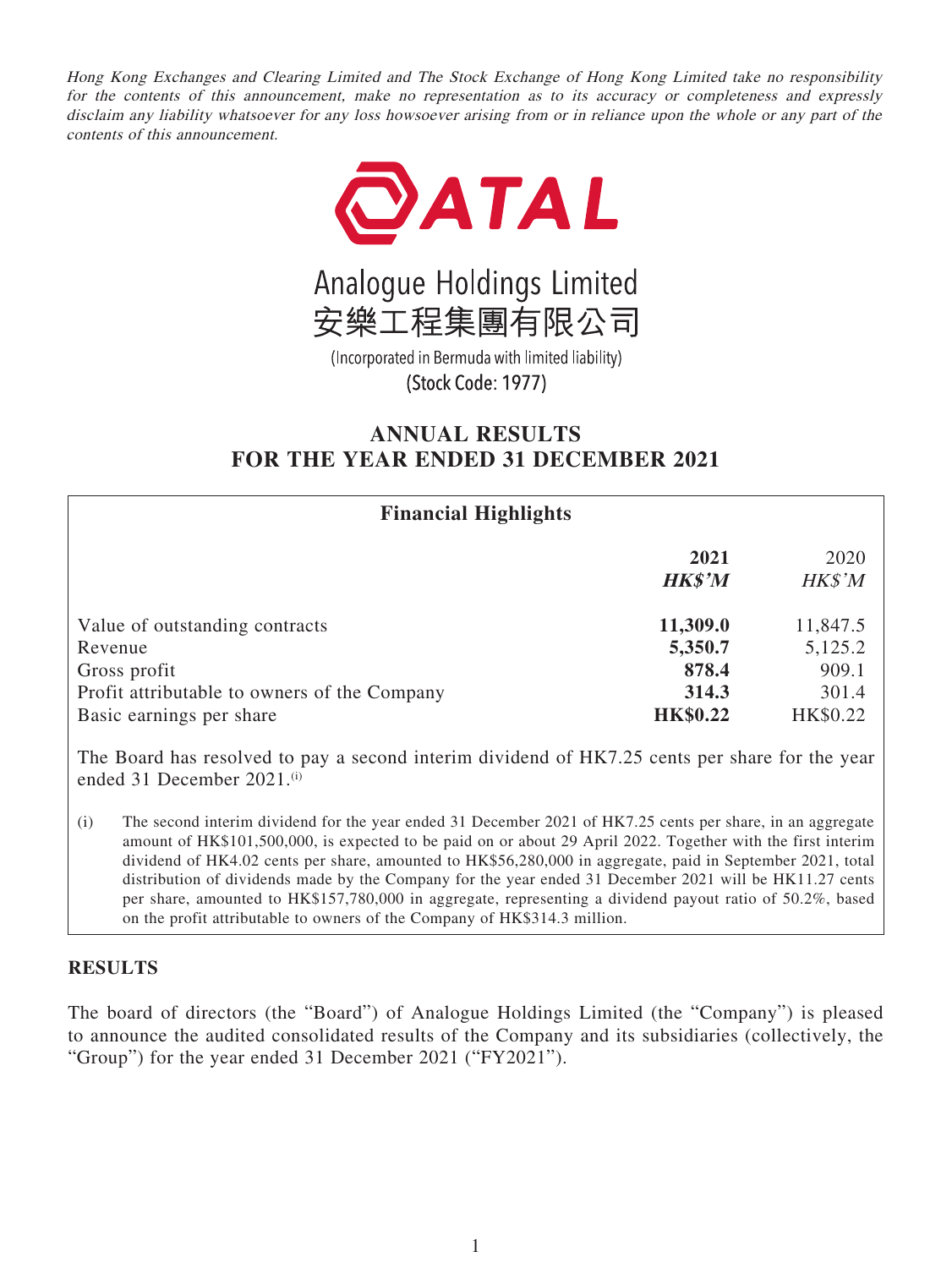## **CONSOLIDATED STATEMENT OF PROFIT OR LOSS AND OTHER COMPREHENSIVE INCOME**

For the year ended 31 December 2021

|                                                                                                                    | <b>Notes</b>   | 2021<br><b>HK\$'000</b> | 2020<br>HK\$'000 |
|--------------------------------------------------------------------------------------------------------------------|----------------|-------------------------|------------------|
| Revenue                                                                                                            | $\mathfrak{Z}$ | 5,350,720               | 5,125,181        |
| Cost of sales and services                                                                                         |                | (4, 472, 348)           | (4,216,050)      |
| Gross profit                                                                                                       |                | 878,372                 | 909,131          |
| Other income                                                                                                       |                | 18,437                  | 18,172           |
| Other gains and losses                                                                                             | $\mathfrak{H}$ | 18,111                  | (5,019)          |
| Reversal of impairment losses (impairment losses)                                                                  |                |                         |                  |
| under expected credit loss model, net                                                                              |                | 14,710                  | (20,987)         |
| Selling and distribution expenses                                                                                  |                | (2,700)                 | (4,086)          |
| Administrative expenses                                                                                            |                | (617, 350)              | (578, 334)       |
| Share of results of associates                                                                                     |                | 74,196                  | 27,379           |
| Finance costs                                                                                                      | 6              | (4,910)                 | (3,707)          |
| Profit before tax                                                                                                  |                | 378,866                 | 342,549          |
| Income tax expense                                                                                                 | 7              | (64, 567)               | (38, 664)        |
| Profit for the year                                                                                                | $\mathcal S$   | 314,299                 | 303,885          |
| Other comprehensive income<br>Items that will not be reclassified to profit or loss:                               |                |                         |                  |
| Gain (loss) on revaluation of properties                                                                           |                | 6,854                   | (4,878)          |
| Income tax relating to (gain) loss on revaluation of properties                                                    |                | (1, 131)                | 805              |
|                                                                                                                    |                | 5,723                   | (4,073)          |
| Items that may be subsequently reclassified to profit or loss:<br>Exchange differences arising from translation of |                |                         |                  |
| foreign operations<br>Reclassification of cumulative translation reserve                                           |                | 17,332                  | 38,783           |
| upon disposal of interest in an associate                                                                          |                | (797)                   | 228              |
|                                                                                                                    |                | 16,535                  | 39,011           |
| Other comprehensive income for the year, net of tax                                                                |                | 22,258                  | 34,938           |
| Total comprehensive income for the year                                                                            |                | 336,557                 | 338,823          |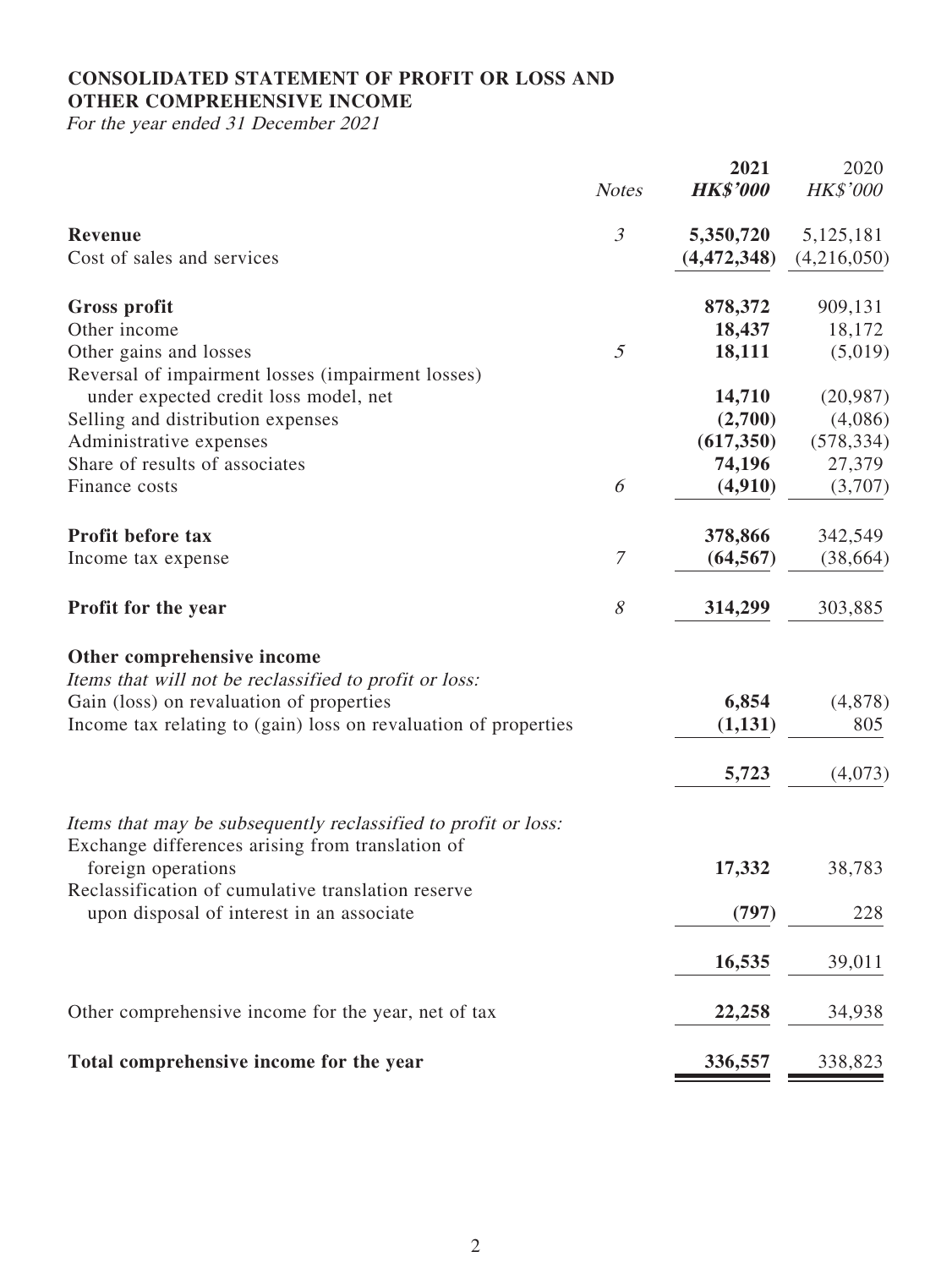|                                                                                                                | <b>Note</b> | 2021<br><b>HK\$'000</b> | 2020<br>HK\$'000 |
|----------------------------------------------------------------------------------------------------------------|-------------|-------------------------|------------------|
| Profit for the year attributable to:<br>Owners of the Company<br>Non-controlling interests                     |             | 314,299                 | 301,350<br>2,535 |
|                                                                                                                |             | 314,299                 | 303,885          |
| Total comprehensive income for the year attributable to:<br>Owners of the Company<br>Non-controlling interests |             | 336,557                 | 336,288<br>2,535 |
|                                                                                                                |             | 336,557                 | 338,823          |
|                                                                                                                |             | <b>HK</b> cents         | HK cents         |
| <b>Earnings per share</b><br><b>Basic</b>                                                                      | 10          | 22                      | 22               |
| Diluted                                                                                                        | 10          | 22                      | 22               |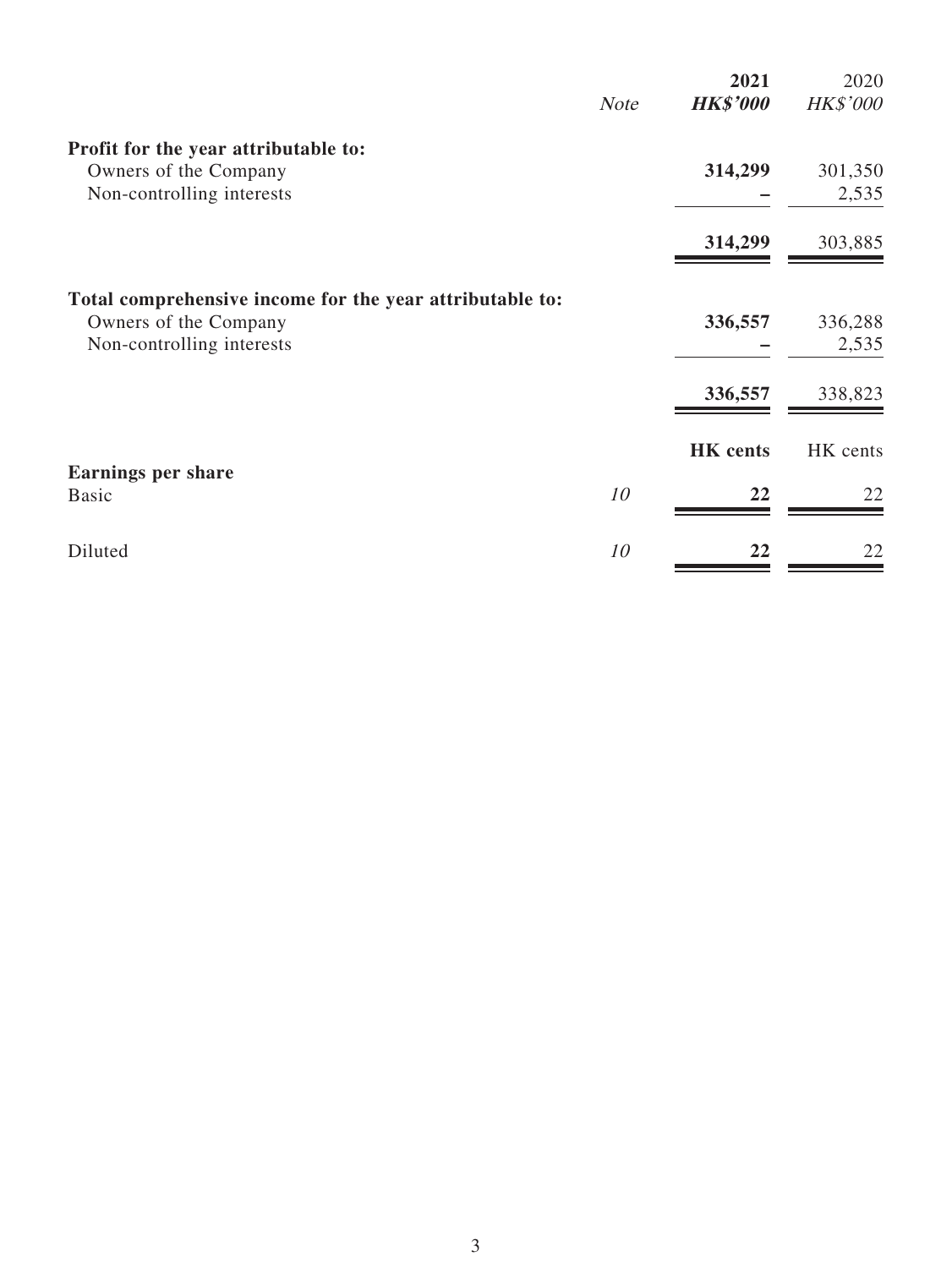# **CONSOLIDATED STATEMENT OF FINANCIAL POSITION**

As at 31 December 2021

|                                               | <b>Notes</b> | 2021<br><b>HK\$'000</b> | 2020<br>HK\$'000 |
|-----------------------------------------------|--------------|-------------------------|------------------|
| <b>Non-current assets</b>                     |              |                         |                  |
| Investment properties                         |              | 589,930                 | 4,530            |
| Property, plant and equipment                 |              | 157,036                 | 130,381          |
| Right-of-use assets                           |              | 77,475                  | 71,512           |
| Intangible assets                             |              |                         |                  |
| Deposits paid for acquisition of property,    |              |                         |                  |
| plant and equipment                           |              | 1,110                   |                  |
| Interests in associates                       | 11           | 544,714                 | 509,482          |
| Deferred tax assets                           |              | 10,458                  | 5,787            |
|                                               |              | 1,380,723               | 721,692          |
| <b>Current assets</b>                         |              |                         |                  |
| Inventories                                   |              | 85,405                  | 79,781           |
| Contract assets                               | 12           | 975,211                 | 1,004,492        |
| Trade receivables                             | 13           | 1,066,560               | 789,953          |
| Other receivables, deposits and prepayments   |              | 109,246                 | 95,203           |
| Amount due from an associate                  |              |                         |                  |
| Amounts due from partners of joint operations |              | 10,354                  | 24,263           |
| Derivative financial instruments              |              |                         | 316              |
| Tax recoverable                               |              | 1,733                   | 22,548           |
| Pledged bank deposits                         |              | 18,188                  | 15,374           |
| Bank balances and cash                        |              | 801,738                 | 1,116,105        |
|                                               |              | 3,068,435               | 3,148,035        |
| <b>Current liabilities</b>                    |              |                         |                  |
| Trade and retention payables                  | 14           | 599,929                 | 460,168          |
| Other payables and accrued expenses           | 15           | 1,163,613               | 1,105,467        |
| <b>Contract liabilities</b>                   |              | 77,174                  | 106,181          |
| Amounts due to partners of joint operations   |              | 11,112                  | 2,300            |
| Bank borrowing – due within one year          |              | 14,625                  |                  |
| Derivative financial instruments              |              | 4,286                   |                  |
| Lease liabilities                             |              | 31,157                  | 28,598           |
| Contingent consideration payables             | 16           | 52,706                  | 77,009           |
| Tax payable                                   |              | 17,475                  | 12,071           |
|                                               |              | 1,972,077               | 1,791,794        |
| Net current assets                            |              | 1,096,358               | 1,356,241        |
| <b>Total assets less current liabilities</b>  |              | 2,477,081               | 2,077,933        |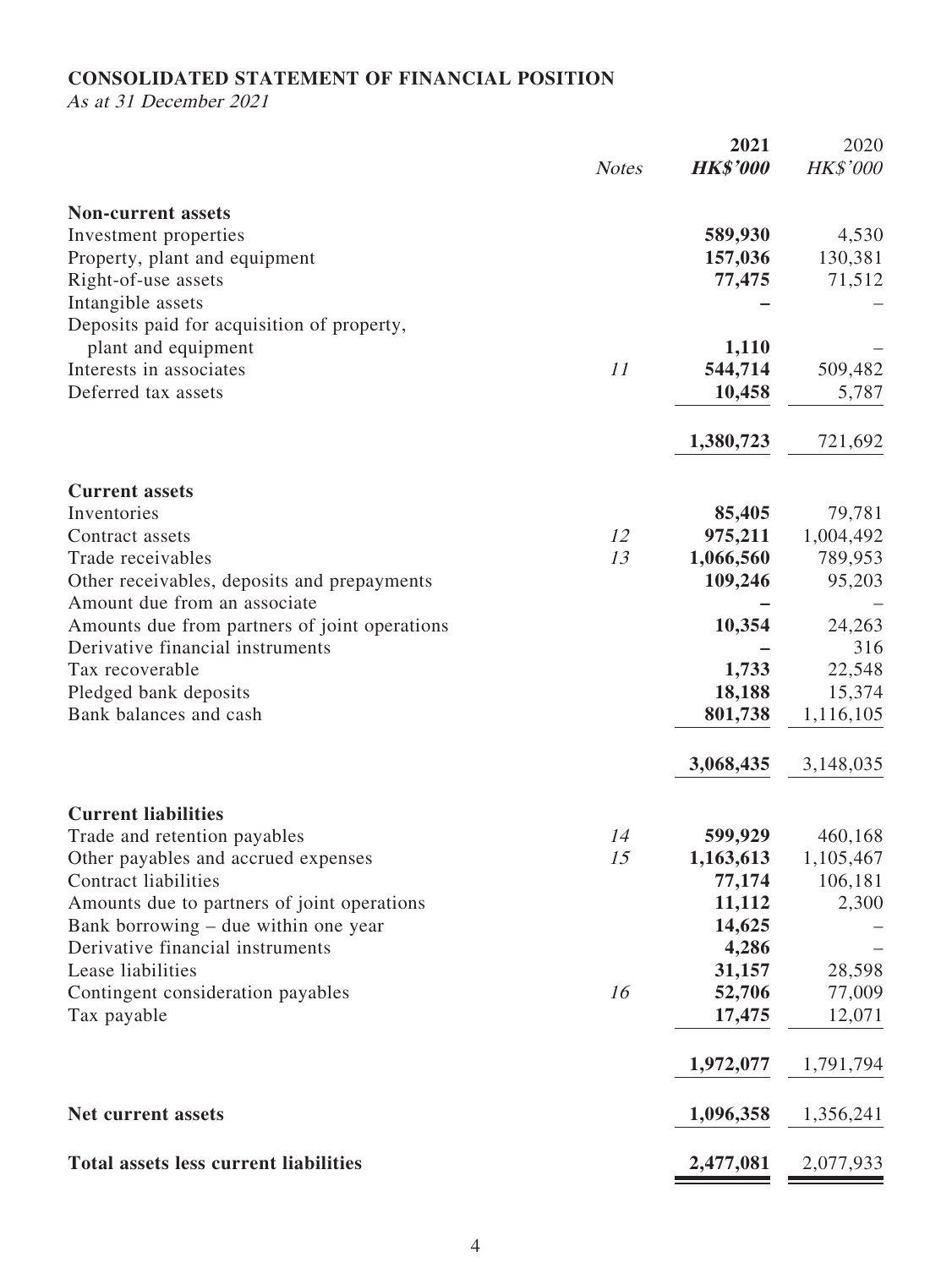|                                     |             | 2021            | 2020            |
|-------------------------------------|-------------|-----------------|-----------------|
|                                     | <b>Note</b> | <b>HK\$'000</b> | <b>HK\$'000</b> |
| <b>Capital and reserves</b>         |             |                 |                 |
| Share capital                       |             | 14,000          | 14,000          |
| Reserves                            |             | 2,115,699       | 1,959,632       |
| <b>Total equity</b>                 |             | 2,129,699       | 1,973,632       |
| <b>Non-current liabilities</b>      |             |                 |                 |
| Bank borrowing – due after one year |             | 277,875         |                 |
| Lease liabilities                   |             | 46,252          | 42,306          |
| Deferred tax liabilities            |             | 21,092          | 14,764          |
| Deferred income                     |             | 2,163           | 2,432           |
| Contingent consideration payables   | 16          |                 | 44,799          |
|                                     |             | 347,382         | 104,301         |
|                                     |             | 2,477,081       | 2,077,933       |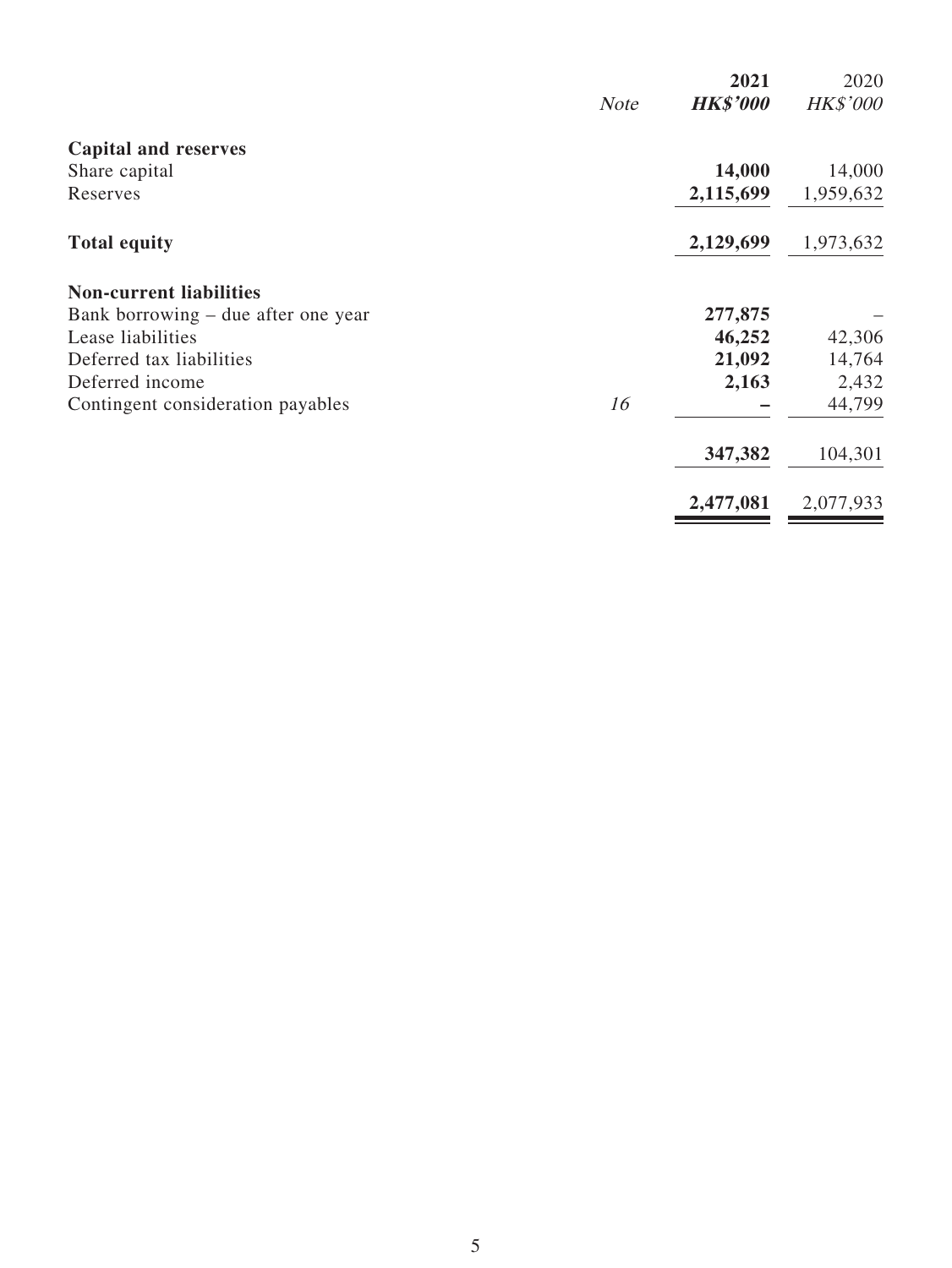### **NOTES TO THE CONSOLIDATED FINANCIAL STATEMENTS**

For the year ended 31 December 2021

#### **1. BASIS OF PREPARATION**

The consolidated financial statements have been prepared in accordance with Hong Kong Financial Reporting Standards ("HKFRSs") issued by the Hong Kong Institute of Certified Public Accountants ("HKICPA"). For the purpose of preparation of the consolidated financial statements, information is considered material if such information is reasonably expected to influence decisions made by the primary users. In addition, the consolidated financial statements include applicable disclosures required by the Rules Governing the Listing of Securities on The Stock Exchange of Hong Kong Limited ("Listing Rules") and by the Hong Kong Companies Ordinance.

#### **2. APPLICATION OF AMENDMENTS TO HONG KONG FINANCIAL REPORTING STANDARDS**

#### **Amendments to HKFRSs that are mandatorily effective for the current year**

In the current year, the Group has applied the following amendments to HKFRSs issued by the HKICPA for the first time, which are mandatorily effective for the annual periods beginning on or after 1 January 2021 for the preparation of the consolidated financial statements:

Amendments to HKFRS 9, HKAS 39, HKFRS 7, HKFRS 4 and HKFRS 16 Interest Rate Benchmark Reform – Phase 2

In addition, the Group has early applied the Amendment to HKFRS 16 COVID-19-Related Rent Concessions beyond 30 June 2021 .

In addition, the Group applied the agenda decision of the IFRS Interpretations Committee (the "Committee") of the International Accounting Standards Board issued in June 2021 which clarified the costs an entity should include as "estimated costs necessary to make the sale" when determining the net realisable value of inventories.

The application of the amendments to HKFRSs in the current year has had no material impact on the Group's financial positions and performance for the current and prior years and/or on the disclosures set out in these consolidated financial statements.

#### **New and amendments to HKFRSs in issue but not yet effective**

The Group has not early applied the following new and amendments to HKFRSs that have been issued but are not yet effective:

| <b>HKFRS 17</b>                                                        | Insurance Contracts and the related Amendments <sup>2</sup>                                                                                                                                           |
|------------------------------------------------------------------------|-------------------------------------------------------------------------------------------------------------------------------------------------------------------------------------------------------|
| Amendments to HKFRS 3                                                  | Reference to the Conceptual Framework <sup>1</sup>                                                                                                                                                    |
| Amendments to HKFRS 10<br>and HKAS 28                                  | Sale or Contribution of Assets between an Investor and its<br>Associate or Joint Venture <sup>3</sup>                                                                                                 |
| Amendments to HKAS 1                                                   | Classification of Liabilities as Current or Non-current and<br>related amendments to Hong Kong Interpretation $5 (2020)^2$                                                                            |
| Amendments to HKAS 1 and<br><b>HKFRS</b> Practice Statement 2          | Disclosure of Accounting Policies <sup>2</sup>                                                                                                                                                        |
| Amendments to HKAS 8                                                   | Definition of Accounting Estimates <sup>2</sup>                                                                                                                                                       |
| Amendments to HKAS 12                                                  | Deferred Tax related to Assets and Liabilities arising<br>from a Single Transaction <sup>2</sup>                                                                                                      |
| Amendments to HKAS 16<br>Amendments to HKAS 37<br>Amendments to HKFRSs | Property, Plant and Equipment – Proceeds before Intended Use <sup>1</sup><br>Onerous Contracts – Cost of Fulfilling a Contract <sup>1</sup><br>Annual Improvements to HKFRSs 2018 - 2020 <sup>1</sup> |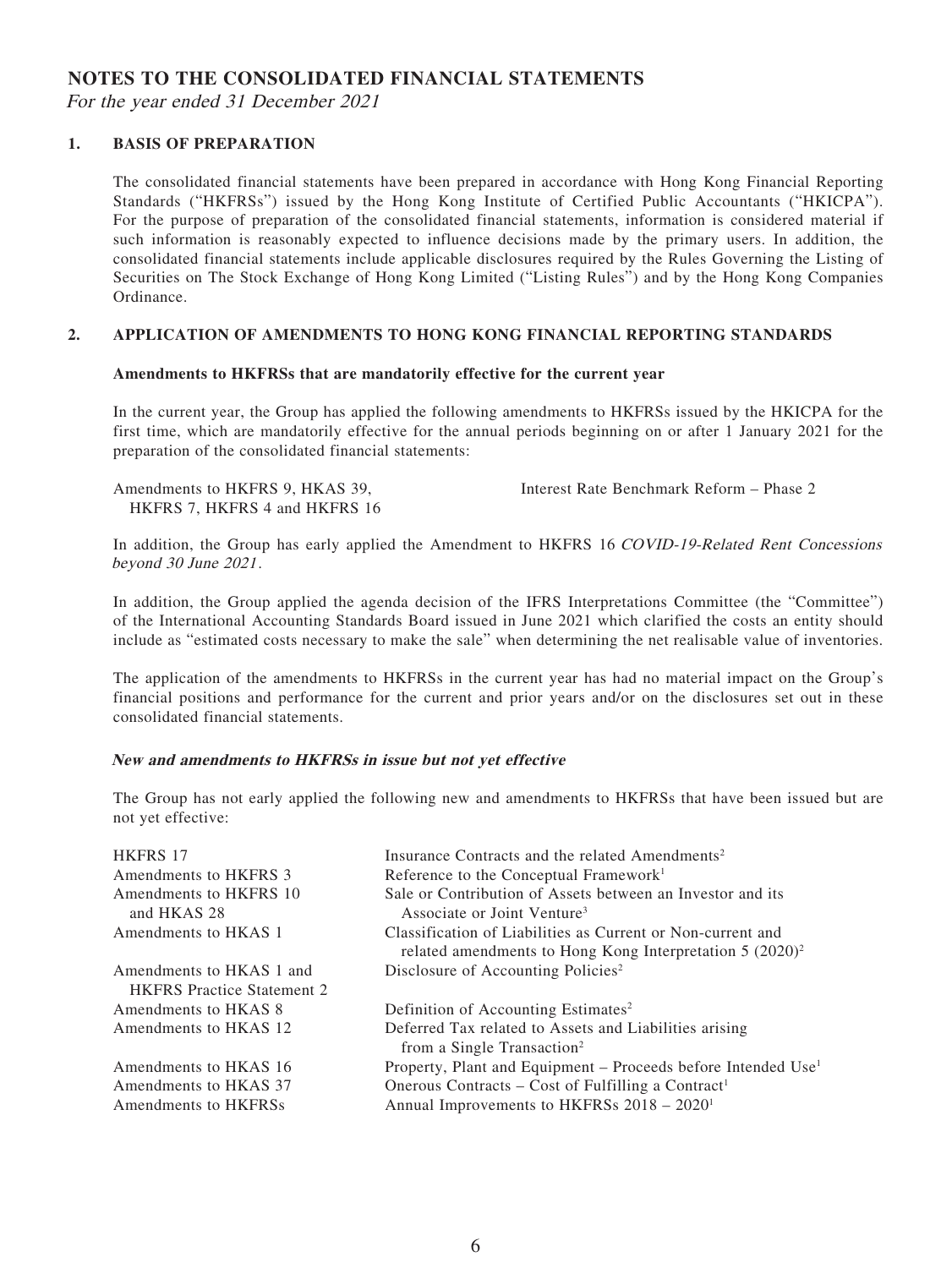- 1 Effective for annual periods beginning on or after 1 January 2022.
- 2 Effective for annual periods beginning on or after 1 January 2023.
- 3 Effective for annual periods beginning on or after a date to be determined.

Except for the amendments to HKFRSs mentioned below, the directors of the Company anticipate that the application of all other new and amendments to HKFRSs will have no material impact on the consolidated financial statements in the foreseeable future.

#### **Amendments to HKFRS 3 Reference to the Conceptual Framework**

The amendments:

- update a reference in HKFRS 3 Business Combinations so that it refers to the Conceptual Framework for Financial Reporting 2018 issued in June 2018 (the "Conceptual Framework") instead of Framework for the Preparation and Presentation of Financial Statements (replaced by the Conceptual Framework for Financial Reporting 2010 issued in October 2010);
- add a requirement that, for transactions and other events within the scope of HKAS 37 Provisions, Contingent Liabilities and Contingent Assets or HK(IFRIC)-Int 21 Levies, an acquirer applies HKAS 37 or HK(IFRIC)-Int 21 instead of the Conceptual Framework to identify the liabilities it has assumed in a business combination; and
- add an explicit statement that an acquirer does not recognise contingent assets acquired in a business combination.

The Group will apply the amendments prospectively to business combinations for which the date of acquisition is on or after the beginning of the first annual period beginning on or after 1 January 2022.

#### **Amendments to HKAS 1 Classification of Liabilities as Current or Non-current and related amendments to Hong Kong Interpretation 5 (2020)**

The amendments provide clarification and additional guidance on the assessment of right to defer settlement for at least twelve months from reporting date for classification of liabilities as current or non-current, which:

- specify that the classification of liabilities as current or non-current should be based on rights that are in existence at the end of the reporting period. Specifically, the amendments clarify that:
	- (i) the classification should not be affected by management intentions or expectations to settle the liability within 12 months; and
	- (ii) if the right is conditional on the compliance with covenants, the right exists if the conditions are met at the end of the reporting period, even if the lender does not test compliance until a later date; and
- clarify that if a liability has terms that could, at the option of the counterparty, result in its settlement by the transfer of the entity's own equity instruments, these terms do not affect its classification as current or non-current only if the entity recognises the option separately as an equity instrument applying HKAS 32 Financial Instruments: Presentation .

In addition, Hong Kong Interpretation 5 was revised as a consequence of the Amendments to HKAS 1 to align the corresponding wordings with no change in conclusion.

Based on the Group's outstanding liabilities as at 31 December 2021, the application of the amendments will not result in reclassification of the Group's liabilities.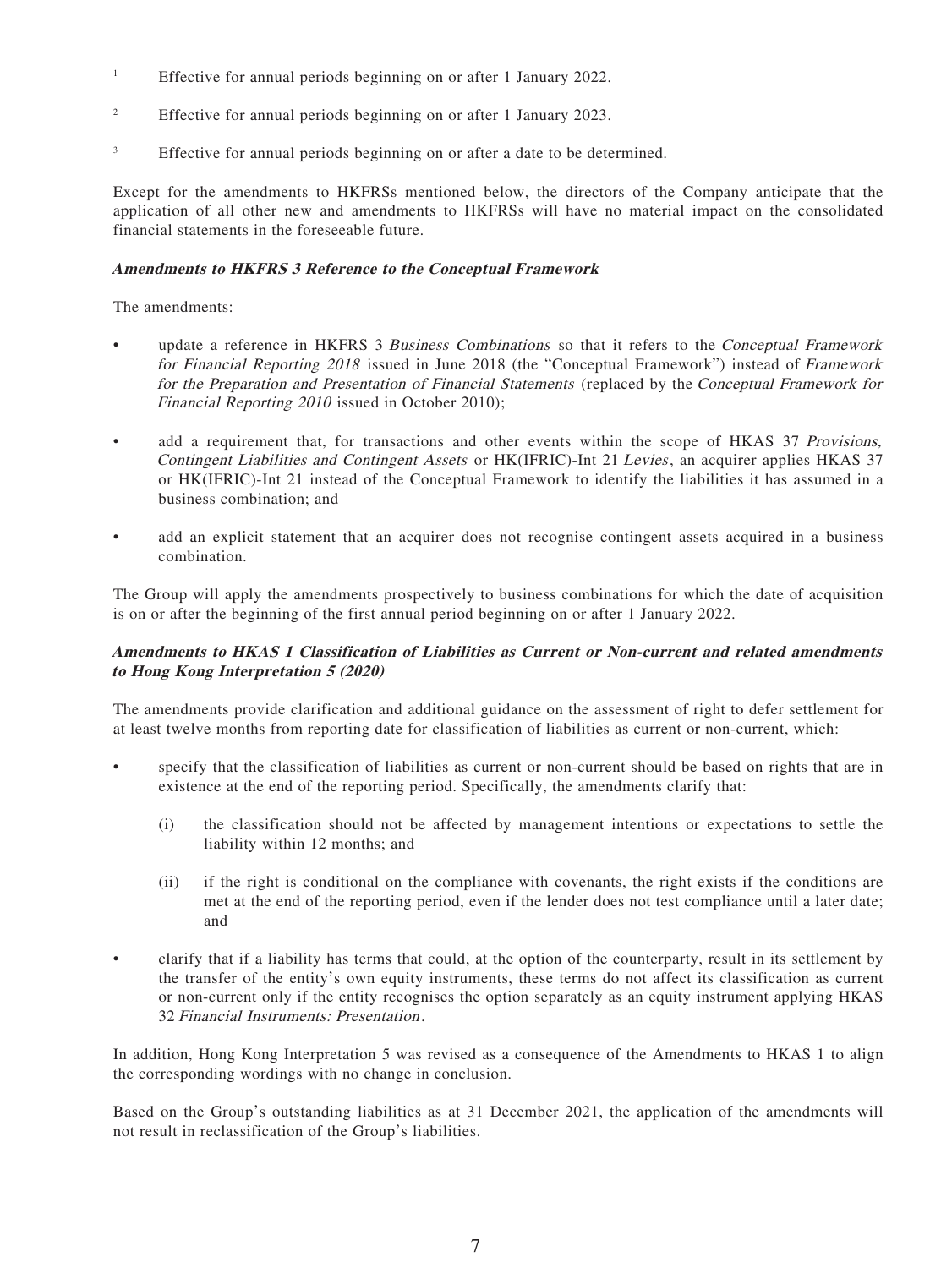#### **Amendments to HKFRSs Annual Improvements to HKFRSs 2018 – 2020**

The annual improvements make amendments to the following standards relevant to the Group.

#### HKFRS 9 Financial Instruments

The amendment clarifies that for the purpose of assessing whether modification of terms of original financial liability constitutes substantial modification under the "10 per cent" test, a borrower includes only fees paid or received between the borrower and the lender, including fees paid or received by either the borrower or the lender on the other's behalf.

#### HKFRS 16 Leases

The amendment to Illustrative Example 13 accompanying HKFRS 16 removes from the example the illustration of reimbursement relating to leasehold improvements by the lessor in order to remove any potential confusion.

The application of the amendments is not expected to have significant impact on the financial position and performance of the Group.

#### **3. REVENUE**

The Group recognises revenue from three major sources, namely, contracting work, maintenance work and sales of goods for both years.

#### **(i) Disaggregation of revenue from contracts with customers**

The following is an analysis of the Group's revenue from its major products and services:

|                                                        | 2021<br><b>HK\$'000</b> | 2020<br>HK\$'000 |
|--------------------------------------------------------|-------------------------|------------------|
| Timing of revenue recognition and category of revenue  |                         |                  |
| Recognised over time and long-term contracts           |                         |                  |
| Contracting work                                       | 4,249,701               | 4,101,152        |
| Maintenance work                                       | 944,743                 | 881,483          |
|                                                        | 5,194,444               | 4,982,635        |
| Recognised at a point of time and short-term contracts |                         |                  |
| Sales of goods                                         | 156,276                 | 142,546          |
|                                                        | 5,350,720               | 5,125,181        |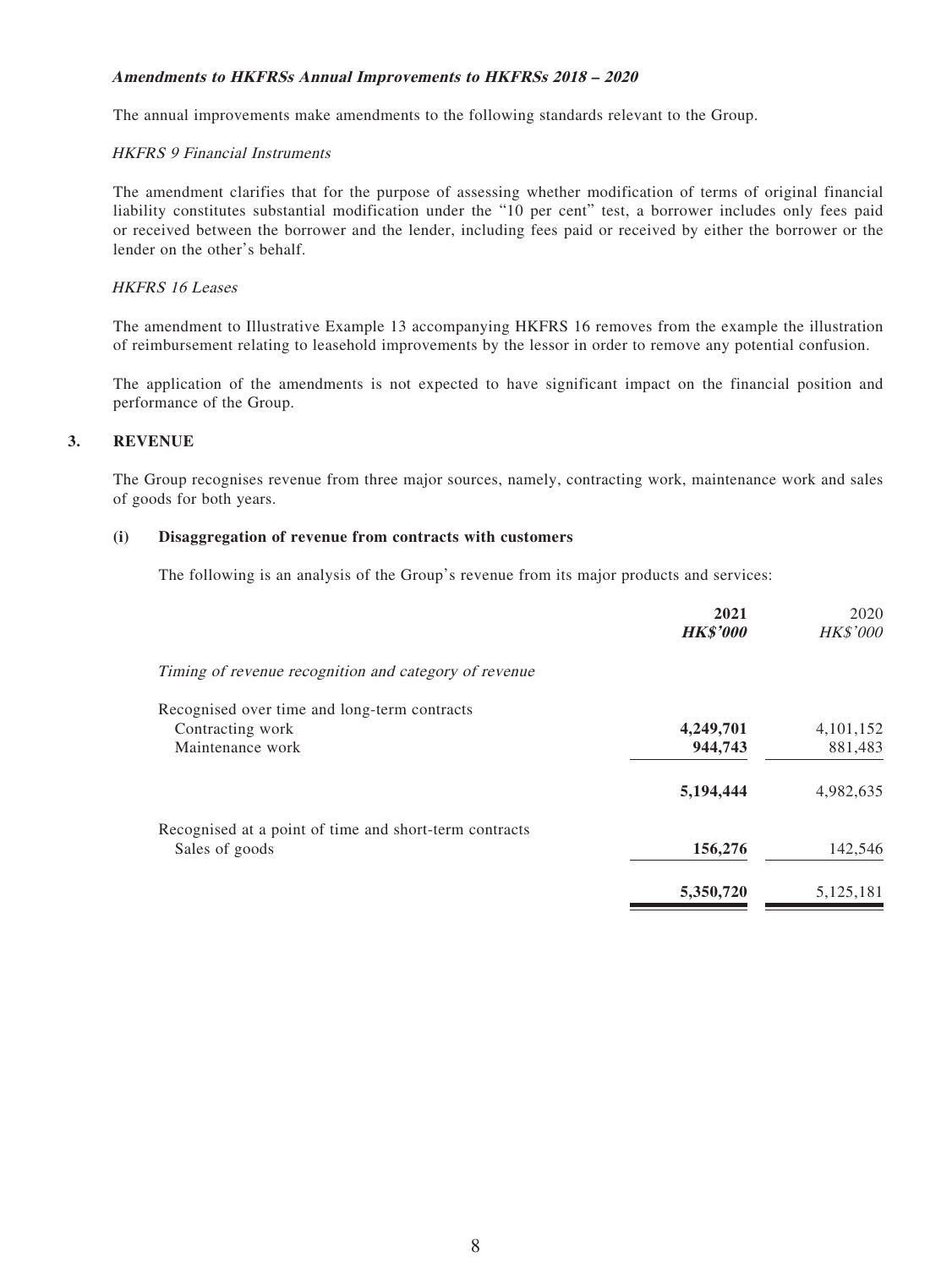#### **(ii) Transaction price allocated to the remaining performance obligations for contracts with customers**

The transaction price allocated to the remaining performance obligations (unsatisfied or partially unsatisfied) as at 31 December 2021 and the expected timing of recognising revenue are as follows:

| Contracting<br>work | <b>Maintenance</b><br>work | Sales of<br>goods |
|---------------------|----------------------------|-------------------|
| <b>HK\$'000</b>     | <b>HK\$'000</b>            | <b>HK\$'000</b>   |
| 4,722,732           | 753,937                    | 148,111           |
| 1,978,184           | 395,102                    |                   |
| 2,264,672           | 1,046,255                  |                   |
| 8,965,588           | 2,195,294                  | 148,111           |
|                     |                            |                   |

The transaction price allocated to the remaining performance obligations (unsatisfied or partially unsatisfied) as at 31 December 2020 and the expected timing of recognising revenue are as follows:

|                                                | Contracting<br>work<br><b>HK\$'000</b> | Maintenance<br>work<br><b>HK\$'000</b> | Sales of<br>goods<br><b>HK\$'000</b> |
|------------------------------------------------|----------------------------------------|----------------------------------------|--------------------------------------|
| Within one year                                | 4,290,945                              | 932,562                                | 278,604                              |
| More than one year but not more than two years | 2,447,902                              | 367,601                                |                                      |
| More than two years                            | 2,585,783                              | 944,085                                |                                      |
|                                                | 9,324,630                              | 2.244.248                              | 278,604                              |

#### **4. SEGMENT INFORMATION**

Information reported to the executive directors of the Company, being the chief operating decision maker ("CODM") for the purpose of resource allocation and assessment of segment performance focuses on types of goods or services delivered or provided. No operating segments identified by CODM have been aggregated in arriving at the reportable segments of the Group.

Specifically, the Group's reportable and operating segments are as follows:

| Building services:                                                 | Provision of electrical and mechanical engineering building<br>services, including the design, installation, testing and<br>commissioning and maintenance of heating, ventilation and air-<br>conditioning system, fire service system, plumbing and drainage<br>system and electrical and extra low voltage system |
|--------------------------------------------------------------------|---------------------------------------------------------------------------------------------------------------------------------------------------------------------------------------------------------------------------------------------------------------------------------------------------------------------|
| Environmental engineering:                                         | Provision of total solutions for the design, construction, operation<br>and maintenance of environmental engineering systems for<br>treatment of sewage, water, solid waste, sludge and gas                                                                                                                         |
| Information, communications and<br>building technologies ("ICBT"): | Provision for design, installation and servicing of a wide range<br>of intelligent systems, information and communications (ICT)<br>systems and building technology systems                                                                                                                                         |
| Lifts and escalators:                                              | Provision of i) total solution for design, supply and installation of<br>a wide range lifts and escalators offered under the trade name of<br>"Anlev Elex" and ii) repair and maintenance services for lifts and<br>escalators                                                                                      |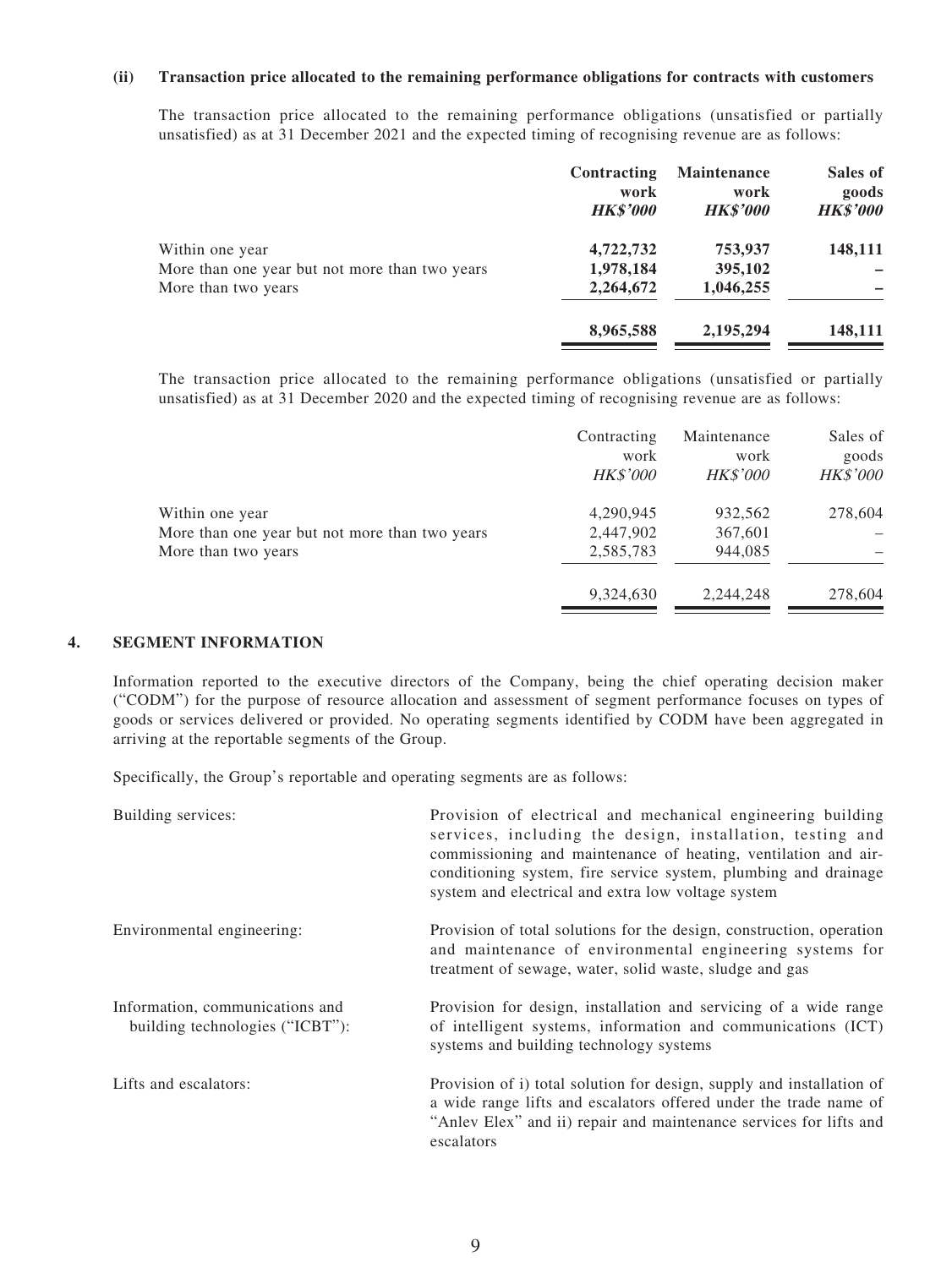#### **Reconciliation of segment revenue**

For the year ended 31 December 2021

|                                                                         | <b>Building</b><br>services<br><b>HK\$'000</b> | <b>Environmental</b><br>engineering<br><b>HK\$'000</b> | <b>ICBT</b><br><b>HK\$'000</b> | Lifts and<br>escalators<br><b>HK\$'000</b> | <b>Total</b><br><b>HK\$'000</b> |
|-------------------------------------------------------------------------|------------------------------------------------|--------------------------------------------------------|--------------------------------|--------------------------------------------|---------------------------------|
| Revenue<br>- Contracting work<br>- Maintenance work<br>- Sales of goods | 3,103,024<br>268,814<br>6,871                  | 628,481<br>407,502<br>81,293                           | 368,594<br>108,302<br>17,844   | 149,602<br>160,125<br>50,268               | 4,249,701<br>944,743<br>156,276 |
| Total revenue                                                           | 3,378,709                                      | 1,117,276                                              | 494,740                        | 359,995                                    | 5,350,720                       |
| For the year ended 31 December 2020                                     |                                                |                                                        |                                |                                            |                                 |
|                                                                         | <b>Building</b><br>services<br><b>HK\$'000</b> | Environmental<br>engineering<br><b>HK\$'000</b>        | <b>ICBT</b><br><b>HK\$'000</b> | Lifts and<br>escalators<br><i>HK\$'000</i> | Total<br><b>HK\$'000</b>        |
| Revenue                                                                 |                                                |                                                        |                                |                                            |                                 |
| - Contracting work                                                      | 2,926,275                                      | 516,552                                                | 331,523                        | 326,802                                    | 4,101,152                       |
| - Maintenance work                                                      | 236,823                                        | 292,619                                                | 108,749                        | 243,292                                    | 881,483                         |
| - Sales of goods                                                        | 6,748                                          | 87,412                                                 | 13,045                         | 35,341                                     | 142,546                         |
| Total revenue                                                           | 3,169,846                                      | 896,583                                                | 453,317                        | 605,435                                    | 5,125,181                       |

#### **Segment revenue and results**

The following is an analysis of the Group's revenue and results by operating and reportable segments:

For the year ended 31 December 2021

|                                                                                                                                           | <b>Building</b><br>services<br><b>HK\$'000</b> | Environmental<br>engineering<br><b>HK\$'000</b> | <b>ICBT</b><br><b>HK\$'000</b> | Lifts and<br>escalators<br><b>HK\$'000</b> | Inter segment<br>elimination/<br>unallocated<br><b>HK\$'000</b> | <b>Total</b><br><b>HK\$'000</b>                              |
|-------------------------------------------------------------------------------------------------------------------------------------------|------------------------------------------------|-------------------------------------------------|--------------------------------|--------------------------------------------|-----------------------------------------------------------------|--------------------------------------------------------------|
| Revenue<br>- external<br>$-$ inter-segment                                                                                                | 3,378,709<br>5,935                             | 1,117,276<br>270                                | 494,740<br>61,312              | 359,995<br>3,660                           | (71, 177)                                                       | 5,350,720                                                    |
| Total revenue                                                                                                                             | 3,384,644                                      | 1,117,546                                       | 556,052                        | 363,655                                    | (71, 177)                                                       | 5,350,720                                                    |
| Segment profit<br>Share of results of an associate<br>Bank interest income<br>Finance costs<br>Unallocated income<br>Unallocated expenses | 130,737                                        | 98,609                                          | 36,970                         | 70,933                                     |                                                                 | 337,249<br>23,896<br>5,051<br>(4,910)<br>68,420<br>(50, 840) |
| Profit before tax<br>Income tax expense                                                                                                   |                                                |                                                 |                                |                                            |                                                                 | 378,866<br>(64, 567)                                         |
| Profit for the year                                                                                                                       |                                                |                                                 |                                |                                            |                                                                 | 314,299                                                      |
| Other segment information<br>Depreciation of property,<br>plant and equipment                                                             | 2,048                                          | 1,661                                           | 1,118                          | 4,290                                      | 21,459                                                          | 30,576                                                       |
| Depreciation of right-of-use assets<br>(Reversal of impairment losses)<br>impairment losses under                                         | 7,425                                          | 1,668                                           | 4,149                          | 1,500                                      | 22,009                                                          | 36,751                                                       |
| expected credit loss model, net                                                                                                           | (13,713)                                       | (12, 446)                                       | 15                             | 11,434                                     |                                                                 | (14, 710)                                                    |
| (Gain) loss on disposals of property,<br>plant and equipment                                                                              | (95)                                           | 82                                              |                                | (4)                                        | 5                                                               | (12)                                                         |
| Gain on derecognition of right-of-use<br>assets and lease liabilities                                                                     |                                                |                                                 |                                | (4)                                        |                                                                 | (4)                                                          |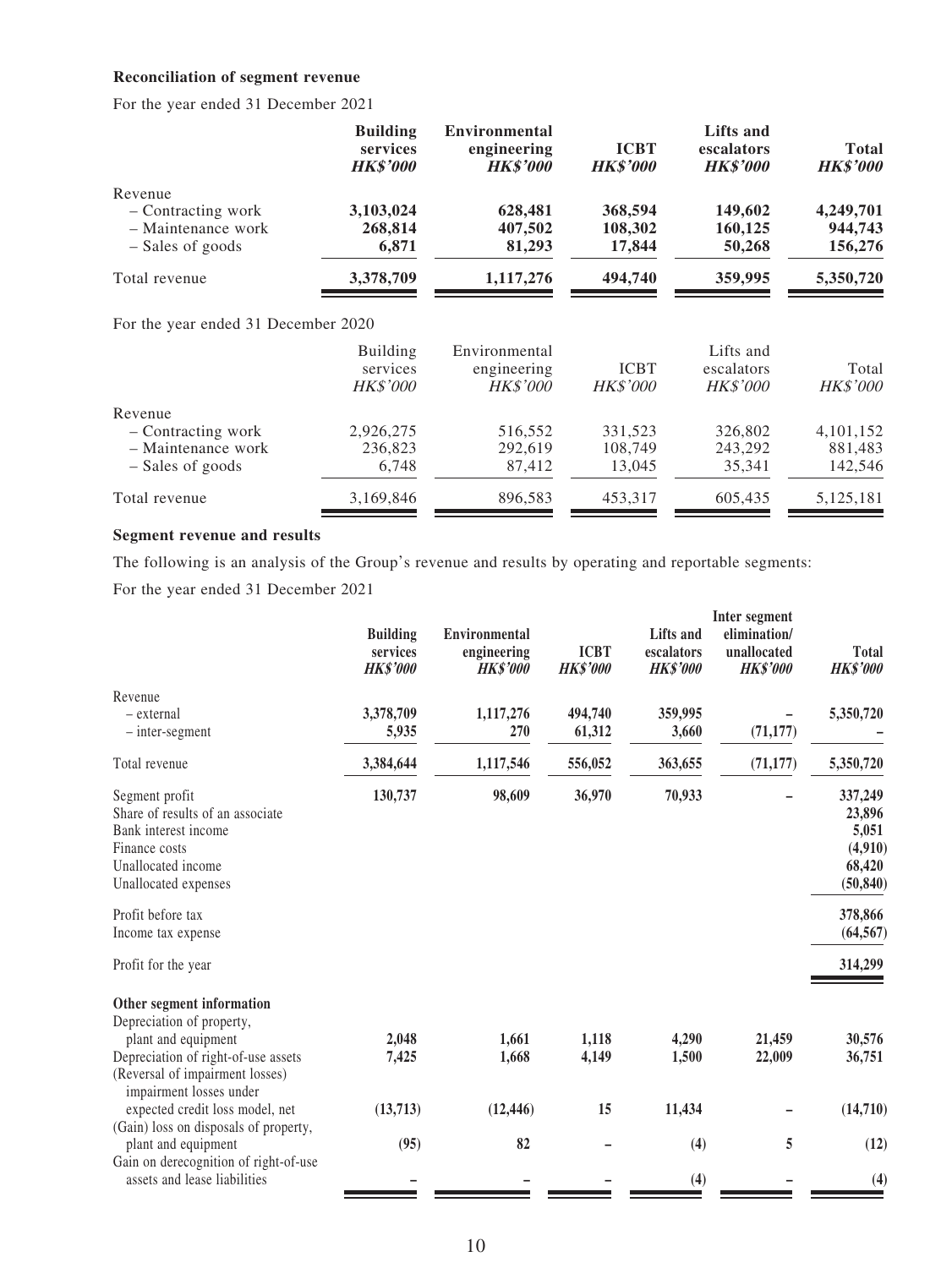| Lifts and<br>elimination/<br>Building<br>Environmental<br>services<br>engineering<br><b>ICBT</b><br>escalators<br>unallocated<br>Total<br>HK\$'000<br>HK\$'000<br>HK\$'000<br>HK\$'000<br>HK\$'000<br>HK\$'000<br>Revenue<br>896,583<br>5,125,181<br>3,169,846<br>453,317<br>605,435<br>- external<br>35,266<br>(40, 934)<br>2,765<br>2,903<br>$-$ inter-segment<br>3,172,611<br>896,583<br>488,583<br>608,338<br>(40, 934)<br>5,125,181<br>Total revenue<br>Segment profit<br>155,673<br>20,077<br>81,370<br>56,662<br>313,782<br>Share of results of an associate<br>32,835<br>Bank interest income<br>5,772<br>Finance costs<br>(3,707)<br>Unallocated income<br>22,137<br>Unallocated expenses<br>(28, 270)<br>Profit before tax<br>342,549<br>(38, 664)<br>Income tax expense<br>Profit for the year<br>303,885<br>Other segment information<br>Depreciation of property,<br>plant and equipment<br>2,799<br>1,538<br>1,164<br>4,656<br>17,732<br>27,889<br>Depreciation of right-of-use assets<br>9,468<br>1,335<br>4,582<br>3,976<br>2,043<br>21,404<br>Impairment losses on intangible assets<br>5,462<br>5,462<br>Impairment losses under expected<br>598<br>credit loss model, net of reversal<br>2,623<br>17,145<br>621<br>20,987<br>(Gain) loss on disposals of property,<br>plant and equipment<br>168<br>28<br>(133)<br>23<br>(30)<br>Gain on derecognition of right-of-use<br>assets and lease liabilities<br>(154)<br>(154)<br>Amortisation of intangible assets<br>19,880<br>19,880 |  |  | Inter segment |  |
|------------------------------------------------------------------------------------------------------------------------------------------------------------------------------------------------------------------------------------------------------------------------------------------------------------------------------------------------------------------------------------------------------------------------------------------------------------------------------------------------------------------------------------------------------------------------------------------------------------------------------------------------------------------------------------------------------------------------------------------------------------------------------------------------------------------------------------------------------------------------------------------------------------------------------------------------------------------------------------------------------------------------------------------------------------------------------------------------------------------------------------------------------------------------------------------------------------------------------------------------------------------------------------------------------------------------------------------------------------------------------------------------------------------------------------------------------------------------------------------------------|--|--|---------------|--|
|                                                                                                                                                                                                                                                                                                                                                                                                                                                                                                                                                                                                                                                                                                                                                                                                                                                                                                                                                                                                                                                                                                                                                                                                                                                                                                                                                                                                                                                                                                      |  |  |               |  |
|                                                                                                                                                                                                                                                                                                                                                                                                                                                                                                                                                                                                                                                                                                                                                                                                                                                                                                                                                                                                                                                                                                                                                                                                                                                                                                                                                                                                                                                                                                      |  |  |               |  |
|                                                                                                                                                                                                                                                                                                                                                                                                                                                                                                                                                                                                                                                                                                                                                                                                                                                                                                                                                                                                                                                                                                                                                                                                                                                                                                                                                                                                                                                                                                      |  |  |               |  |
|                                                                                                                                                                                                                                                                                                                                                                                                                                                                                                                                                                                                                                                                                                                                                                                                                                                                                                                                                                                                                                                                                                                                                                                                                                                                                                                                                                                                                                                                                                      |  |  |               |  |
|                                                                                                                                                                                                                                                                                                                                                                                                                                                                                                                                                                                                                                                                                                                                                                                                                                                                                                                                                                                                                                                                                                                                                                                                                                                                                                                                                                                                                                                                                                      |  |  |               |  |
|                                                                                                                                                                                                                                                                                                                                                                                                                                                                                                                                                                                                                                                                                                                                                                                                                                                                                                                                                                                                                                                                                                                                                                                                                                                                                                                                                                                                                                                                                                      |  |  |               |  |
|                                                                                                                                                                                                                                                                                                                                                                                                                                                                                                                                                                                                                                                                                                                                                                                                                                                                                                                                                                                                                                                                                                                                                                                                                                                                                                                                                                                                                                                                                                      |  |  |               |  |
|                                                                                                                                                                                                                                                                                                                                                                                                                                                                                                                                                                                                                                                                                                                                                                                                                                                                                                                                                                                                                                                                                                                                                                                                                                                                                                                                                                                                                                                                                                      |  |  |               |  |
|                                                                                                                                                                                                                                                                                                                                                                                                                                                                                                                                                                                                                                                                                                                                                                                                                                                                                                                                                                                                                                                                                                                                                                                                                                                                                                                                                                                                                                                                                                      |  |  |               |  |
|                                                                                                                                                                                                                                                                                                                                                                                                                                                                                                                                                                                                                                                                                                                                                                                                                                                                                                                                                                                                                                                                                                                                                                                                                                                                                                                                                                                                                                                                                                      |  |  |               |  |
|                                                                                                                                                                                                                                                                                                                                                                                                                                                                                                                                                                                                                                                                                                                                                                                                                                                                                                                                                                                                                                                                                                                                                                                                                                                                                                                                                                                                                                                                                                      |  |  |               |  |
|                                                                                                                                                                                                                                                                                                                                                                                                                                                                                                                                                                                                                                                                                                                                                                                                                                                                                                                                                                                                                                                                                                                                                                                                                                                                                                                                                                                                                                                                                                      |  |  |               |  |
|                                                                                                                                                                                                                                                                                                                                                                                                                                                                                                                                                                                                                                                                                                                                                                                                                                                                                                                                                                                                                                                                                                                                                                                                                                                                                                                                                                                                                                                                                                      |  |  |               |  |
|                                                                                                                                                                                                                                                                                                                                                                                                                                                                                                                                                                                                                                                                                                                                                                                                                                                                                                                                                                                                                                                                                                                                                                                                                                                                                                                                                                                                                                                                                                      |  |  |               |  |
|                                                                                                                                                                                                                                                                                                                                                                                                                                                                                                                                                                                                                                                                                                                                                                                                                                                                                                                                                                                                                                                                                                                                                                                                                                                                                                                                                                                                                                                                                                      |  |  |               |  |
|                                                                                                                                                                                                                                                                                                                                                                                                                                                                                                                                                                                                                                                                                                                                                                                                                                                                                                                                                                                                                                                                                                                                                                                                                                                                                                                                                                                                                                                                                                      |  |  |               |  |
|                                                                                                                                                                                                                                                                                                                                                                                                                                                                                                                                                                                                                                                                                                                                                                                                                                                                                                                                                                                                                                                                                                                                                                                                                                                                                                                                                                                                                                                                                                      |  |  |               |  |
|                                                                                                                                                                                                                                                                                                                                                                                                                                                                                                                                                                                                                                                                                                                                                                                                                                                                                                                                                                                                                                                                                                                                                                                                                                                                                                                                                                                                                                                                                                      |  |  |               |  |
|                                                                                                                                                                                                                                                                                                                                                                                                                                                                                                                                                                                                                                                                                                                                                                                                                                                                                                                                                                                                                                                                                                                                                                                                                                                                                                                                                                                                                                                                                                      |  |  |               |  |
|                                                                                                                                                                                                                                                                                                                                                                                                                                                                                                                                                                                                                                                                                                                                                                                                                                                                                                                                                                                                                                                                                                                                                                                                                                                                                                                                                                                                                                                                                                      |  |  |               |  |
|                                                                                                                                                                                                                                                                                                                                                                                                                                                                                                                                                                                                                                                                                                                                                                                                                                                                                                                                                                                                                                                                                                                                                                                                                                                                                                                                                                                                                                                                                                      |  |  |               |  |
|                                                                                                                                                                                                                                                                                                                                                                                                                                                                                                                                                                                                                                                                                                                                                                                                                                                                                                                                                                                                                                                                                                                                                                                                                                                                                                                                                                                                                                                                                                      |  |  |               |  |
|                                                                                                                                                                                                                                                                                                                                                                                                                                                                                                                                                                                                                                                                                                                                                                                                                                                                                                                                                                                                                                                                                                                                                                                                                                                                                                                                                                                                                                                                                                      |  |  |               |  |
|                                                                                                                                                                                                                                                                                                                                                                                                                                                                                                                                                                                                                                                                                                                                                                                                                                                                                                                                                                                                                                                                                                                                                                                                                                                                                                                                                                                                                                                                                                      |  |  |               |  |
|                                                                                                                                                                                                                                                                                                                                                                                                                                                                                                                                                                                                                                                                                                                                                                                                                                                                                                                                                                                                                                                                                                                                                                                                                                                                                                                                                                                                                                                                                                      |  |  |               |  |
|                                                                                                                                                                                                                                                                                                                                                                                                                                                                                                                                                                                                                                                                                                                                                                                                                                                                                                                                                                                                                                                                                                                                                                                                                                                                                                                                                                                                                                                                                                      |  |  |               |  |
|                                                                                                                                                                                                                                                                                                                                                                                                                                                                                                                                                                                                                                                                                                                                                                                                                                                                                                                                                                                                                                                                                                                                                                                                                                                                                                                                                                                                                                                                                                      |  |  |               |  |
|                                                                                                                                                                                                                                                                                                                                                                                                                                                                                                                                                                                                                                                                                                                                                                                                                                                                                                                                                                                                                                                                                                                                                                                                                                                                                                                                                                                                                                                                                                      |  |  |               |  |
|                                                                                                                                                                                                                                                                                                                                                                                                                                                                                                                                                                                                                                                                                                                                                                                                                                                                                                                                                                                                                                                                                                                                                                                                                                                                                                                                                                                                                                                                                                      |  |  |               |  |

The accounting policies of the operating segments are the same as the Group's accounting policies. Segment profit represents the profit earned by each segment without allocation of central administration costs, certain other income, certain other gains and losses, certain share of results of an associate and finance costs. This is the measure reported to the CODM for the purposes of resource allocation and performance assessment.

Inter-segment revenue are charged at prevailing market rates.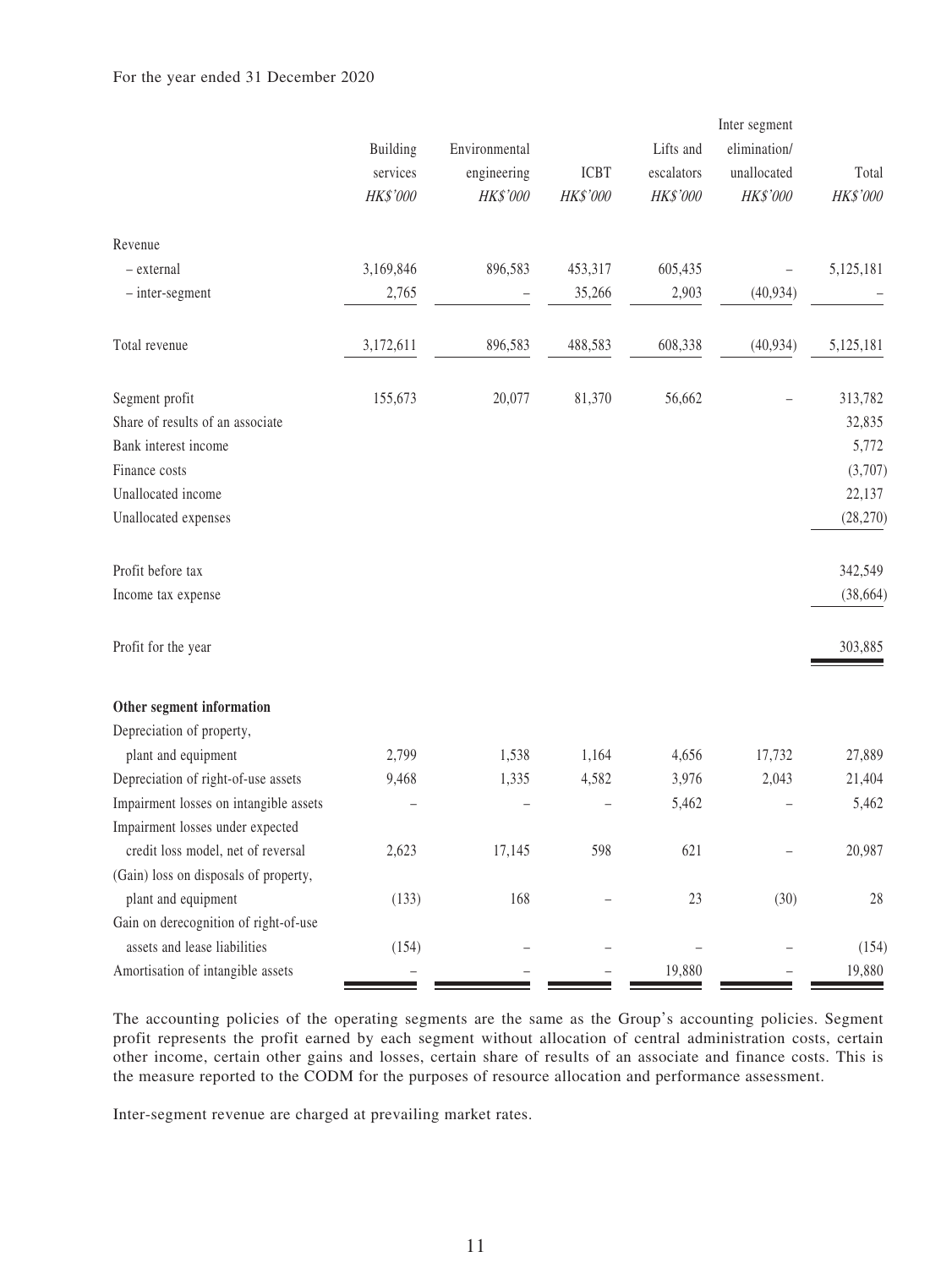#### **Segment assets and liabilities**

No analysis of the Group's assets and liabilities by operating segments is disclosed as it is not regularly provided to the CODM for review.

#### **Information about major customers**

Revenue from customers that individually contributing over 10% of the total revenue of the Group of the corresponding years are as follows:

|                | 2021            | 2020            |
|----------------|-----------------|-----------------|
|                | <b>HK\$'000</b> | <b>HK\$'000</b> |
| Customer $A^*$ | 1,104,117       | 993,961         |
| Customer $B^*$ | 836,461         | 722,364         |

\* Revenue from all four segments.

#### **Geographical information**

The Group's operations are located in Hong Kong, Mainland China, Macau, United States of America ("USA") and others.

Information about the Group's revenue from external customers is presented based on the location of the customers.

|                | 2021            | 2020      |
|----------------|-----------------|-----------|
|                | <b>HK\$'000</b> | HK\$'000  |
| Revenue        |                 |           |
| Hong Kong      | 4,735,067       | 4,061,534 |
| Mainland China | 314,614         | 167,572   |
| Macau          | 269,674         | 577,563   |
| <b>USA</b>     | 1,537           | 297,030   |
| Others         | 29,828          | 21,482    |
| Total          | 5,350,720       | 5,125,181 |

Information about the Group's non-current assets other than deferred tax assets is presented based on the geographical location of the assets.

| 2021<br><b>HK\$'000</b> | 2020<br>HK\$'000 |
|-------------------------|------------------|
|                         |                  |
| 777,775                 | 179,732          |
| 293,402                 | 287,169          |
| 364                     | 621              |
| 298,682                 | 248,383          |
| 42                      | -                |
| 1,370,265               | 715,905          |
|                         |                  |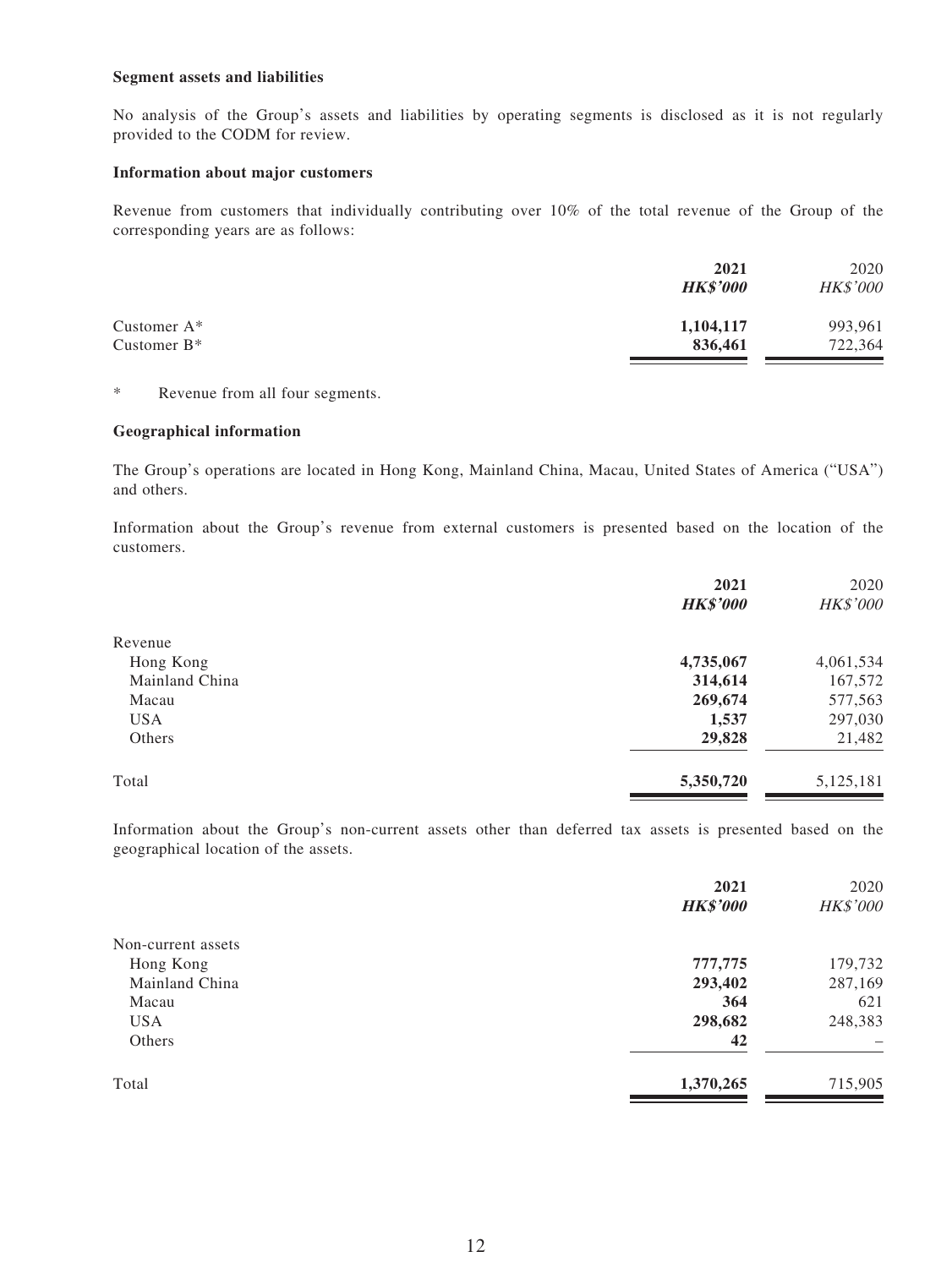#### **5. OTHER GAINS AND LOSSES**

|                                                                    | 2021            | 2020            |
|--------------------------------------------------------------------|-----------------|-----------------|
|                                                                    | <b>HK\$'000</b> | <b>HK\$'000</b> |
| Loss from change in fair value of contingent consideration         |                 |                 |
| payables (Note 16)                                                 | (47, 850)       | (12, 808)       |
| Gain on disposal of interest in an associate ( <i>Note 11</i> )    | 63,246          | 13,974          |
| Gain on disposal of a subsidiary                                   |                 | 891             |
| Gain (loss) on disposals of property, plant and equipment          | 12              | (28)            |
| Impairment losses on intangible assets                             |                 | (5,462)         |
| Gain on derecognition of right-of-use assets and lease liabilities | 4               | 154             |
| Net exchange gains                                                 | 2,299           | 1,368           |
| Gain (loss) from change in fair value of investment properties     | 400             | (370)           |
| Loss from change in fair value of financial assets                 |                 |                 |
| at fair value through profit and loss                              |                 | (2,738)         |
|                                                                    | 18,111          | (5,019)         |

### **6. FINANCE COSTS**

|                                                                         | 2021            | 2020     |
|-------------------------------------------------------------------------|-----------------|----------|
|                                                                         | <b>HK\$'000</b> | HK\$'000 |
| Interest expenses on bank borrowing                                     | 158             | 30       |
| Interest on lease liabilities                                           | 4,492           | 2.785    |
| Interest expenses on other loan                                         |                 | 543      |
| Interest expenses on amount due to a former shareholder of a subsidiary |                 | 43       |
| Ancillary costs in respect of banking facilities                        | <b>260</b>      | 306      |
|                                                                         | 4.910           | 3.707    |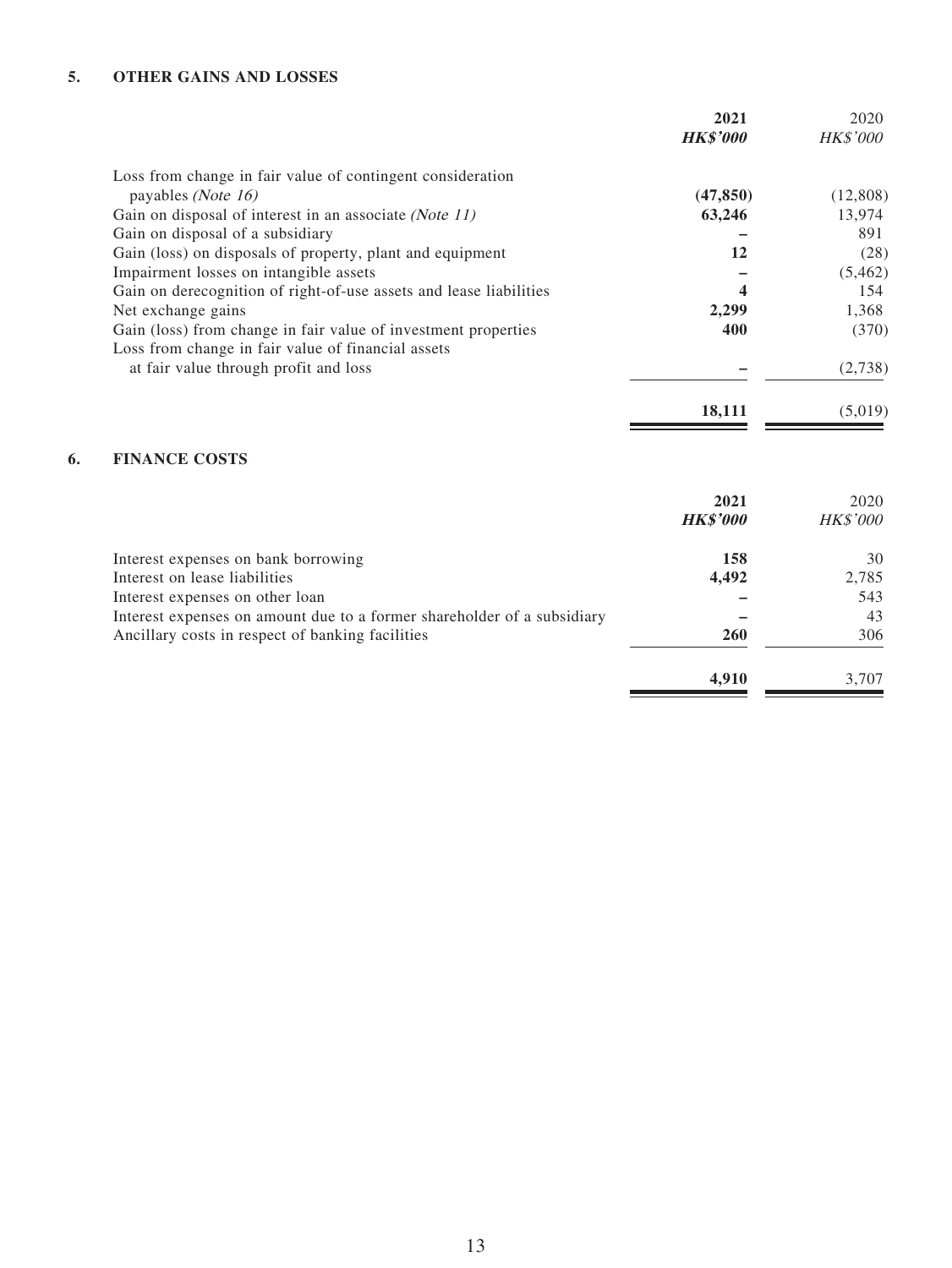#### **7. INCOME TAX EXPENSE**

|                                     | 2021            | 2020      |
|-------------------------------------|-----------------|-----------|
|                                     | <b>HK\$'000</b> | HK\$'000  |
| Current tax                         |                 |           |
| Hong Kong                           | 45,732          | 35,774    |
| Macau                               | 3,729           | 5,252     |
| PRC Enterprise Income Tax           | 16,594          | 4,292     |
| <b>USA Federal Income Tax</b>       |                 | 4,371     |
| <b>USA State Income Tax</b>         |                 | 3,957     |
|                                     | 66,055          | 53,646    |
| (Over)underprovision in prior years |                 |           |
| Hong Kong                           | 6               | (3,060)   |
| Macau                               | (1, 837)        | 51        |
| PRC Enterprise Income Tax           |                 | 1,969     |
|                                     | (1, 831)        | (1,040)   |
|                                     | 64,224          | 52,606    |
| Deferred tax                        | 343             | (13, 942) |
|                                     | 64,567          | 38,664    |

Under the two-tiered profits tax rates regime in Hong Kong, the first HK\$2 million of profits of the qualifying group entity will be taxed at 8.25%, and profits above HK\$2 million will be taxed at 16.5%. The profits of group entities not qualifying for the two-tiered profits tax rates regime will continue to be taxed at a flat rate of 16.5%.

Accordingly, the Hong Kong Profits Tax of the qualifying group entity is calculated at 8.25% on the first HK\$2 million of the estimated assessable profits and at 16.5% on the estimated assessable profits above HK\$2 million.

Under Macau Complementary Tax Law, companies are divided into Group A and Group B tax payers. Group A tax payers are assessed based on their actual taxable profits. Group B tax payers are assessed based on deemed profits ascertained by the Macau Finance Bureau. The Group has Group A and Group B tax payers and Macau Complementary Tax is calculated at a rate of 12% on the assessable profit above Macau Pataca ("MOP") 600,000 for both years.

Under the Law of the PRC on Enterprise Income Tax (the "EIT Law") and Implementation Regulation of the EIT Law, the tax rate of the PRC subsidiaries of the Group is 25% for both years.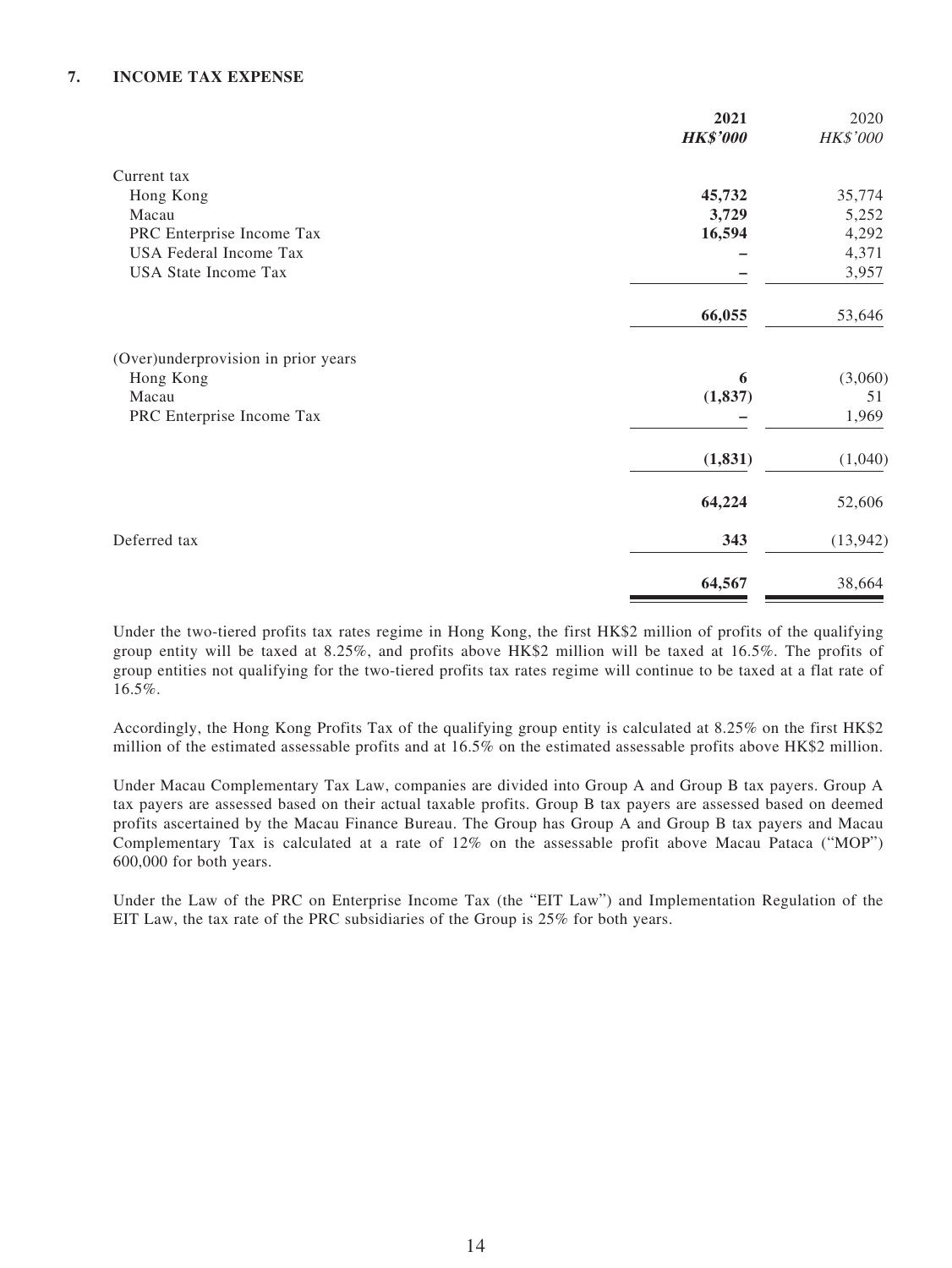The Company's subsidiaries and an associate of the Group that are tax residents in the PRC are subject to the PRC dividend withholding tax at 10% when and if undistributed earnings out of profits that arose on or after 1 January 2008 are declared to be paid as dividends to its immediate holding company which is a non-PRC tax resident. According to the "Arrangement between the Mainland of China and the Hong Kong Special Administrative Region for the Avoidance of Double Taxation and the Prevention of Fiscal Evasion with respect to Taxes on Income" and Guoshuifa [2008] No. 112, where the Hong Kong resident company directly owns at least 25% of the capital of the Mainland company, 5% dividend withholding tax rate is applicable. During the year ended 31 December 2021, 5% and 10% withholding tax rates were used for the Company's subsidiaries and the Group's associate, respectively (2020: 5%). A provision for dividend withholding tax of approximately HK\$6,902,000 was charged to profit or loss for the year ended 31 December 2021 (2020: a provision for dividend withholding tax of approximately HK\$313,000 was reversed). During the year ended 31 December 2021, withholding tax of approximately HK\$1,484,000 (2020: HK\$757,000) was paid by the Group. The above resulted in a net provision for dividend withholding tax of approximately HK\$5,418,000 charged to profit or loss for the year ended 31 December 2021 (2020: a net reversal of provision of approximately HK\$1,070,000 was credited to profit or loss).

During the year ended 31 December 2020, the Group's USA subsidiary, Transel Elevator & Electric Inc. ("TEI"), was subject to USA corporate tax representing 21% of the applicable USA Federal Income Tax rate and an average income tax rate of 12.975% for State of New York, State of New Jersey and New York City jurisdictions for its operations in the USA. On 10 August 2020, the Group disposed of 2% of equity interests in TEI and upon the disposal, TEI became an associate of the Group.

#### **8. PROFIT FOR THE YEAR**

|                                                                     | 2021<br><b>HK\$'000</b> | 2020<br><b>HK\$'000</b> |
|---------------------------------------------------------------------|-------------------------|-------------------------|
| Profit for the year has been arrived at after charging (crediting): |                         |                         |
| Staff costs (including directors' remuneration) (Note):             |                         |                         |
| - Directors' remuneration                                           | 18,928                  | 22,704                  |
| - Salaries and other benefits                                       | 1,149,261               | 1,071,831               |
| - Retirement benefit scheme contributions (excluding directors)     | 51,674                  | 47,471                  |
|                                                                     | 1,219,863               | 1,142,006               |
| Cost of inventories recognised as expenses                          |                         |                         |
| (included in cost of sales and services)                            | 247,956                 | 246,898                 |
| Depreciation of property, plant and equipment                       | 30,576                  | 27,889                  |
| Depreciation of right-of-use assets                                 | 36,751                  | 21,404                  |
| Amortisation of intangible assets                                   |                         | 19,880                  |
| Write-down of inventories, net                                      | 15,604                  | 3,966                   |
| Inventories written off                                             | 845                     |                         |
| Loss (gain) from change in fair value of derivative                 |                         |                         |
| financial instruments                                               | 4,602                   | (316)                   |
| Rental income from investment properties                            | (495)                   | (141)                   |
| Less: direct operating expenses incurred for investment             |                         |                         |
| properties that generated rental income during the year             | 28                      | 15                      |
|                                                                     | (467)                   | (126)                   |
| Auditor's remuneration                                              | 4,808                   | 4,621                   |

Note: During the current year, the Group recognised government grants of approximately HK\$2,768,000 (2020: HK\$97,028,000) in respect of COVID-19 related subsidies, of which Nil (2020: approximately HK\$90,573,000) relates to Employment Support Scheme provided by the Hong Kong government and was credited to cost of sales and services and administrative expenses.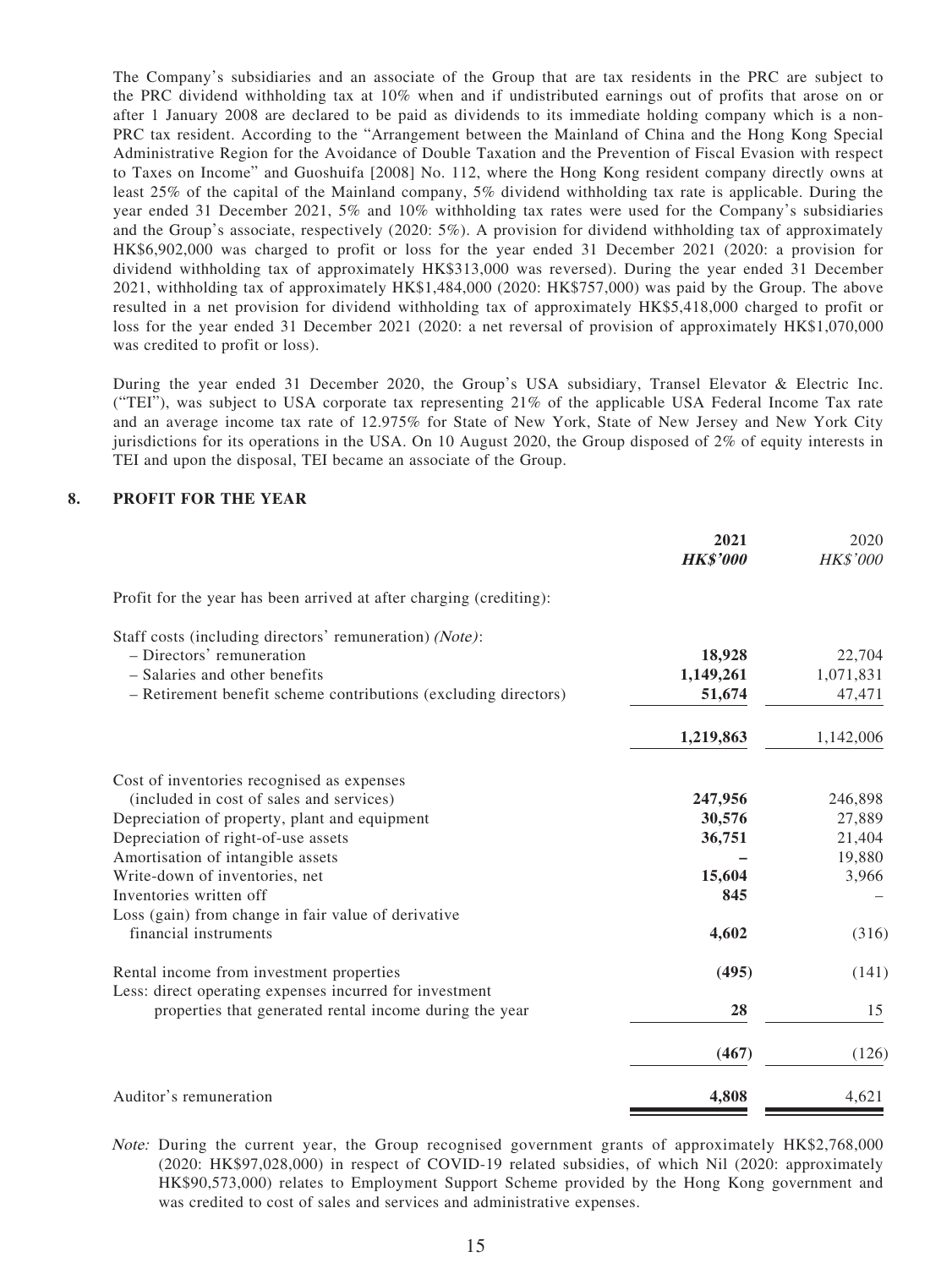#### **9. DIVIDENDS**

Dividends for ordinary shareholders of the Company recognised as distribution during the year:

|                                                                  | 2021<br><b>HK\$'000</b> | 2020<br><b>HK\$'000</b> |
|------------------------------------------------------------------|-------------------------|-------------------------|
| $2021$ interim $-$ HK4.02 cents                                  |                         |                         |
| $(2020: 2020$ interim dividend $-HK3.82$ cents) per share        | 56,280                  | 53,480                  |
| $2020$ second interim $-$ HK7 cents                              |                         |                         |
| $(2020: 2019$ second interim dividend $-HK5.07$ cents) per share | 98,000                  | 70,980                  |
|                                                                  | 154,280                 | 124,460                 |

Subsequent to the end of the reporting period, a second interim dividend in respect of the year ended 31 December 2021 of HK7.25 cents (2020: second interim dividend in respect of the year ended 31 December 2020 of HK7 cents) per ordinary share, in an aggregate amount of HK\$101,500,000 (2020: HK\$98,000,000), has been resolved by the board of directors of the Company to pay to the shareholders of the Company.

#### **10. EARNINGS PER SHARE**

The calculation of basic and diluted earnings per share attributable to the owners of the Company is based on the following data:

|                                                                                                                                                   | 2021<br><b>HK\$'000</b> | 2020<br><b>HK\$'000</b> |
|---------------------------------------------------------------------------------------------------------------------------------------------------|-------------------------|-------------------------|
| <b>Earnings</b>                                                                                                                                   |                         |                         |
| Earnings for the purpose of calculating basic earnings<br>per share (profit for the year attributable to the owners of the Company)               | 314,299                 | 301,350                 |
| Effect of dilutive potential ordinary shares:<br>Adjustment to the share of profit of an associate based on<br>dilution of its earnings per share | (895)                   |                         |
| Earnings for the purpose of calculating diluted earnings per share                                                                                | 313,404                 | 301,350                 |
| Number of ordinary shares                                                                                                                         |                         |                         |
| Weighted average number of ordinary shares for the purpose of<br>calculating basic and diluted earnings per share                                 | 1,397,260,542           | 1.400.000.000           |

During the year ended 31 December 2021, the weighted average numbers of ordinary shares for the calculation of basic and diluted earnings per share have been adjusted for the effect of shares held by the trustees pursuant to the share award schemes.

During the year ended 31 December 2021, the earnings for the purpose of calculating diluted earnings per share are adjusted for any changes in the Group's share of results of an associate that is attributable to the increase in the number of ordinary shares of the associate as a result of the conversion of convertible bonds issued by the associate.

Diluted earnings per share for the year ended 31 December 2020 are the same as the basic earnings per share as there were no dilutive potential ordinary shares outstanding.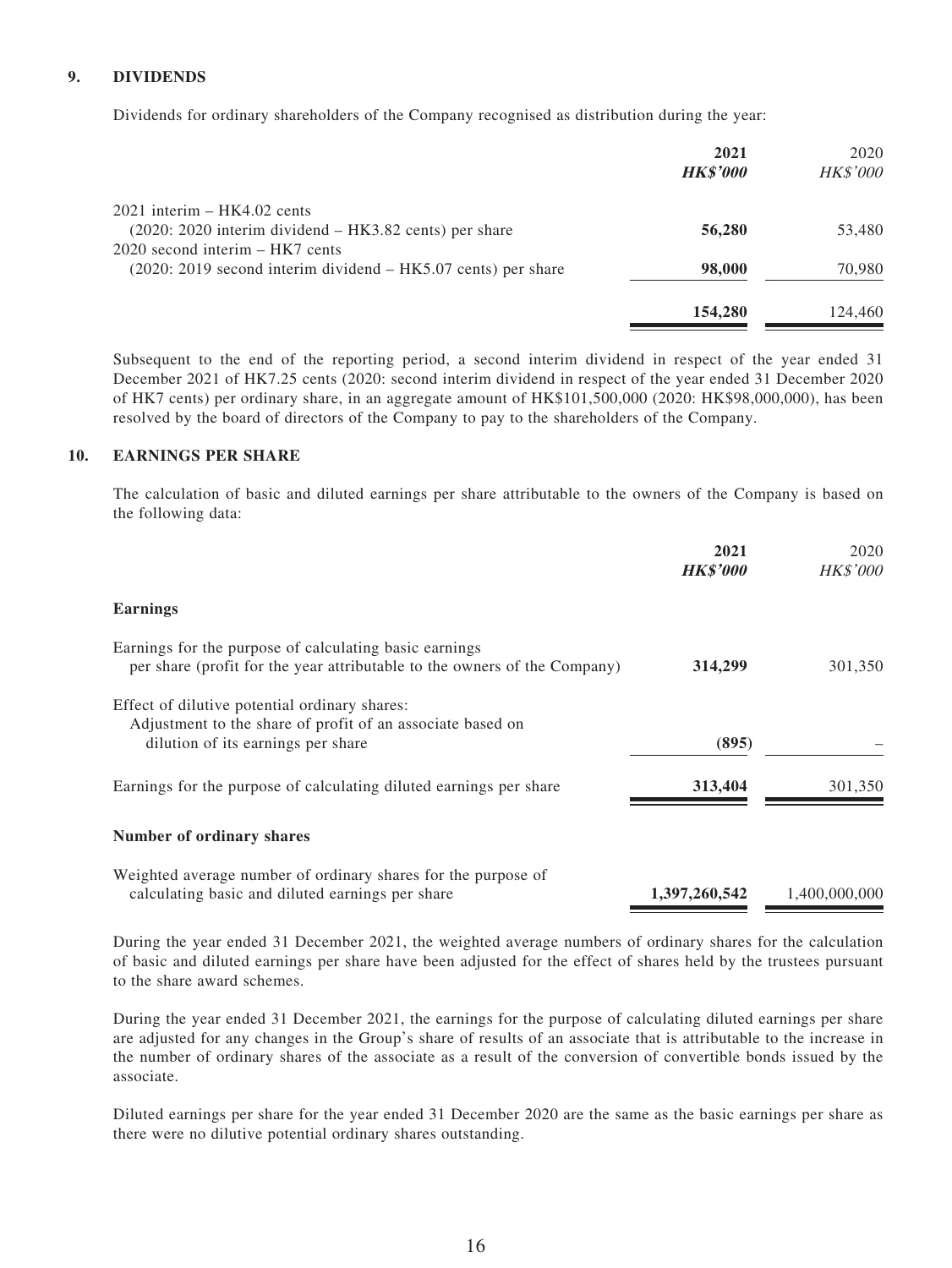#### **11. INTERESTS IN ASSOCIATES**

|                                                           | 2021            | 2020            |
|-----------------------------------------------------------|-----------------|-----------------|
|                                                           | <b>HK\$'000</b> | <b>HK\$'000</b> |
| Investment cost                                           |                 |                 |
| Listed outside Hong Kong (Note)                           | 102,982         | 116,606         |
| Unlisted                                                  | 240,840         | 240,840         |
| Share of post-acquisition profits and other comprehensive |                 |                 |
| income, net of dividends received                         | 200,892         | 152,036         |
| Interests in associates                                   | 544,714         | 509,482         |

Note: During the year ended 31 December 2021, the Group disposed of 3% of its shareholding in Nanjing Canatal Data-Centre Environmental Tech Company Ltd. ("NCA") at an aggregate consideration of approximately RMB81,013,000 (equivalent to approximately HK\$97,388,000). The net proceeds from the disposal amounted to approximately RMB78,363,000 (equivalent to approximately HK\$94,207,000), net of transaction cost of approximately RMB2,650,000 (equivalent to approximately HK\$3,181,000). As a result of the disposal, the Group's interest in NCA decreased from 25.44% as at 31 December 2020 to 22.44% as at 31 December 2021, and a gain on disposal of approximately HK\$63,246,000 was recognised for the year ended 31 December 2021.

During the year ended 31 December 2020, the Group disposed of 0.37% of its shareholding in NCA at an aggregate consideration of approximately RMB16,743,000 (equivalent to approximately HK\$18,106,000). The net proceeds from the disposal amounted to approximately RMB16,077,000 (equivalent to approximately HK\$17,385,000), net of transaction cost of approximately RMB666,000 (equivalent to approximately HK\$721,000). The Group recognised a gain on disposal of approximately HK\$13,974,000 for the year ended 31 December 2020. As a result of the disposal, the Group's interest in NCA decreased from 25.81% as at 31 December 2019 to 25.44% as at 31 December 2020.

The Group is able to exercise significant influence over NCA because the Company owns 22.44% and 25.44% of NCA as at 31 December 2021 and 2020, and appointed two directors out of nine directors.

#### **12. CONTRACT ASSETS**

|                                                       | 2021<br><b>HK\$'000</b> | 2020<br><b>HK\$'000</b> |
|-------------------------------------------------------|-------------------------|-------------------------|
| Contract assets<br>Less: allowances for credit losses | 986,895<br>(11, 684)    | 1,018,247<br>(13, 755)  |
|                                                       | 975,211                 | 1,004,492               |

As at 1 January 2020, contract assets amounted to approximately HK\$915,172,000.

As at 31 December 2021, contract assets include retention receivables of approximately HK\$333,347,000 (2020: HK\$334,585,000). The Group generally provides their customers with one-year warranty period. Upon the expiration of retention period, the customers will provide a final inspection and acceptance certificate and pay the retention within the term specified in the contract.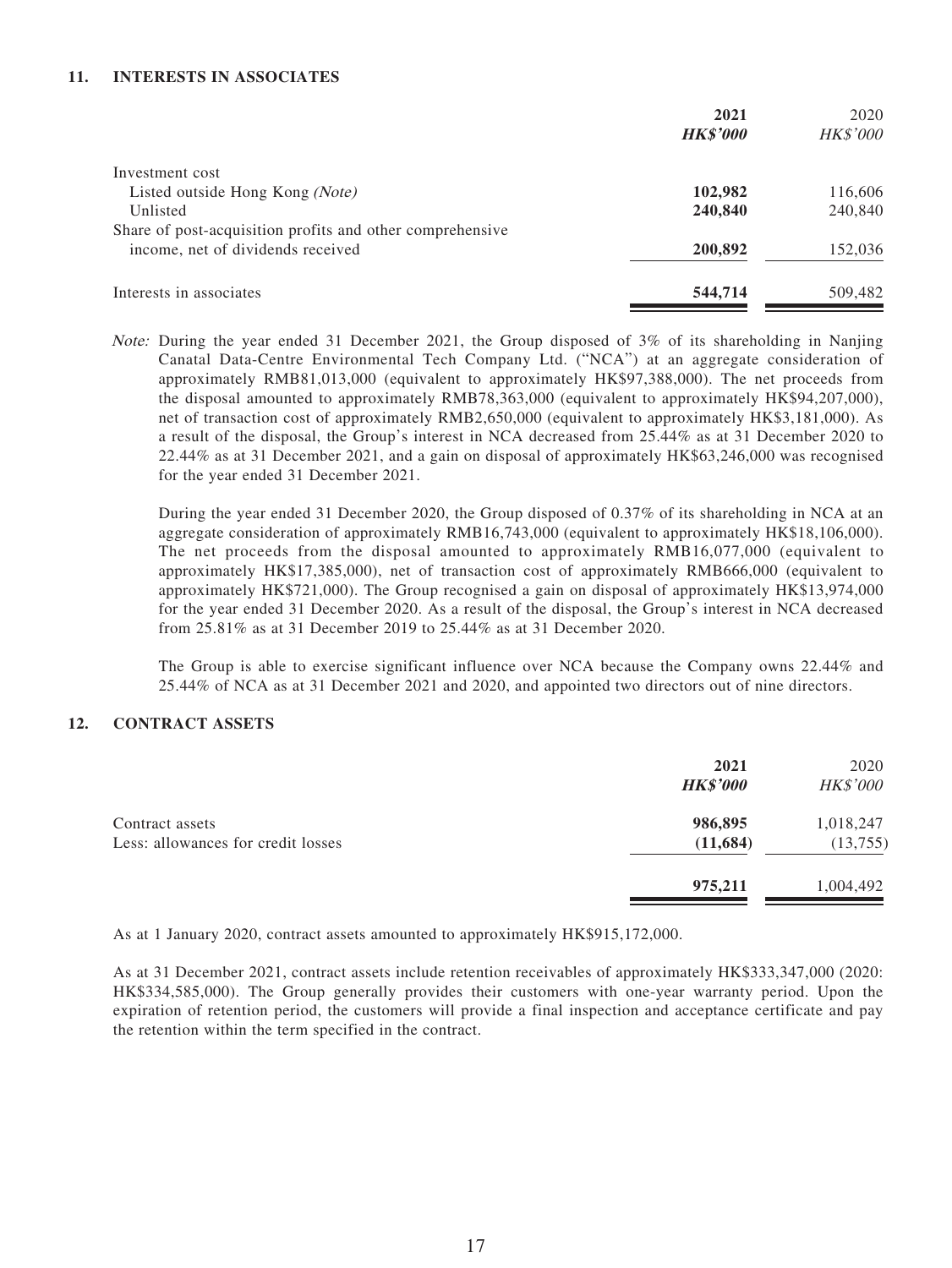Retention receivables are interest-free and repayable at the end of the retention period of the respective construction contract. The Group did not have any retention receivables that were past due but not impaired at the end of the reporting period.

The changes in contract assets are due to i) adjustments arising from changes in the measure of progress of contracting work, or ii) reclassification to trade receivables when the Group has unconditional right to the consideration.

Details of the allowances for credit losses are set out in Note 13.

#### **13. TRADE RECEIVABLES**

| 2021            | 2020            |
|-----------------|-----------------|
| <b>HK\$'000</b> | <b>HK\$'000</b> |
| 896,616         | 754,676         |
| (50, 054)       | (62,059)        |
| 846,562         | 692,617         |
| 205,925         | 93,042          |
| 14,073          | 5,261           |
|                 | (967)           |
| 14,073          | 4,294           |
| 1,066,560       | 789,953         |
|                 |                 |

Note: Unbilled revenue represents accrued revenue for works performed by the Group but yet to bill. The Group has unconditional right to the payment of unbilled revenue which is expected to be billed within 90 days and received within 12 months from the end of the reporting period.

As at 1 January 2020, total trade receivables including unbilled revenue and bills receivables amounted to approximately HK\$1,001,310,000.

As at 31 December 2021, the Group's bills receivables are of age within one year (2020: within one year).

The Group generally allows credit period ranging from 14 to 90 days (2020: 14 to 90 days). The Group will assess the credit quality of each potential customer and define rating and credit limit for each customer. In addition, the Group will review the repayment history of receivables by each customer with reference to the payment terms stated in contracts to determine the recoverability of trade receivables. Trade receivables that are neither past due nor impaired have good credit quality and low default rate under the internal credit assessment adopted by the Group. The Group does not hold any collateral over these balances.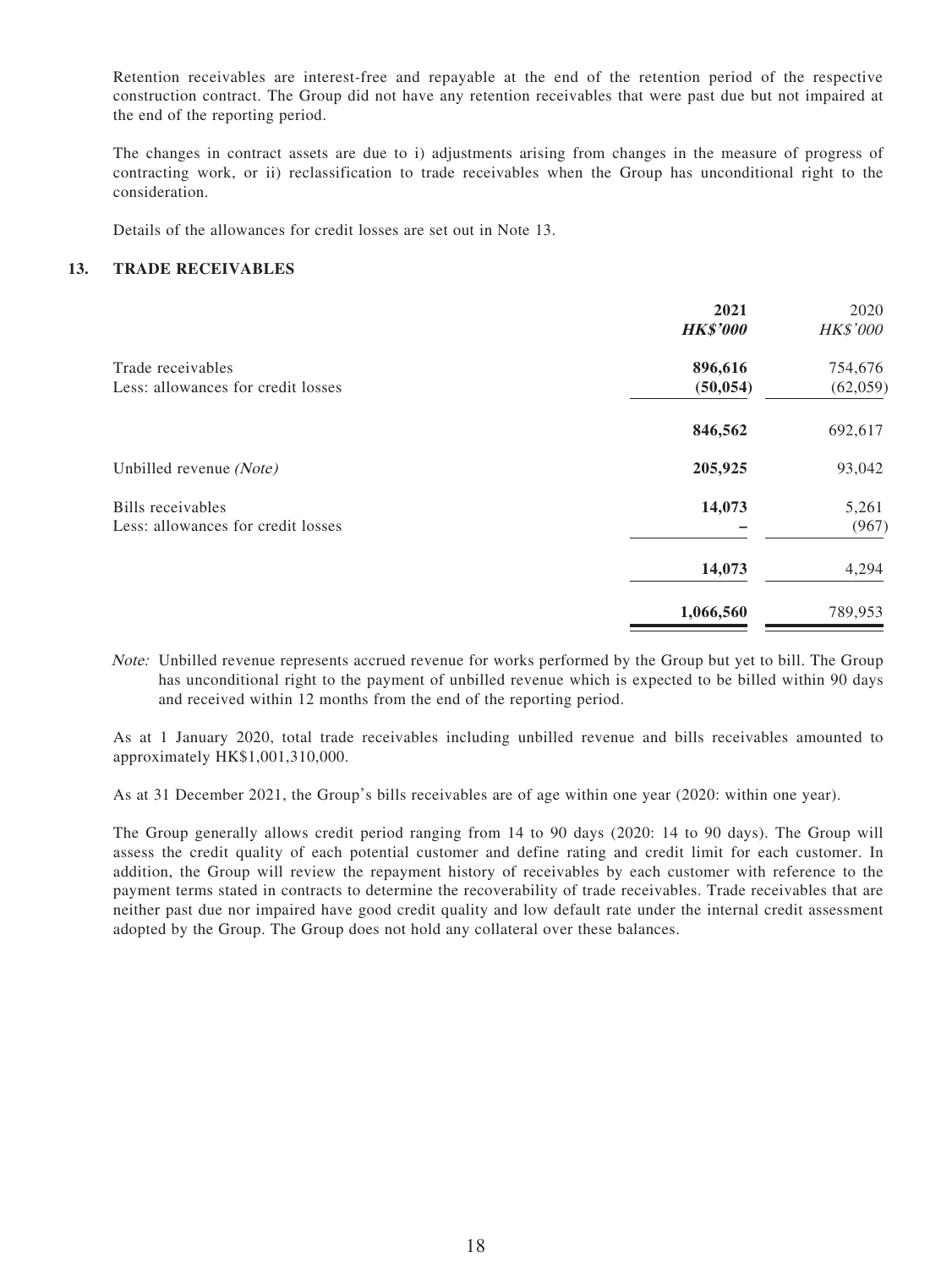Aging of trade receivables net of allowances for credit losses presented based on the invoice dates are as follows:

|                         | 2021            | 2020            |
|-------------------------|-----------------|-----------------|
|                         | <b>HK\$'000</b> | <b>HK\$'000</b> |
| $0 - 30$ days           | 606,194         | 472,311         |
| $31 - 90$ days          | 163,954         | 135,626         |
| $91 - 360 \text{ days}$ | 75,377          | 74,691          |
| Over 1 year             | 1,037           | 9,989           |
| Total                   | 846,562         | 692,617         |

As at 31 December 2021, included in the Group's trade receivables balance are debtors with aggregate carrying amount of approximately HK\$327,171,000 (2020: HK\$286,357,000) which are past due as at the reporting date. Out of the past due balances, approximately HK\$61,237,000 (2020: HK\$65,415,000) has been past due 90 days or more and is not considered as in default due to the long-term/on-going relationship, good repayment record and continuous repayment from these customers.

During the year ended 31 December 2021, the Group recognised impairment allowance of approximately HK\$20,376,000 (2020: HK\$25,633,000) and reversed impairment allowance of approximately HK\$11,020,000 (2020: HK\$7,029,000) for not credit-impaired trade receivables, based on the collective assessment. Impairment allowance of approximately HK\$22,227,000 (2020: HK\$25,196,000) was made and approximately HK\$44,213,000 (2020: HK\$36,505,000) was reversed on credit-impaired trade receivables. During the year ended 31 December 2021, trade debtors with gross carrying amount of approximately HK\$8,408,000 (2020: HK\$15,069,000) became credit-impaired and therefore, approximately HK\$8,408,000 (2020: HK\$15,069,000) lifetime ECL was transferred from not credit-impaired to credit-impaired.

During the year ended 31 December 2021, impairment allowance of approximately HK\$2,080,000 was reversed (2020: HK\$13,692,000 was made) on contract assets based on the collective assessment.

#### **14. TRADE AND RETENTION PAYABLES**

|                    | 2021<br><b>HK\$'000</b> | 2020<br>HK\$'000 |
|--------------------|-------------------------|------------------|
| Trade payables     | 397,284                 | 273,480          |
| Trade accruals     | 53,236                  | 50,655           |
| Retention payables | 149,409                 | 134,159          |
| Bills payables     |                         | 1,874            |
|                    | 599,929                 | 460,168          |

As at 31 December 2020, the Group's bills payables are due within six months.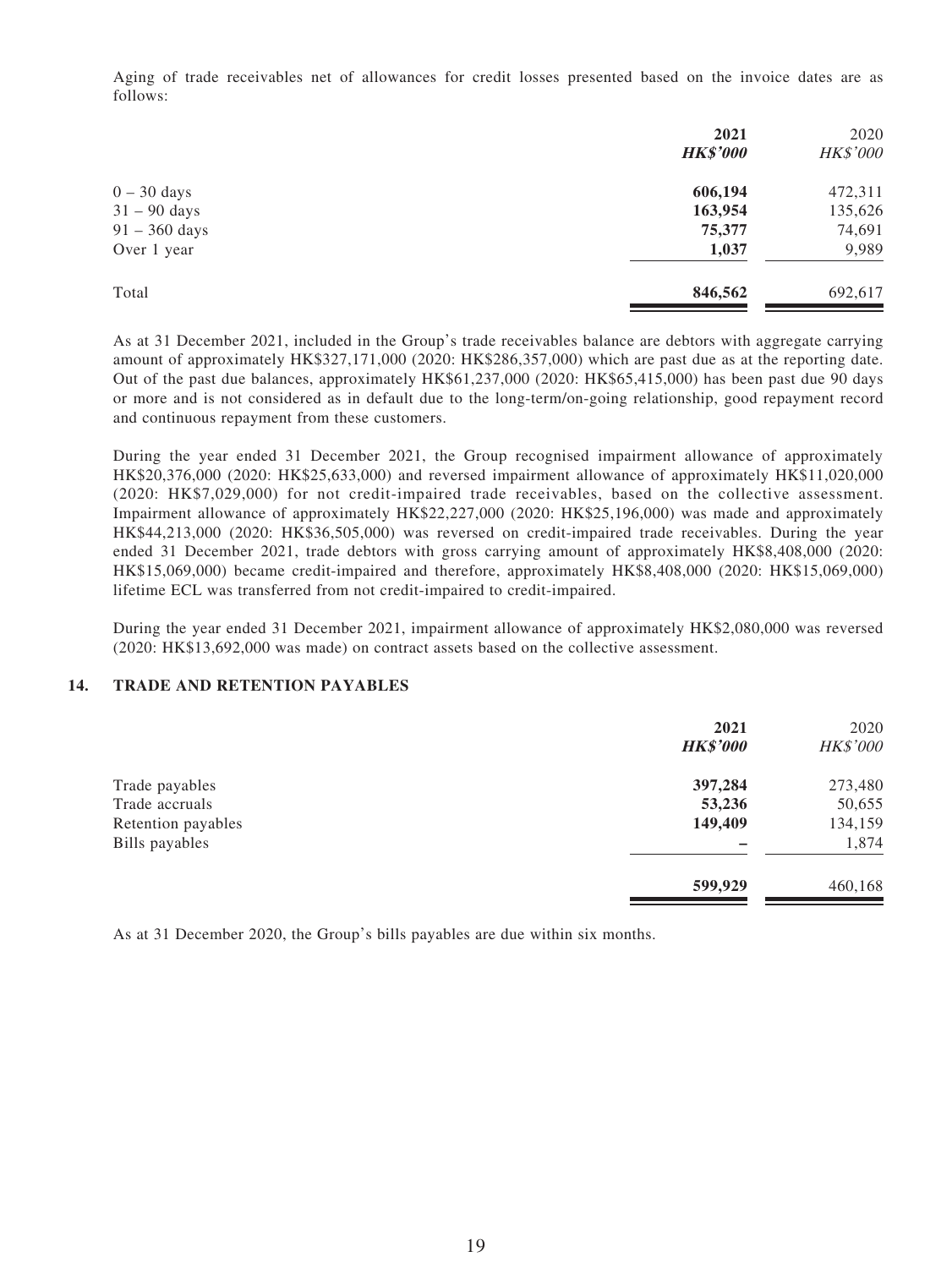The credit period on trade payables is ranging from 0 to 90 days. The aging analysis of the Group's trade payables below is presented based on the invoice date at the end of the reporting period:

| 2021            | 2020      |
|-----------------|-----------|
| <b>HK\$'000</b> | HK\$'000  |
| 244,298         | 157,990   |
| 101,004         | 62,975    |
| 23,757          | 20,210    |
| 28,225          | 32,305    |
| 397,284         | 273,480   |
|                 |           |
| 2021            | 2020      |
| <b>HK\$'000</b> | HK\$'000  |
| 172,162         | 148,163   |
|                 | 919,359   |
| 60,402          | 37,945    |
| 1,163,613       | 1,105,467 |
|                 |           |
| 2021            | 2020      |
| <b>HK\$'000</b> | HK\$'000  |
| 52,706          | 77,009    |
|                 | 44,799    |
| 52,706          | 121,808   |
|                 | 931,049   |

On 31 March 2020, the Group acquired 51% equity interests in TEI for an aggregate consideration of US\$35.70 million (equivalent to approximately HK\$278.46 million). Out of the aggregate consideration of US\$35.70 million (equivalent to approximately HK\$278.46 million), US\$17.85 million (equivalent to approximately HK\$139.23 million) was paid in cash upon the completion of the acquisition. The remaining consideration of US\$17.85 million (equivalent to approximately HK\$139.23 million) (the "Deferred Payments") will be deferred and adjusted based on the actual performance of TEI for the pre-determined periods, varies from 0% to 140% of the Deferred Payments.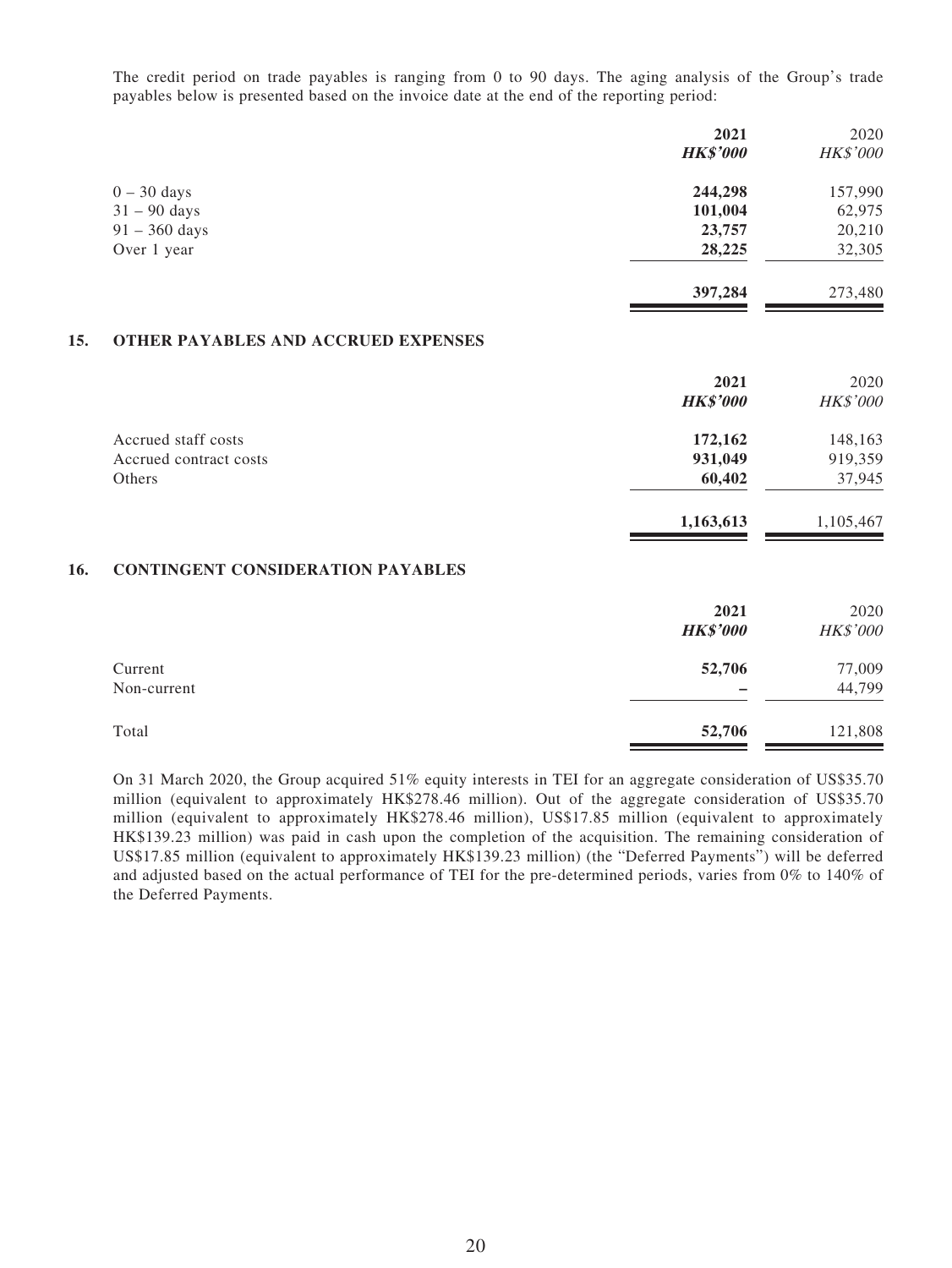The Deferred Payments are payable as follows:

- (i) US\$10.71 million (equivalent to approximately HK\$83.54 million) (subject to adjustment) will be paid to the Sellers within 5 business days after the final determination of the first deferral payment, which will be calculated based on actual performance of TEI for the period from 1 July 2020 to 30 June 2021 (the "First Deferral Payment"); and
- (ii) US\$7.14 million (equivalent to approximately HK\$55.69 million) (subject to adjustment) will be paid to the Sellers within 5 business days after the final determination of the second deferral payment, which will be calculated based on actual performance of TEI for the period from 1 July 2021 to 30 June 2022 (the "Second Deferral Payment").

At the date of initial recognition, the fair value of the contingent consideration payables amounted to approximately HK\$109,000,000, representing the estimated fair value of the First Deferral Payment and Second Deferral Payment.

The contingent consideration payables are measured at fair value at the end of the reporting period, with changes in fair value recognised in profit or loss. As at 31 December 2021, the fair value of the deferred consideration payables amounted to approximately HK\$52,706,000 (2020: HK\$121,808,000), in which approximately HK\$52,706,000 (2020: HK\$77,009,000) will be due within 12 months from the end of the reporting period and classified as current liabilities.

|                                                   | <b>HK\$'000</b> |
|---------------------------------------------------|-----------------|
| As at 31 March 2020 (date of initial recognition) | 109,000         |
| Loss on change in fair value                      | 12,808          |
| As at 31 December 2020 and 1 January 2021         | 121,808         |
| Payment made during the year                      | (116, 952)      |
| Loss on change in fair value                      | 47,850          |
| As at 31 December 2021                            | 52,706          |

Included in the share of results of associates for the year ended 31 December 2021, approximately HK\$37,640,000, is related to the share of USA government grants in respect of the Paycheck Protection Program ("PPP") loan forgiveness received by TEI. With the inclusion of this PPP loan forgiveness, the profit before tax of TEI for the period from 1 July 2020 to 30 June 2021 exceeds its target performance and thus resulted in "loss from change in fair value of contingent consideration payables" by approximately HK\$33,415,000, part of HK\$47,850,000, which is included in other gains and losses.

#### **17. PLEDGE OF ASSETS**

At the end of the reporting period, the Group had the following pledge of assets:

|                       | 2021<br><b>HK\$'000</b> | 2020<br>HK\$'000 |
|-----------------------|-------------------------|------------------|
| Properties            | 71,400                  | 65,600           |
| Investment properties | 589,930                 | 4,530            |
| Bank deposits         | 18,188                  | 15,374           |
| Others                | 1,756                   | -                |
|                       | 681,274                 | 85,504           |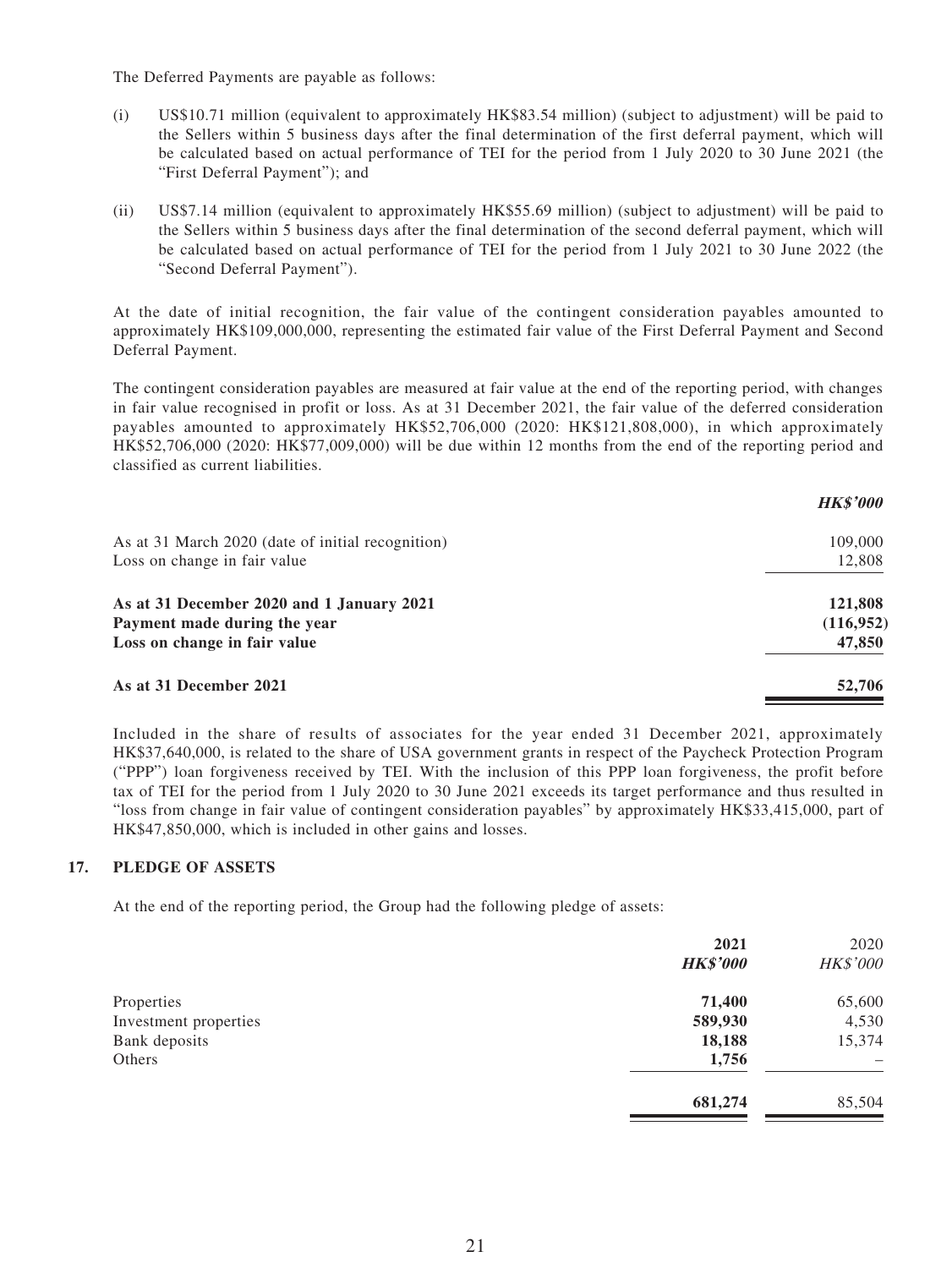### **18. ACQUISITION OF ASSETS THROUGH ACQUISITION OF SUBSIDIARIES**

During the year ended 31 December 2021, the Group completed the following transaction accounted for as acquisition of assets through acquisition of subsidiaries as the assets acquired do not meet the definition of a business:

On 20 December 2021, the Group acquired 100% equity interest of Black Tie Holdings Limited and its wholly owned subsidiary, Fame Smart Investment Limited ("Target Group"), for an aggregate consideration of HK\$580,486,000 from an independent third party. The Target Group's major asset is the property known as Toppy Tower located in Kwai Chung, Hong Kong.

The Group elected to apply the optional concentration test in accordance with HKFRS 3 Business Combinations and concluded that the property is considered as a single identifiable assets. The Group determined that substantially all of the fair value of the gross assets acquired is concentrated in a single identifiable assets and conclude that the acquired Target Group is not a business.

#### **Assets and liabilities recognised at the date of acquisition:**

|                                                              | <b>HK\$'000</b> |
|--------------------------------------------------------------|-----------------|
| Non-current asset                                            |                 |
| Investment properties                                        | 585,000         |
| <b>Current assets</b>                                        |                 |
| Trade receivables                                            | 74              |
| Other receivables, deposits and prepayments                  | 438             |
| Bank balances and cash                                       | 4               |
| <b>Current liability</b>                                     |                 |
| Other payables and accrued expenses                          | (5,030)         |
|                                                              | 580,486         |
| Net cash outflows arising on acquisition of the Target Group |                 |
|                                                              | <b>HK\$'000</b> |
| Consideration paid in cash                                   | 580,486         |
| Less: bank balances and cash acquired                        | (4)             |
|                                                              | 580,482         |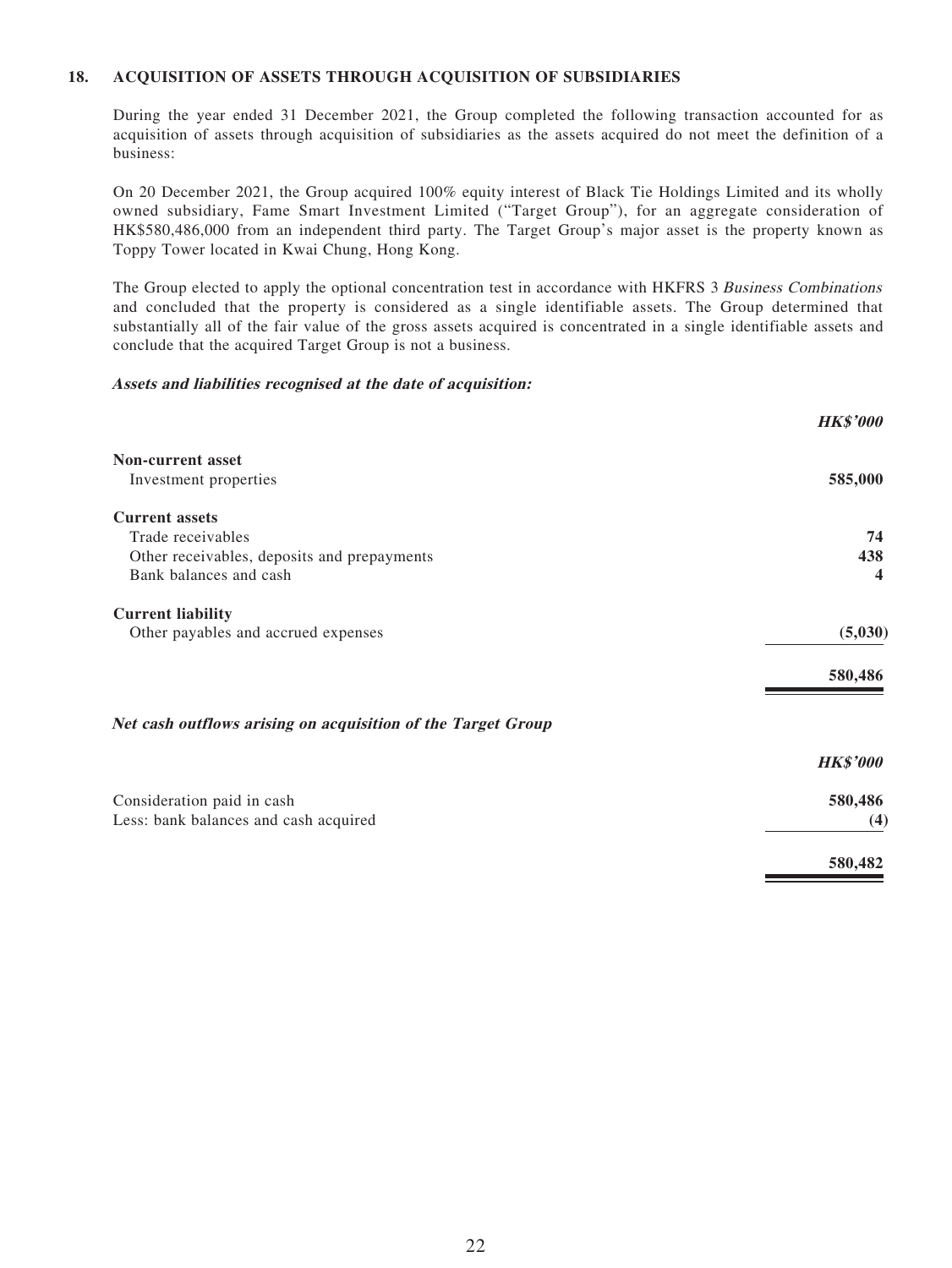## **MANAGEMENT DISCUSSION AND ANALYSIS**

### **BUSINESS REVIEW**

### **Overview**

Solid performance was posted by the Group in 2021 amid the pandemic and global uncertainty, achieving a 4.3% year-on-year growth in the net profit attributable to owners of the Company to HK\$314.3 million. This year-on-year growth in net profit was achieved in the absence of such wage subsidies as the Government's "Employment Support Scheme" in 2020, which is evidence that the year ended 31 December 2021 ("FY2021") is most encouraging.

As noted previously, the Group reduced its stake in TEI from 51% to 49% in August 2020, and TEI has been reported as an associate of the Group thereafter. As such, an adjustment is made for TEI for FY2020 – where appropriate in this announcement – to provide an appropriate comparison of the Group's performance between FY2021 and FY2020. TEI remains a close strategic partner for capturing overseas business development and expansion opportunities.

The Group recorded a total revenue of HK\$5,351 million in FY2021, an increase of 4.4% compared to that in FY2020. When adjusted for the revenue from TEI, the Group's total revenue increased by 10.8% or HK\$522 million compared to FY2020. This revenue increase was driven by both our Building Services and Environmental Engineering segments, which shows the progress and strength of our different business segments.

We were able to draw on our exceptional project execution capability to deliver on our order book throughout 2021; our contracts-in-hand as at 31 December 2021 edged down 4.5% to HK\$11,309 million (31 December 2020: HK\$11,847 million). The Group's tendering activities remained active during the reporting period, with a total of 1,676 tenders valued at over HK\$1 million each. The total value of tenders and quotations awarded amounted to HK\$4,812 million. Compared to the exceptional year of 2020, which saw a record contract award of HK\$7,567 million, FY2021 posted a strong performance notwithstanding the emergence of the fifth wave of COVID-19 towards the end of 2021.

In particular, our revenue from maintenance increased 7.2% year-on-year to HK\$945 million, with the Group securing HK\$896 million maintenance contracts during the reporting period. This is a testament to our position as a leading provider of operations and maintenance.

Our emphasis on close collaboration with clients to anticipate and solve their most pressing challenges, backed up by our in-house research and development teams who stand ready to drive innovation and respond to changing trends, will continue to be the critical success factor in maintaining our clients' infrastructure assets and meeting their economic, social, and environmental vision.

We are striding forward with a strategy underpinned by the three key pillars of "New Technology", "New Market", and "New Business Model". This is evidenced by our alliance with TEI, one of the largest independent lift and escalator companies in New York, and the establishment of the Group's first lifts and escalators company in the United Kingdom. The alliance with TEI has effectively enhanced the Group's operational and technical capabilities, and widened our service offering to international customers. Our collaboration with one of the Hong Kong property developers positions the Group for gaining a larger foothold in the healthcare sector and for opening up ground-breaking technologies and new business models such as IoT solutions and tele-medicine.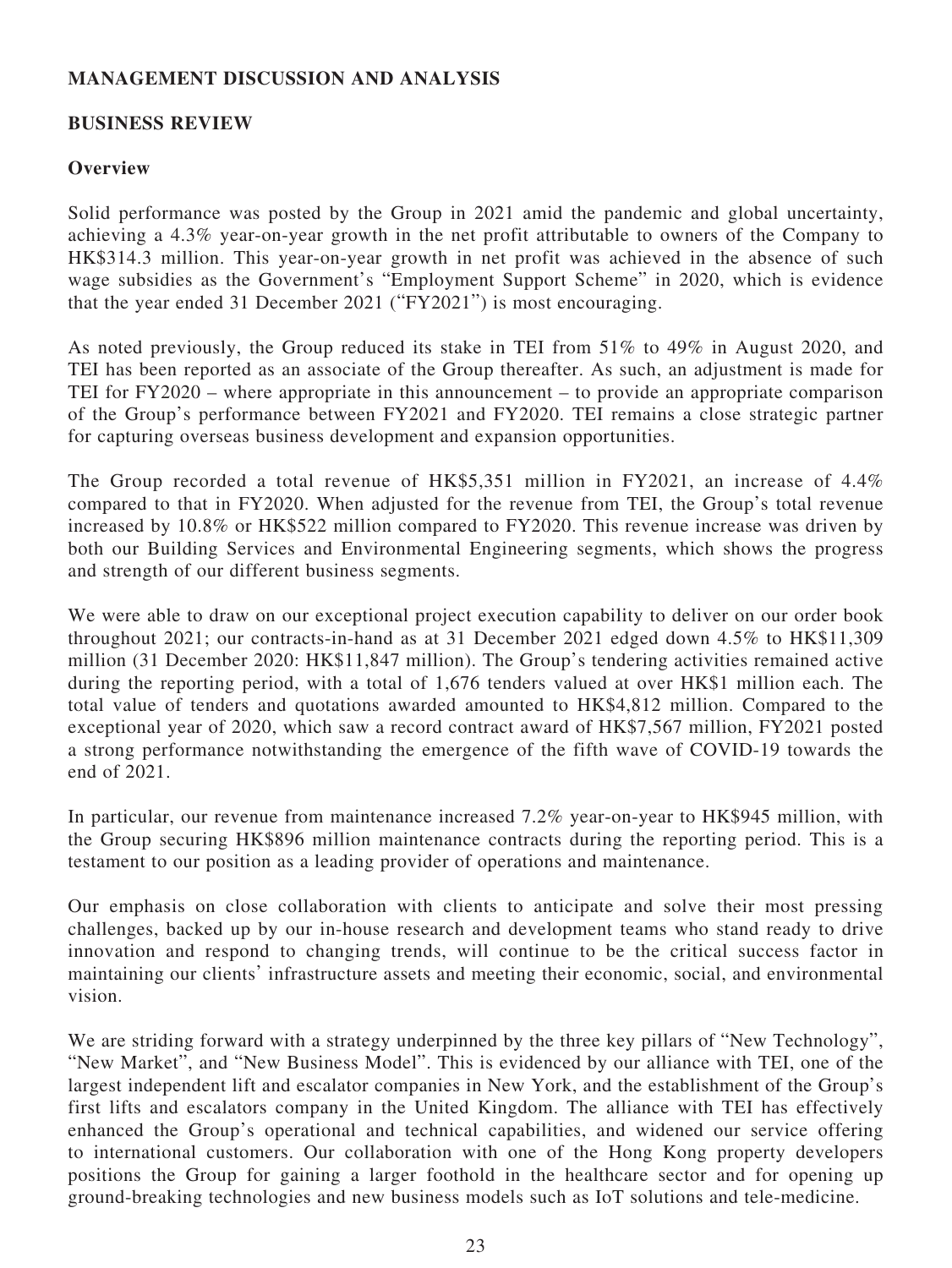The Group became the first E&M engineering company in Hong Kong to obtain a Sustainable Finance Certification from the Construction Industry Council and achieve the Green Loan Pre-Issuance Stage Certificate under the Green and Sustainable Finance Certification Scheme launched by the Hong Kong Quality Assurance Agency. This paves the way for the Group's first Green Finance Framework for utilising Green Financing Transactions to fund and deliver environmental and sustainable solutions that benefit our clients and the community.

We will continue to leverage suitable new business ventures and opportunities for equity partnerships, such as Public Private Partnership (PPP) for "One Belt One Road" projects, and for delivering projects more effectively and more sustainably.

During the reporting period, the Group won multiple awards in recognition of our leadership and best practices. These prestigious awards include the "Grand Award" and "Professionalisation Award" of the first "CIC Outstanding Contractor Award 2021" under the "Specialist Contractor" category organised by the Construction Industry Council; the Gold Award of the CIC Construction Digitalisation Award 2021 under the Organisation Category – Category B; and the "Employer of the Year Award (Large Category)" of CIBSE Young Engineers Awards 2021.

The Group set a significant milestone with the acquisition of Toppy Tower, an industrial building located in Kwai Chung, an industrial building planned to be revitalised for integrating all our operational units under an office hub. Centralising our resources in one location will boost our productivity and promote synergy between business units.

## **Building Services**

With active project delivery throughout the year, the Building Services segment edged down its contracts-in-hand by 8.5% from 2020, to HK\$4,892 million as of 31 December 2021.

Well recognised as an early adopter of cutting-edge building technologies, our Building Services segment pioneered the first high-rise building in Hong Kong using the advanced Modular Integrated Construction ("MiC") method. Our technical excellence and quality workmanship demonstrated on this successful project enabled the Group to secure HK\$150 million of MiC contracts in the reporting period.

With the increasing market demand for MiC, we are expanding our MultiTrade integrated Mechanical, Electrical and Plumbing ("MiMEP") facilities and developing our proprietary ATAL Building Services Prefabrication and Modularisation Construction Technology ("ABSPM"). ABSPM coupled with digitalisation technologies can bring benefits to our clients by significantly improving the speed, cost, safety, and quality of construction work.

We have been working on one of the territory's biggest data centres, and have secured additional installation and maintenance projects from major data centre operators in Hong Kong. With the continuously increasing demand for data storage and transmission, further business opportunities will arise in association with data centres.

Our Mainland team has secured a major contract for a Hong Kong racehorse training facility located in Guangzhou. Other key projects secured by the Building Services segment during the reporting period include a major hospital term contract and seven residential projects worth approximately HK\$800 million.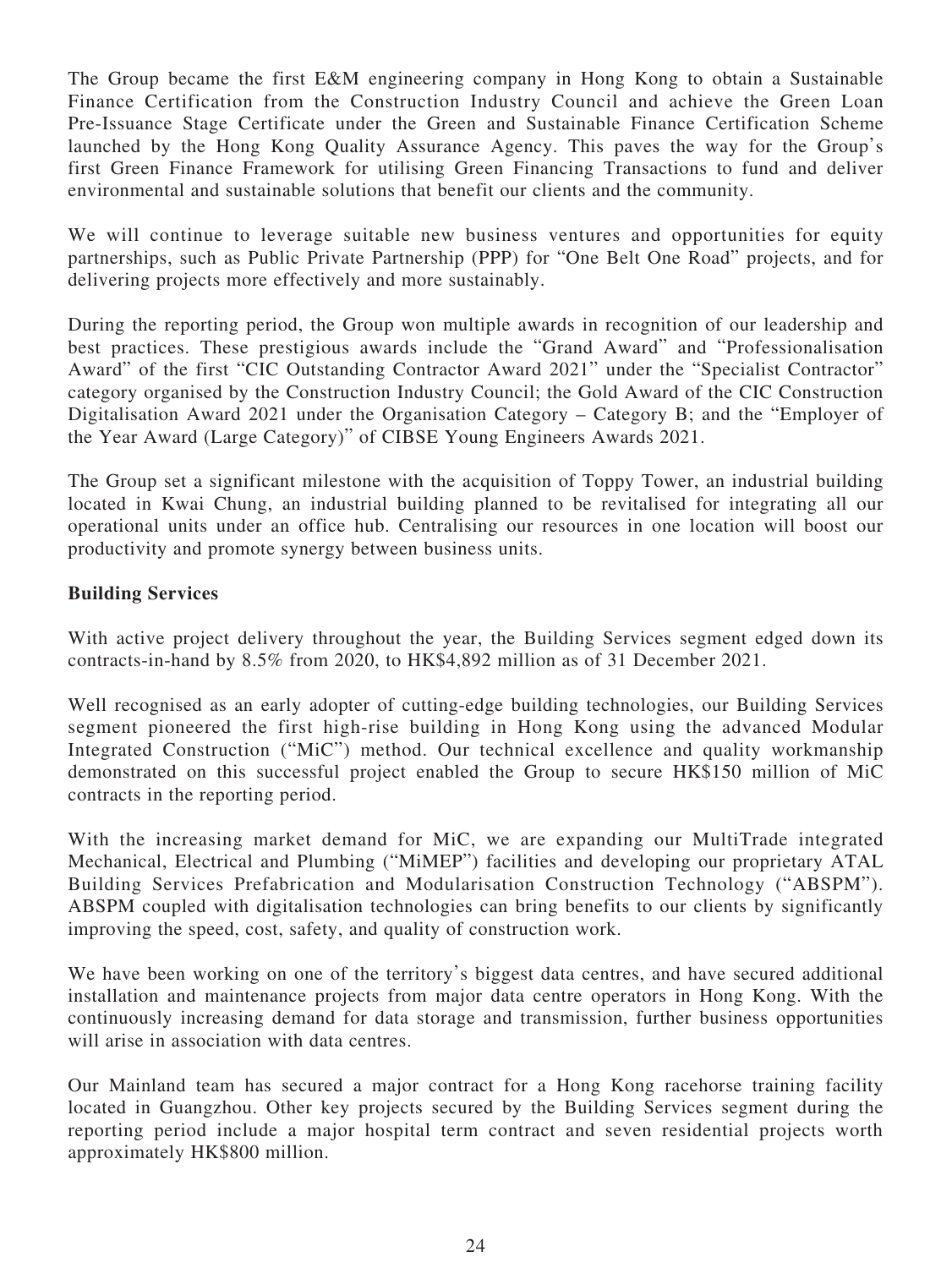## **Environmental Engineering**

As of 31 December 2021, the contracts-in-hand of the Environmental Engineering segment decreased by 1.2% to HK\$4,977 million.

During the reporting period, the Group was awarded four term contracts for the Hong Kong Government's water supplies department that brings citywide benefits. The scope covers all waterwork installations throughout the territory, particularly the maintenance of mechanical and electrical equipment, instrumentation equipment, water quality monitoring equipment, and plants. This reflects the recognition for the Group's holistic and multi-disciplinary approach in providing comprehensive solutions to upkeep the city's water quality.

An example of the social and economic benefits that our projects can bring to the local communities is the Hong Kong Government drainage services department's iconic project to upgrade the existing sewage treatment works to become the effluent polishing plant in Yuen Long which has been upgraded to meet future development needs, including expanding the treatment capacity from 70,000m<sup>3</sup>/day to 150,000m<sup>3</sup>/day. Our deployment of the most advanced sewage treatment technologies featuring green design and community provisions, will create an exemplary community asset and a more sustainable Hong Kong.

The Group commenced the operation and maintenance works for the sewage treatment plants in San Wai and power stations in Castle Peak and Black Point during the reporting period. The Group is entrusted to implement innovative strengthening, protection, and maintenance solutions to extend the working life of the treatment plants and to ensure they are being maintained to their optimal capacity for serving the community in Hong Kong.

### **ICBT**

As of 31 December 2021, the contracts-in-hand of the Information, Communications and Building Technologies ("ICBT") segment increased by 2.7% over the same period in 2020, to HK\$877 million.

The Group is driving forward its green and intelligent building solutions, integrating a wide range of information and communication technologies with building energy and management technologies to increase connectivity and contribute to the development of the "Smart City" and "Smart Economy". To ensure access to the best industry practices, the ICBT segment is supported by the Group's in-house research and development capabilities in collaboration with market-leading hardware and software partners, universities, and research institutes.

We successful rolled out in FY2021 our proprietary Internet of Things ("IoT") applications for Smart Washrooms, Retro-commissioning of electrical and mechanical systems, Indoor Environmental Quality Monitoring, Indoor Positioning and Video Analytics. Our continuous contributions to streamlining digital processes and applying them will ultimately benefit society and advance the Smart City development in line with the government's blueprint.

Our in-house developed Cloud-based AI Energy Management Platform has attracted wide industry recognition and helped secure multiple orders from reputable clients. Our AI Energy Management Platform, IoT applications, and Video Analytics technology have been chosen by more than 20 shopping malls. Our Photovoltaic ("PV") systems will be installed in more than 100 schools and NGOs; the combination of digital-reality capture, pervasive connectivity and systems integration will ensure better, safer, faster and more cost-effective outcomes for our clients.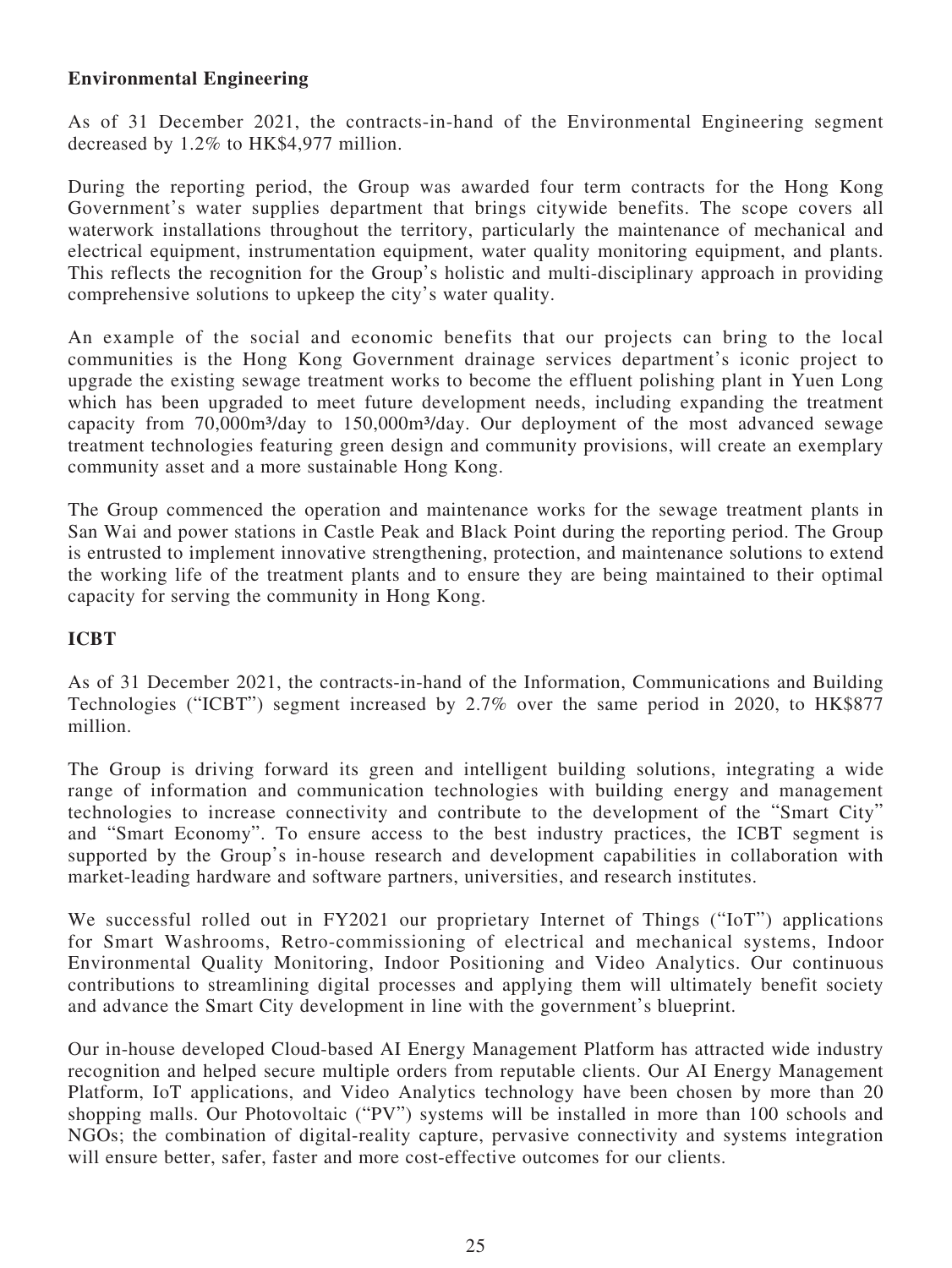The Group will continue to innovate, apply new technology, and invest to drive digital transformation across smart building technologies. Innovations will be rolled out and adopted across the business in a timely manner to offer our clients the latest, most advantageous, and proven technology.

## **Lifts & Escalators**

As of 31 December 2021, the contracts-in-hand of our Anlev Elevator Group ("Anlev"), after adjusting for TEI – decreased by 7.3% over the same period in 2020, to HK\$563 million.

Anlev, whose globally-branded lifts, escalators, and moving walkways serve millions of users in Asia, the Americas, and Europe, advances urbanisation by offering a one-stop solution through a range of vertical and horizontal transportation systems. A testament to the outstanding safety and quality performance of Anlev, one of its main profit contributors is the lift and escalator maintenance contracts in both the private and public sectors. In reporting period, Anlev was again awarded the contract for the Comprehensive Maintenance and Repair of Escalator Installations at Various Premises of the Hong Kong Government. In addition to maintenance, Anlev provides design, manufacturing, sales, installation and modernisation of all forms of vertical and horizontal transportation systems.

Recognised as a leader in safety and total quality management, and an innovative and sustainable engineering provider, Anlev has been accredited with the highest level of safety and quality performance for a consecutive period of nine years, with the award of the "Safety Star" plus five "Service Quality Stars" in the Lift contractors and Escalator Contractors' Rating since the launch of this rating by the Hong Kong Government.

Significantly, Anlev won first place of Elevator World's "2021 Project of the Year" contest under the "Escalator: modernisation" category for the Central-Mid-Levels Escalator and Walkway System modernisation project, being the only company from Asia on the winners list.

Anlev installed Hong Kong's first commercial puzzle-stacking automated parking system, which advances the 'Smart Mobility' in Hong Kong with a form of flexible automated parking system ("APS"). The APS design by Anlev leverages innovative technology to provide 30 to 100 percent more parking spaces within the same footprint, thus helping to alleviate the shortage of parking space in Hong Kong, enhance traffic planning and bring greater convenience to motorists. Following the success of the first APS project, Anlev was awarded a further contract to provide an APS for the new government building in the Kai Tak Development Area.

The Gold medal was awarded to Anlev at the largest global exhibition devoted exclusively to inventions, the "International Exhibition of Inventions of Geneva 2021", for the "Artificial Intelligent Nylon Optical Fibre Sensing Escalator Combs", a device that detects obstacles on escalators in real-time. Anlev's gold medal was the result of close collaboration and co-creation with the government's Electrical and Mechanical Services Department. This invention was recognised as having combined innovation, technology, and smart mobility to enhance the quality of urban living for current and future generations.

The expansion of Anlev's manufacturing plant in Nanjing is expected to be completed by 2022. Anlev's substantial investment will greatly increase the production capacity of our products. Backed by our safety and quality excellence, this expansion will position Anlev to capture market opportunities both locally and globally.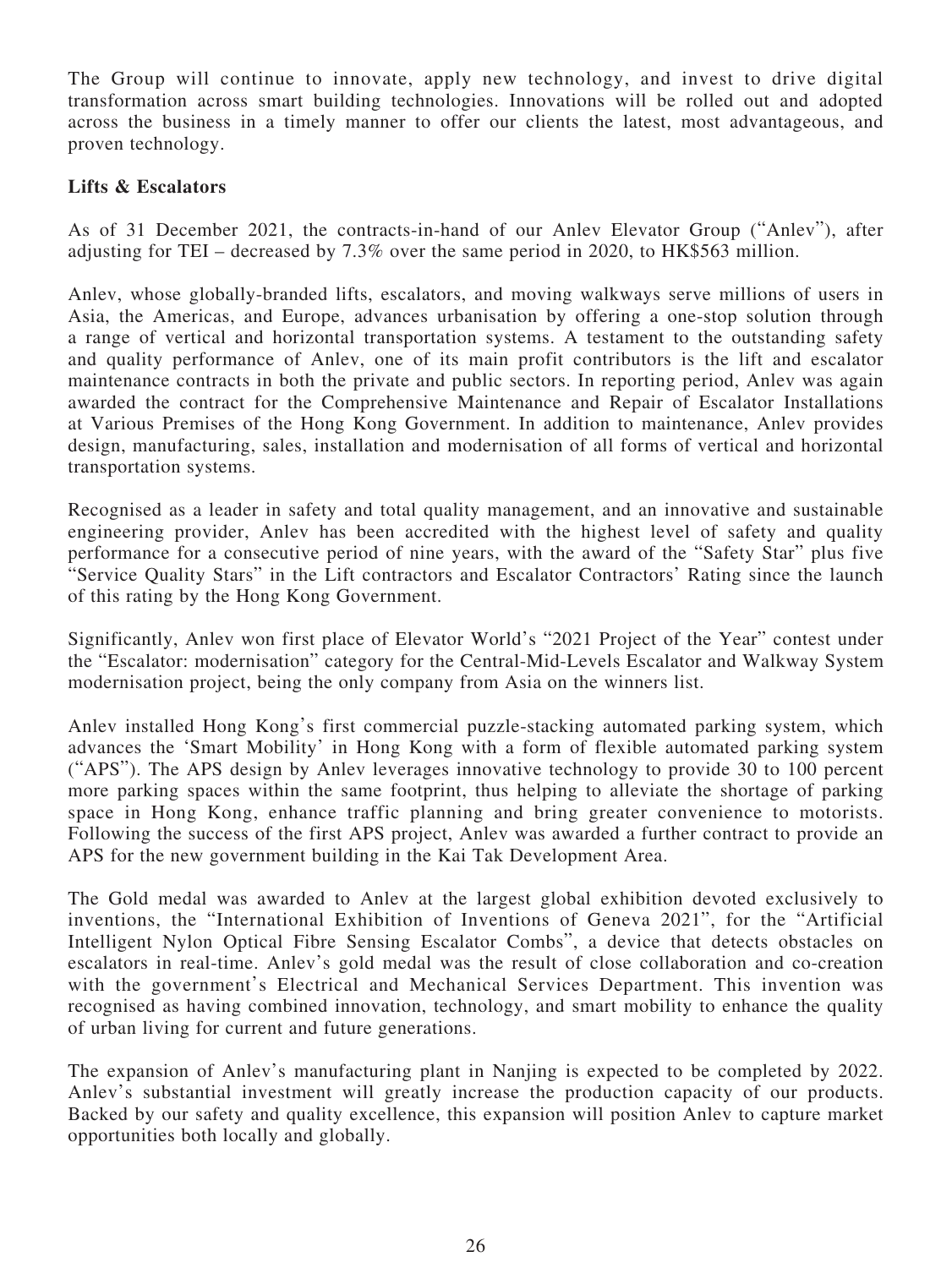## **Innovation, Resources Management and Other Operation Initiatives**

The Group has a long-term commitment to innovation as a foundation for business success. We have continuously innovated to adapt to new ways of working under COVID-19 not only to sustain our operations but also to emerge stronger in the new norm. We have worked with our industry and supply-chain partners, government and clients closely, to protect our employees and stakeholders, and keep our operations running.

During the reporting period, the Group has continued with its digital transformation and accelerated self-developed new technology, including the 'Digital Twin technology' for optimising chemical usage and operation efficiency at designated water and wastewater treatment plants, and IoT and big data analytics technology for predictive maintenance of lifts and escalators and other applications such as fault diagnosis of electrical and mechanical systems.

Other digital technology solutions harnessed to deliver market-leading innovations include Artificial Intelligence ("AI"), MultiTrade integrated Mechanical, Electrical and Plumbing ("MiMEP") systems, and Building Information Modelling ("BIM").

Digitalisation development will continue, towards automation and operational modernisation on the one hand, and enhancing the Group's capabilities for deploying smart operations enabled by our AI Energy Management Platform, IoT applications and big data analytics on the other hand.

To add value to our customers, we are rolling out the latest innovative solutions in our client's premises, including "Long Range (LoRa)" and Internet of Things ("IoT)" technologies to deliver Smart Washroom solutions, and breakthrough technologies such as granular sludge treatment process as well as state-of-the-art water and wastewater treatment technology for upgrading the existing sewage treatment works to become the effluent polishing plant in Yuen Long.

Hong Kong's first Modular Integrated Construction ("MiC") pilot smart living and co-working space which we completed in Pak Shek Kok will serve as a blueprint for modernising Hong Kong's construction industry. The smart living and co-working space is intended to showcase cutting-edge construction technology to deliver a modern way of blended living-and-working in the digital era.

The readiness to adopt new technologies often depends on the interoperability with existing work practices and operation management systems. Such coordination across different aspects of project management can be enhanced by adopting BIM. The Group is taking a lead in the industry to promote, implement and adopt BIM and MiMEP as part of our strategic initiative to assure quality and improve the industry practice in construction engineering.

The Group will continue to foster an innovation culture to deliver energy optimisation, energy storage, renewable energy, digitalisation, wastewater treatment and innovative environmental solutions that will benefit clients and communities.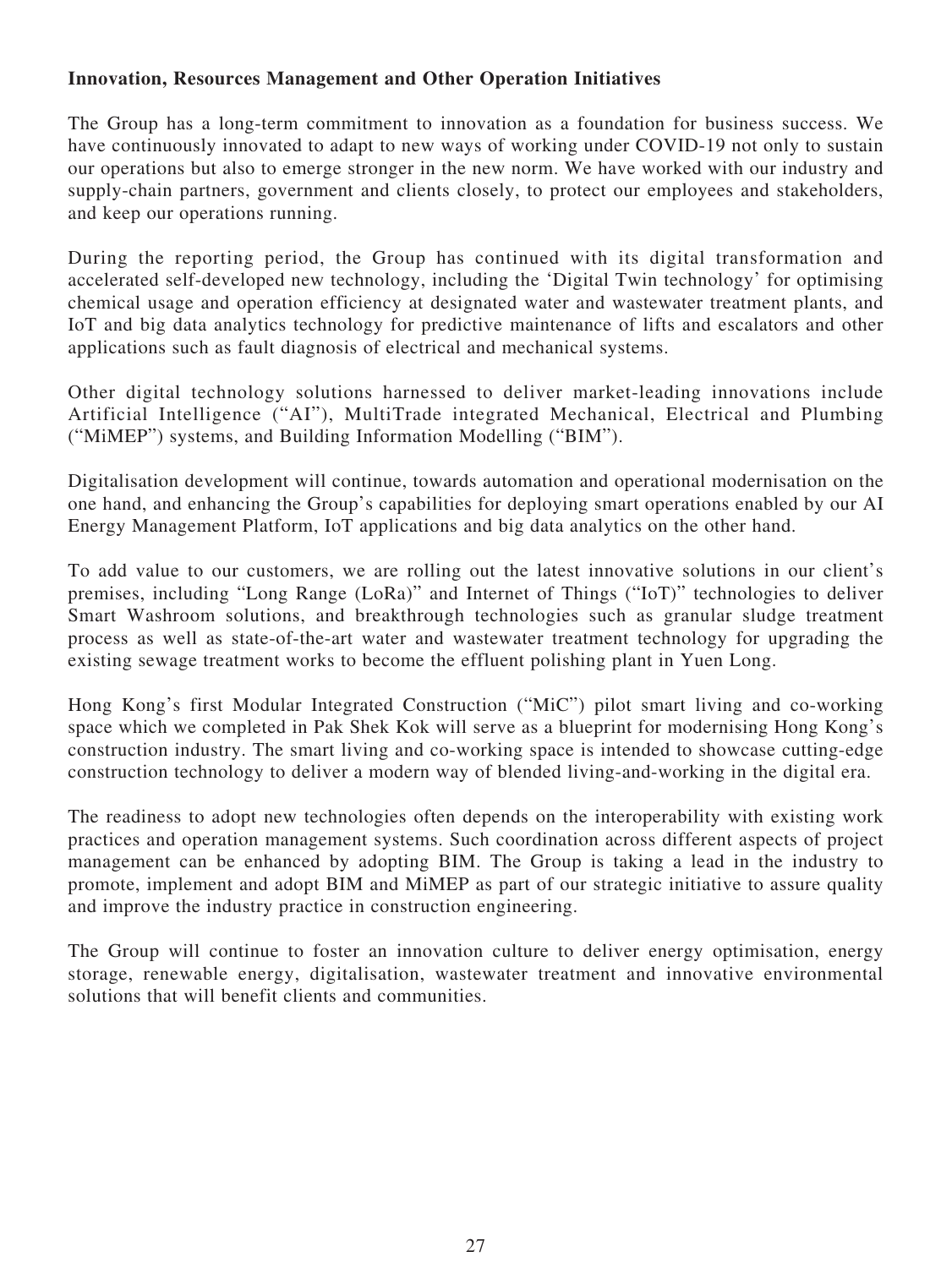### **Training and Development**

The Group's strategy is to continuously develop our people with technical, leadership and other development programmes across different levels of the organisation. We have long been training engineering graduates and technicians through the Graduate and Apprenticeship programmes. A dedicated Training and Development Unit has also been established. The Group's commitment to nurturing staff was recognised by the Training & Development Award of South China Morning Post's Classified Post HR Appreciation Awards 2020.

During the reporting period, our ATAL Training Centre ("ATC") was officially opened. This dedicated facility is equipped with innovative technologies, including IoT and virtual reality, to optimise our delivery of a variety of learning opportunities.

### **COVID-19 Impact**

Notwithstanding the impact of the rapid spread of Covid on global business in general, especially supply chains, we have managed to sustain our operation and balanced the needs of stakeholders. The Group's clear strategy is to keep our people and subcontractors safe, whether working in the office, on-site or remotely. A Special Coronavirus Task Force has been established to develop, review and implement effective precautionary and support measures, including communication of up-to-date safety and hygiene guidelines. Reacting swiftly to assure operational continuity, our people have proven to be resilient under the COVID-19 pandemic.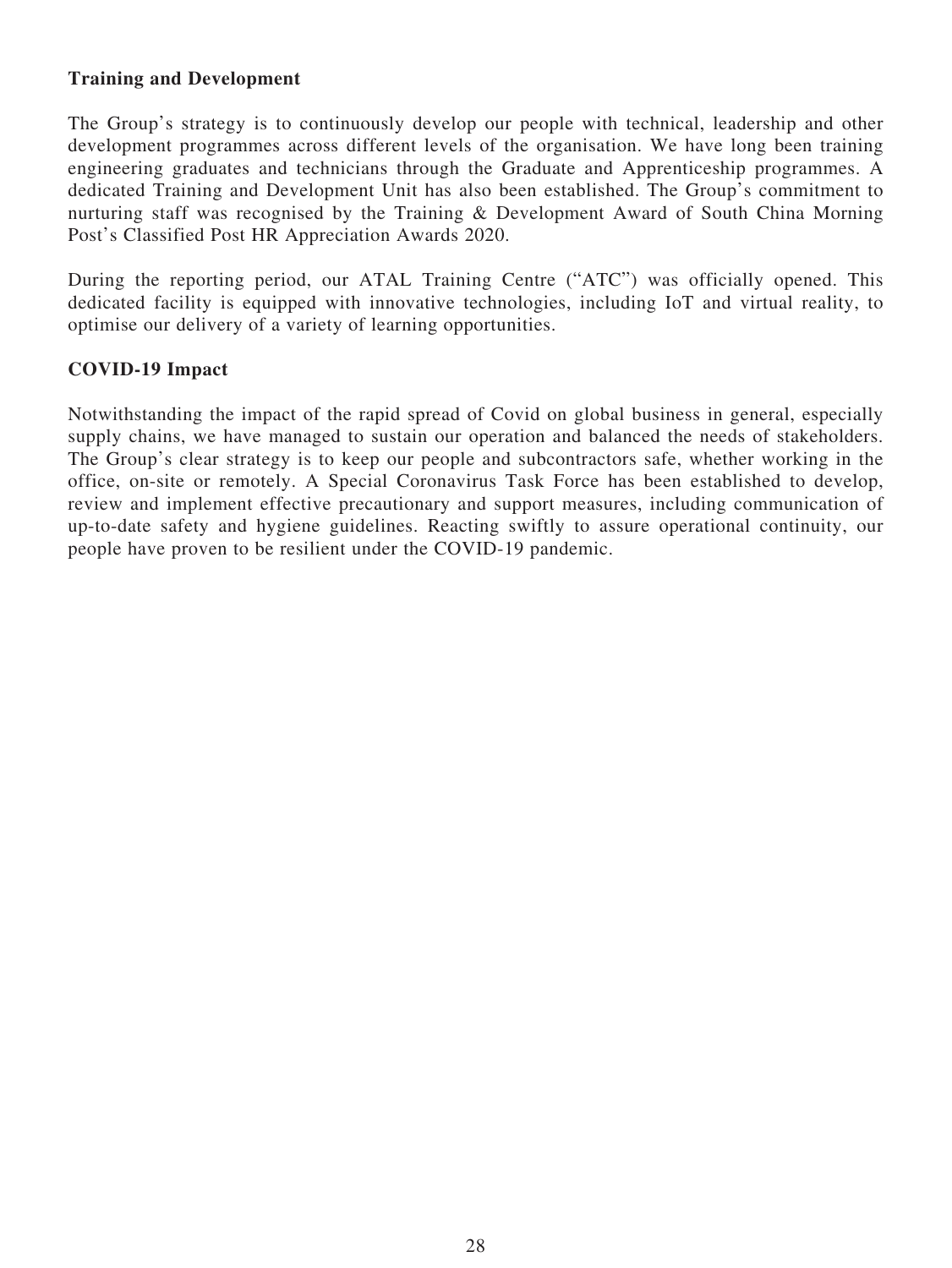### **FINANCIAL REVIEW**

The Group is pleased to report that we achieved solid performance in FY2021. The consolidated profit attributable to owners of the Company in FY2021 was HK\$314.3 million, an increase of 4.3% compared to FY2020. This result is more encouraging when considering the year-on-year comparison was made amid the absence of wage subsidies from the Government's "Employment Support Scheme" in FY2021, but which was apparent in FY2020.

The Group's net cash position underlines the ongoing strength of our balance sheet. The cash balance as of 31 December 2021 amounted to HK\$801.7 million. Whilst this was less than last year by HK\$314.4 million or 28.2%, it was attributable to the Group making long-term decisions in acquiring assets, including that of Toppy Tower, an industrial building planned to be revitalised as an office building. The consideration paid, net of new mortgage loan, was HK\$288 million. Another major purchase was equity interests in TEI in 2020, amounting to HK\$117.0 million in contingent consideration payables.

The long-term decisions were made with due consideration to maintaining sufficient cash reserves and adequate committed borrowing facilities to ensure funds are available to finance our growth and development. The Group's bank borrowing balance as of 31 December 2021 was HK\$292.5 million (31 December 2020: Nil), out of which HK\$277.9 million was a non-current liability.

In August 2020, the Group reduced its stake in TEI from 51% to 49%, and TEI was reported as an associate of the Group thereafter. As such, an adjustment is made for TEI for FY2020 – where appropriate in this announcement – to provide a more accurate comparison of the Group's financial performance between FY2021 and FY2020.

### **Revenue**

In FY2021, the Group's reported revenue was HK\$5,350.7 million, an increase of HK\$225.5 million or 4.4% as compared with that in FY2020. Upon adjusting for the revenue from TEI in FY2020, the Group's total revenue increased by 10.8% or HK\$521.5 million compared to FY2020. The following table sets forth the breakdown of the Group's revenue by nature:

|                  | For the year ended 31 December |           |                      |         |
|------------------|--------------------------------|-----------|----------------------|---------|
|                  | 2021<br>% of total             |           | $%$ of total<br>2020 |         |
|                  | <b>HK\$'M</b>                  | Revenue   | HK\$'M               | Revenue |
| Contracting work | 4,249.7                        | $79.4\%$  | 4,101.2              | 80.0%   |
| Maintenance work | 944.7                          | $17.7\%$  | 881.5                | 17.2%   |
| Sales of goods   | 156.3                          | $2.9\%$   | 142.5                | $2.8\%$ |
| Total            | 5,350.7                        | $100.0\%$ | 5,125.2              | 100.0%  |

It should be noted that the Group's reported revenue for FY2020 included the revenue from TEI for the period from 31 March to 9 August 2020 that amounted to HK\$296.0 million.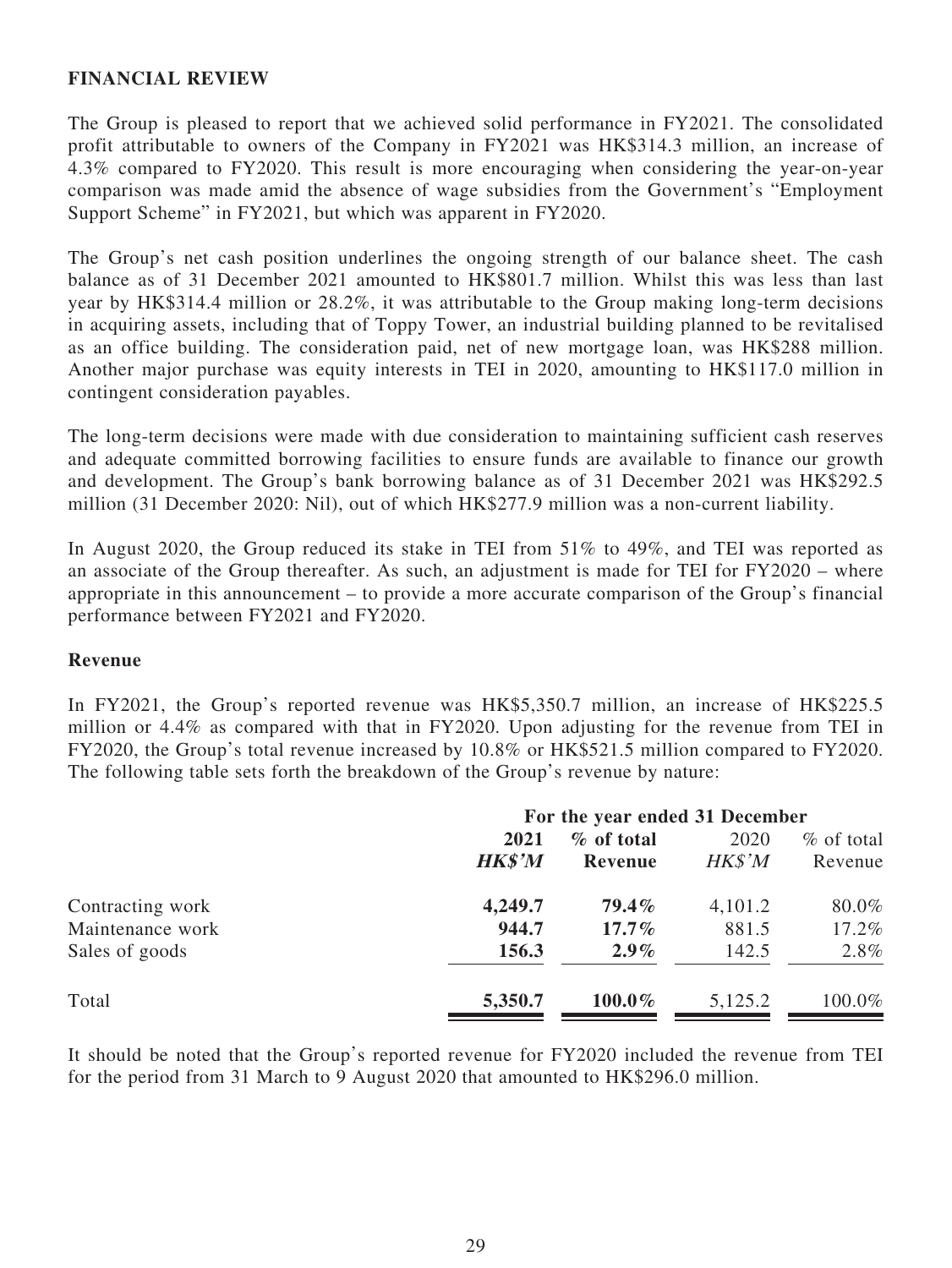## **Gross Profit**

The Group's gross profit in FY2021 was HK\$878.4 million or 3.4% lower compared with FY2020 (FY2020: HK\$909.1 million). However, as mentioned in the revenue section above, when adjustment is made for TEI, the Group's gross profit increased by 4.2% year-on-year or HK\$35.5 million higher compared to FY2020 (FY2020: HK\$842.9 million).

The gross profit margin was  $16.4\%$  in FY2021 versus  $17.7\%$  in FY2020 (or  $17.5\%$  in FY2020 after adjusting for TEI's contribution from April 2020 to August 2020).

### **Other Income**

Other income increased slightly by approximately HK\$0.3 million or 1.5% compared to FY2020.

### **Other Gains and Losses**

In other gains and losses, the Group recorded a net gain of HK\$18.1 million in FY2021, compared with a net loss of HK\$5.0 million in FY2020, representing an increase of HK\$23.1 million yearon-year.

During FY2021, the Group took steps to further optimise our portfolio to boost long term growth as evidenced by our latest disposal of approximately 3% of our shareholding in Nanjing Canatal Data-Centre Environmental Tech Company Ltd., an associate of the Group, to recognise a gain of HK\$63.2 million (FY2020: the gain on disposal of approximately 0.37% equity interests resulting in a gain of HK\$14.0 million). The positive impact of these gains was, however, partly offset by the remeasurement losses relating to changes in fair value of contingent consideration payables, as a result of higher profit attained by TEI for the period from 1 July 2020 to 30 June 2021 when target performance was exceeded by approximately HK\$33.4 million.

### **Administrative Expenses**

Administrative expenses of the Group increased by 6.7% to HK\$617.4 million (FY2020: HK\$578.3 million). The increase was mainly attributable to salary increment and staff promotion, as well as provisioning for a higher discretionary incentive bonus as a result of exceeding business performance.

Upon adjusting for the reported administrative expenses from TEI from April 2020 to August 2020, the increase compared to FY2020 would be 19.1%; and 2.1% if the subsidies obtained from the Employment Support Scheme ("ESS") recorded in 2020 was excluded.

## **Share of Results of Associates**

The Group's share of results of associates increased by HK\$46.8 million to HK\$74.2 million (2020: HK\$27.4 million), the contributions of which were mainly from TEI.

The Group's share of USA government grants in respect of Paycheck Protection Program ("PPP") for TEI was approximately HK\$37.6 million, and this was included in the share of results of associates upon obtaining the PPP loan forgiveness by TEI in June 2021.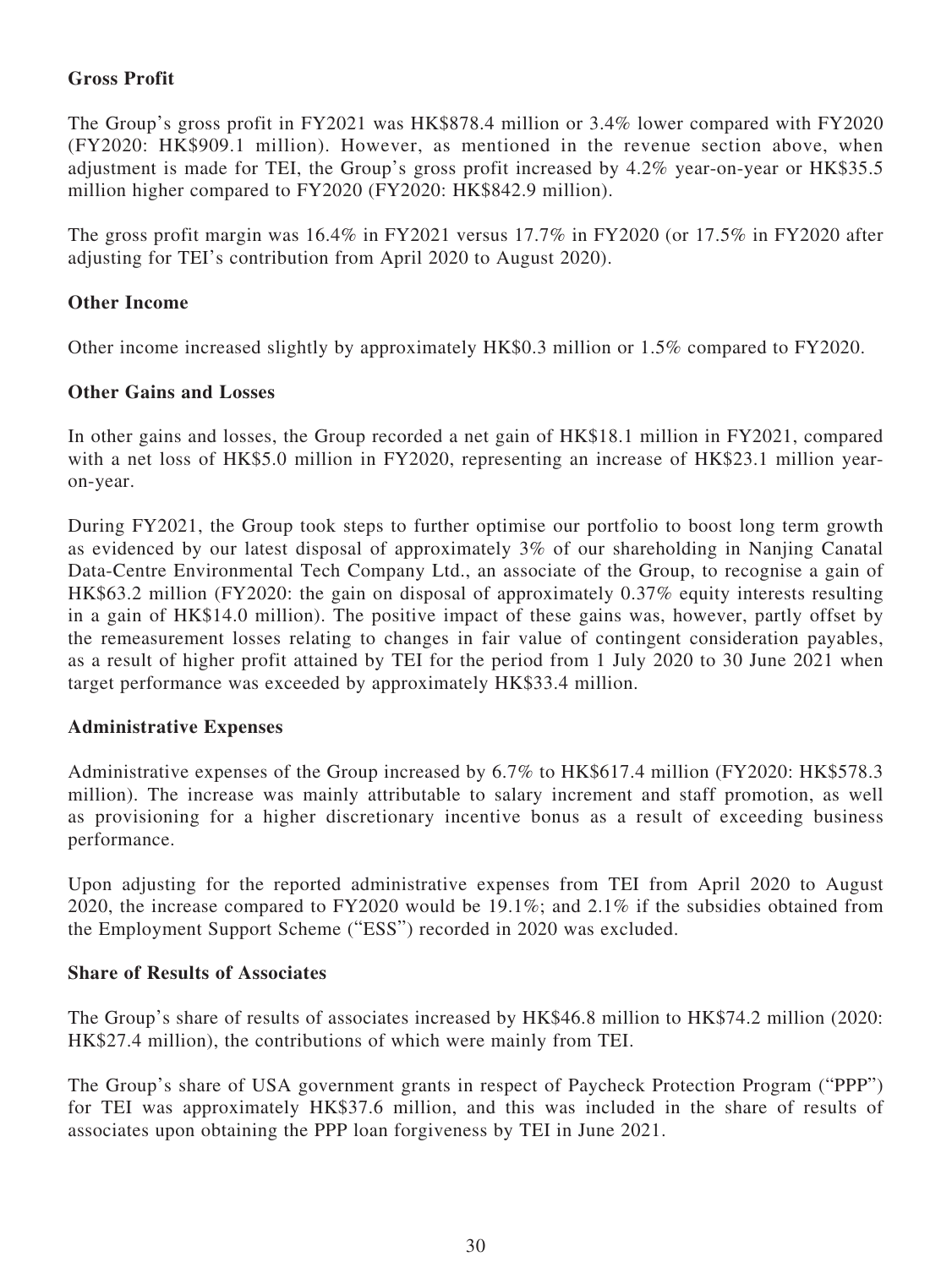## **Liquidity and Financial Resources**

The Group centrally managed its finance, funding and treasury functions and such functions are controlled at the headquarters in Hong Kong. Throughout the reporting period, the Group's liquidity position has been sound and healthy.

As of 31 December 2021, the Group's total cash and bank balances (excluding pledged bank deposits) amounted to HK\$801.7 million (31 December 2020: HK\$1,116.1 million), of which 66.6%, 31.5%, 1.9%, and 0.1% (31 December 2020: 68.1%, 21.4%, 10.3%, and 0.2%) were denominated in Hong Kong dollars or Macau Pataca, RMB, USD, and other currencies, respectively. The lower percentage in US dollar was mainly due to the payment of deferred consideration payables approximately at USD15 million in August 2021 with the acquisition of TEI in March 2020.

As of 31 December 2021, the Group's bank borrowing was HK\$292.5 million (31 December 2020: Nil), representing the mortgage loan outstanding for Toppy Tower. The repayment is scheduled to be completed by the end of the year 2041. It is denominated in Hong Kong dollars and bears interest at floating rates.

Additionally, as of 31 December 2021, the Group had banking facilities in respect of bond, bank overdraft and loans, and other trade finance which approximately amounted to HK\$2,237.9 million (31 December 2020: HK\$1,462.4 million), of which approximately HK\$921.2 million had been utilised (31 December 2020: HK\$667.1 million). The increase in gross bank facilities year-on-year is attributable to the new facilities for a mortgage loan and planned revitalisation/renovation of Toppy Tower.

## **Foreign Exchange Risk**

The Group operates primarily in Hong Kong, Macau, and Mainland China and is not significantly exposed to foreign exchange risk. The Group will continue to closely monitor its exposure to the currency risks by keeping track of the movement of the foreign currency rates.

The Group has entered into foreign currency forward contracts for the planned foreign currency transactions in the ordinary course of business. There are no foreign currency net investments hedged by currency borrowings or other hedging instruments.

### **Use of proceeds from listing of shares of the Company**

The aggregate net proceeds raised by the Company from the listing of its shares pursuant to the global offering of the Company in 2019 were approximately HK\$335.7 million (the "Net Proceeds"). As of 31 December 2021, the Group reported as having spent HK\$218.0 million of the Net Proceeds and committed HK\$13.9 million of the Net Proceeds.

As set out in the announcement of the Company dated 27 November 2020, the Board resolved to change the use of the unutilised Net Proceeds as of 31 October 2020.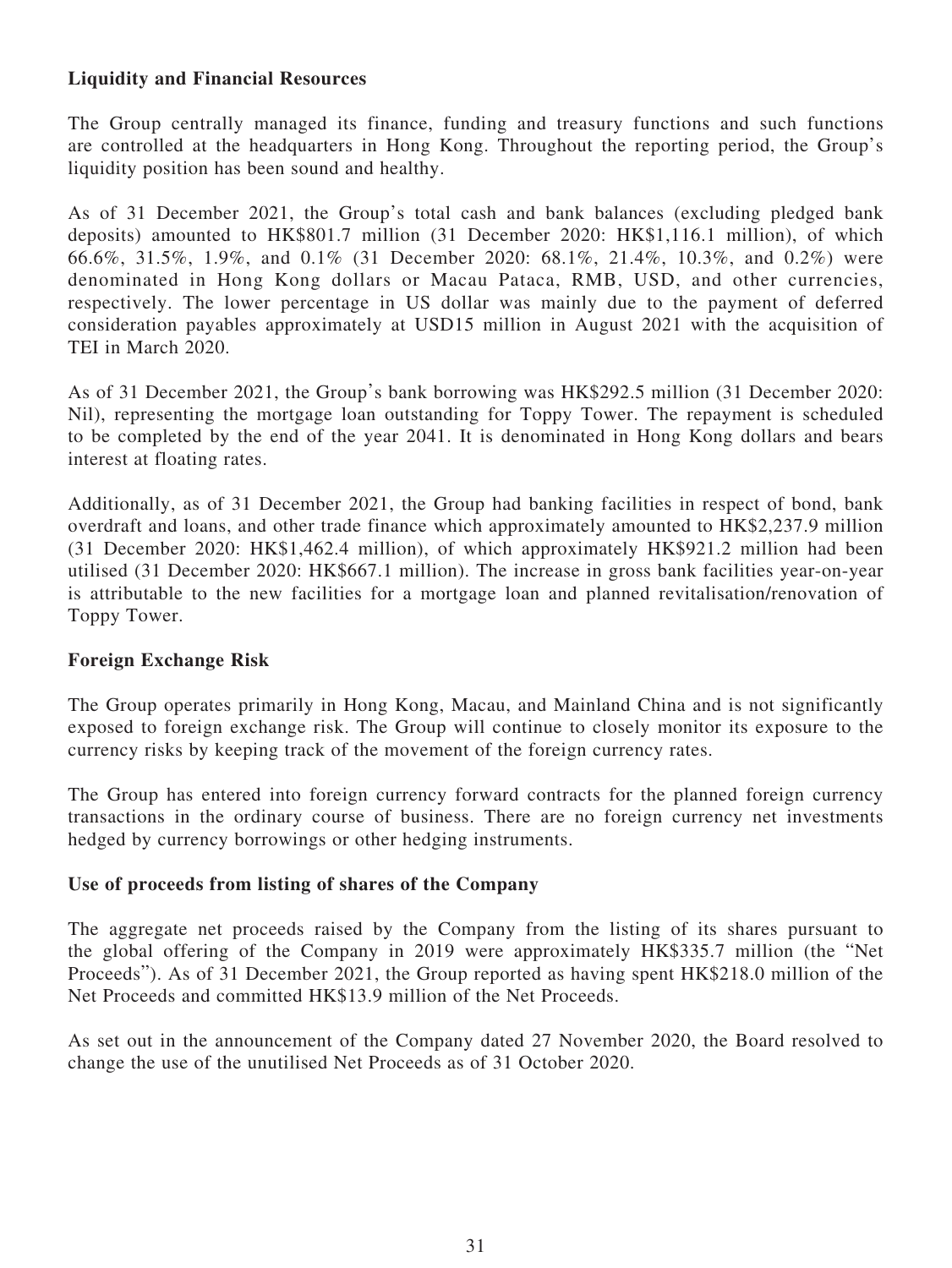The following table sets out the original allocation, the revised allocation as of 31 October 2020, and the actual usage up to 31 December 2021:

|                                                                                            | Original<br>allocation of<br><b>Net Proceeds</b><br><b>HK\$'M</b> | <b>Utilised</b><br>amount of<br><b>Net Proceeds</b><br>up to<br>31 October<br>2020<br><b>HK\$'M</b> | <b>Revised</b><br>allocation of<br>the unutilised<br><b>Net Proceeds</b><br>as at<br>31 October<br>2020<br><b>HK\$'M</b> | <b>Utilised</b><br>amount of<br><b>Net Proceeds</b><br>from 1<br><b>November</b><br>2020 to<br>31 December<br>2020<br><b>HK\$'M</b> | <b>Unutilised</b><br>amount of<br><b>Net Proceeds</b><br>as at<br>31 December<br>2020<br><b>HK\$'M</b> | <b>Utilised</b><br>amount of<br><b>Net Proceeds</b><br>from 1<br><b>January</b><br>2021 to<br>31 December<br>2021<br><b>HK\$'M</b> | <b>Unutilised</b><br>amount of<br><b>Net Proceeds</b><br>as at<br>31 December<br>2021<br><b>HK\$'M</b> |
|--------------------------------------------------------------------------------------------|-------------------------------------------------------------------|-----------------------------------------------------------------------------------------------------|--------------------------------------------------------------------------------------------------------------------------|-------------------------------------------------------------------------------------------------------------------------------------|--------------------------------------------------------------------------------------------------------|------------------------------------------------------------------------------------------------------------------------------------|--------------------------------------------------------------------------------------------------------|
| Supporting the expansion and development                                                   |                                                                   |                                                                                                     |                                                                                                                          |                                                                                                                                     |                                                                                                        |                                                                                                                                    |                                                                                                        |
| of building services segment                                                               | 67.1                                                              | 34.6                                                                                                | 42.4                                                                                                                     | 19.0                                                                                                                                | 23.4                                                                                                   | 23.4                                                                                                                               |                                                                                                        |
| Enhancing engineering capabilities in                                                      |                                                                   |                                                                                                     |                                                                                                                          |                                                                                                                                     |                                                                                                        |                                                                                                                                    |                                                                                                        |
| environmental engineering segment                                                          |                                                                   |                                                                                                     |                                                                                                                          |                                                                                                                                     |                                                                                                        |                                                                                                                                    |                                                                                                        |
| - acquisition of, investment in, cooperating                                               |                                                                   |                                                                                                     |                                                                                                                          |                                                                                                                                     |                                                                                                        |                                                                                                                                    |                                                                                                        |
| or forming joint ventures                                                                  | 59.3                                                              | 17.1                                                                                                | 5.6                                                                                                                      | 5.6                                                                                                                                 |                                                                                                        |                                                                                                                                    |                                                                                                        |
| - support the expansion and development of<br>environmental engineering segment, including |                                                                   |                                                                                                     |                                                                                                                          |                                                                                                                                     |                                                                                                        |                                                                                                                                    |                                                                                                        |
| project working capital needs and additional                                               |                                                                   |                                                                                                     |                                                                                                                          |                                                                                                                                     |                                                                                                        |                                                                                                                                    |                                                                                                        |
| investment in development of advanced                                                      |                                                                   |                                                                                                     |                                                                                                                          |                                                                                                                                     |                                                                                                        |                                                                                                                                    |                                                                                                        |
| environmental process technologies                                                         | 41.4                                                              | 0.5                                                                                                 | 40.9                                                                                                                     | 0.3                                                                                                                                 | 40.6                                                                                                   | 33.2                                                                                                                               | 7.4                                                                                                    |
| Enhancing engineering capabilities of                                                      |                                                                   |                                                                                                     |                                                                                                                          |                                                                                                                                     |                                                                                                        |                                                                                                                                    |                                                                                                        |
| <b>ICBT</b> segment                                                                        |                                                                   |                                                                                                     |                                                                                                                          |                                                                                                                                     |                                                                                                        |                                                                                                                                    |                                                                                                        |
| - setting up dedicated research and                                                        |                                                                   |                                                                                                     |                                                                                                                          |                                                                                                                                     |                                                                                                        |                                                                                                                                    |                                                                                                        |
| development teams                                                                          | 19.3                                                              | 6.0                                                                                                 | 13.3                                                                                                                     | 0.5                                                                                                                                 | 12.8                                                                                                   | 9.5                                                                                                                                | 3.3                                                                                                    |
| - acquisition of, or investment in, companies                                              |                                                                   |                                                                                                     |                                                                                                                          |                                                                                                                                     |                                                                                                        |                                                                                                                                    |                                                                                                        |
| which possess innovative technology                                                        | 47.8                                                              |                                                                                                     |                                                                                                                          |                                                                                                                                     |                                                                                                        |                                                                                                                                    |                                                                                                        |
| <b>Expansion and development of lifts</b>                                                  |                                                                   |                                                                                                     |                                                                                                                          |                                                                                                                                     |                                                                                                        |                                                                                                                                    |                                                                                                        |
| and escalators segment                                                                     |                                                                   |                                                                                                     |                                                                                                                          |                                                                                                                                     |                                                                                                        |                                                                                                                                    |                                                                                                        |
| - expanding existing manufacturing facilities                                              |                                                                   |                                                                                                     |                                                                                                                          |                                                                                                                                     |                                                                                                        |                                                                                                                                    |                                                                                                        |
| and construction of a new production plant                                                 | 54.1                                                              |                                                                                                     |                                                                                                                          |                                                                                                                                     |                                                                                                        |                                                                                                                                    |                                                                                                        |
| - setting up export sales office and sales and                                             |                                                                   |                                                                                                     |                                                                                                                          |                                                                                                                                     |                                                                                                        |                                                                                                                                    |                                                                                                        |
| service centres in Mainland China                                                          | 13.0                                                              |                                                                                                     | $\overline{\phantom{0}}$                                                                                                 |                                                                                                                                     |                                                                                                        |                                                                                                                                    | $\qquad \qquad -$                                                                                      |
| - expanding existing manufacturing facilities                                              |                                                                   |                                                                                                     | 67.1                                                                                                                     | 0.2                                                                                                                                 | 66.9                                                                                                   | 27.9                                                                                                                               | 39.0                                                                                                   |
| Acquisition of, or investment in, companies                                                | L,                                                                |                                                                                                     | 68.0                                                                                                                     | $\overline{a}$                                                                                                                      | 68.0                                                                                                   | $\overline{a}$                                                                                                                     | 68.0                                                                                                   |
| General working capital                                                                    | 33.7                                                              | 31.8                                                                                                | 8.4                                                                                                                      | $1.2\,$                                                                                                                             | $7.2\,$                                                                                                | 7.2                                                                                                                                |                                                                                                        |
| Total                                                                                      | 335.7                                                             | 90.0                                                                                                | 245.7                                                                                                                    | $26.8\,$                                                                                                                            | 218.9                                                                                                  | 101.2                                                                                                                              | 117.7                                                                                                  |

The expected timeline for utilising all the unutilised Net Proceeds is on or before 31 December 2022.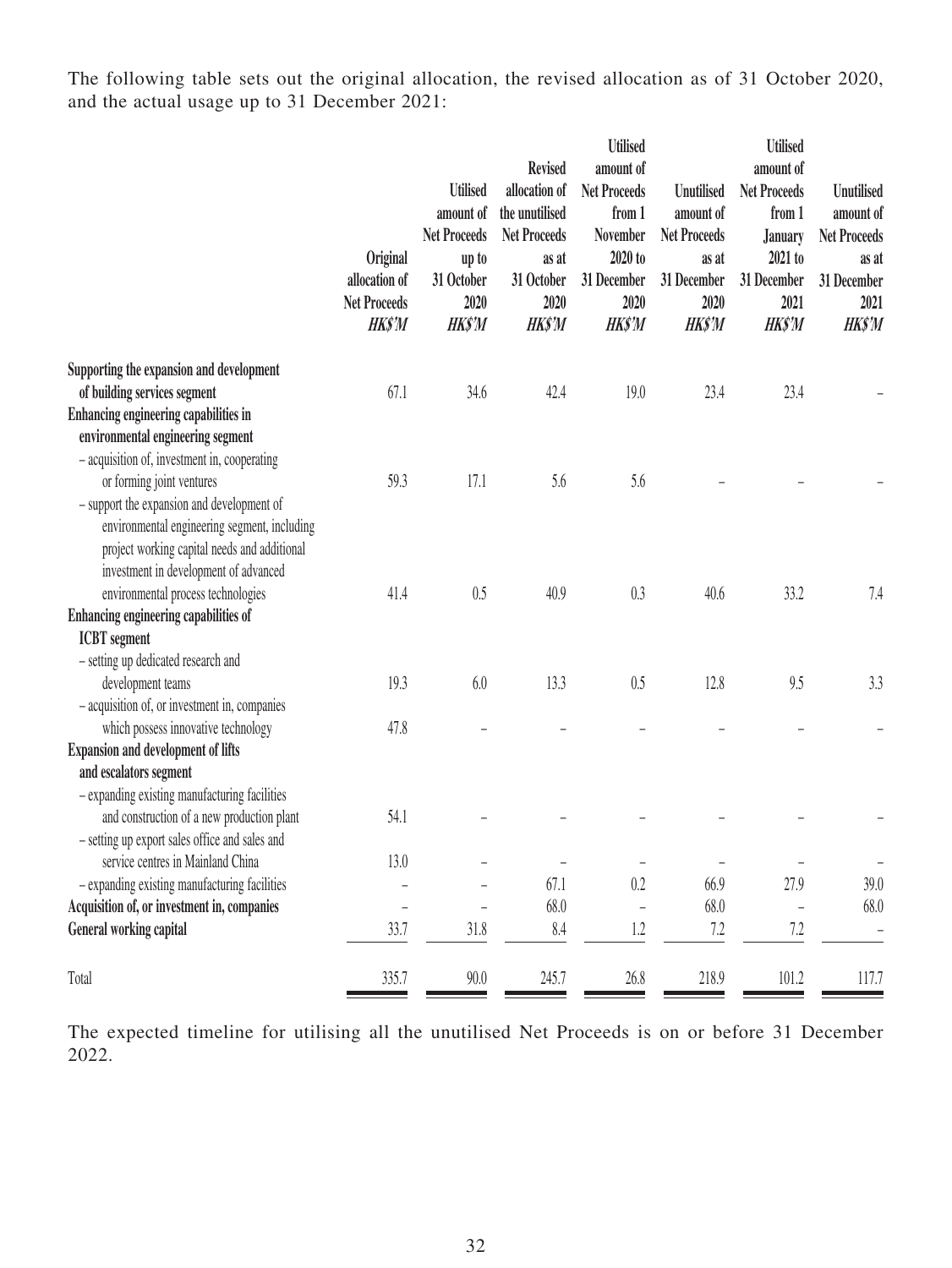### **Acquisition of Toppy Tower**

In December 2021, the Group acquired Toppy Tower, an industrial building located in Kwai Chung, Hong Kong, for an aggregate consideration of HK\$580,486,000. Details of the acquisition of Toppy Tower can be referred to the Company's announcement dated 20 October 2021. The industrial building will be revitilised into an office tower that will form a consolidated operational base to bring most of our people together. This aims to improve our organisational efficiency through a sustainable work environment that is conducive to boosting our people's well-being, productivity, and creativity. This represents our Group's continued confidence in the office as a place for in-person collaboration and connection that can streamline communication, knowledge transfer, and workflows.

### **Future Plans For Material Investment or Capital Assets**

While the Group will continue to target suitable new business ventures and investment opportunities, there are no concrete future plans for material investments or capital assets as at the date of this announcement.

### **Material Acquisition or Disposal of Subsidiaries, Associates and Joint Ventures**

Other than the acquisition of Black Tie Holdings Limited, a company which indirectly owns Toppy Tower, in December 2021, the Group has no material acquisition or disposal of any subsidiaries, associates, and joint ventures in the course of the reporting period.

### **Gearing Ratio and Indebtedness**

As of 31 December 2021, the gearing ratio (being gross bank borrowing divided by total equity) was 13.7% (31 December 2020: Not applicable).

### **Charges on Group Assets**

The Group had pledged assets as security for general short-term banking facilities and a mortgage loan which amounted to HK\$681.3 million as of 31 December 2021 (31 December 2020: HK\$85.5 million). This was an increase of HK\$595.8 million compared to the end of last year. This was mainly due to the new pledge with the acquisition of Toppy Tower, for the mortgage loan as well as loan facilities for revitalisation and renovation of Toppy Tower.

## **Capital Commitment**

As of 31 December 2021, the capital commitment of the Group contracted but not provided for in the consolidated financial statements amounted to HK\$23.0 million for the expansion of existing lifts and escalators manufacturing facilities in Nanjing, revitalisation of existing investment properties, and the enterprise resources planning system (31 December 2020: HK\$2.4 million).

## **Contingent Liabilities**

As of 31 December 2021, the Group had outstanding performance bonds of approximately HK\$447.2 million (31 December 2020: HK\$486.8 million), which were given by banks in favour of the Group's customers as security for the due performance and observance of the Group's contractual obligations to customers. If the Group fails to provide satisfactory performance to such customers, the customers may demand the banks to pay them the sum or sum stipulated in the performance bond, and the Group will become liable to compensate such banks accordingly. The performance bonds will be released upon completion of the contracting works concerned.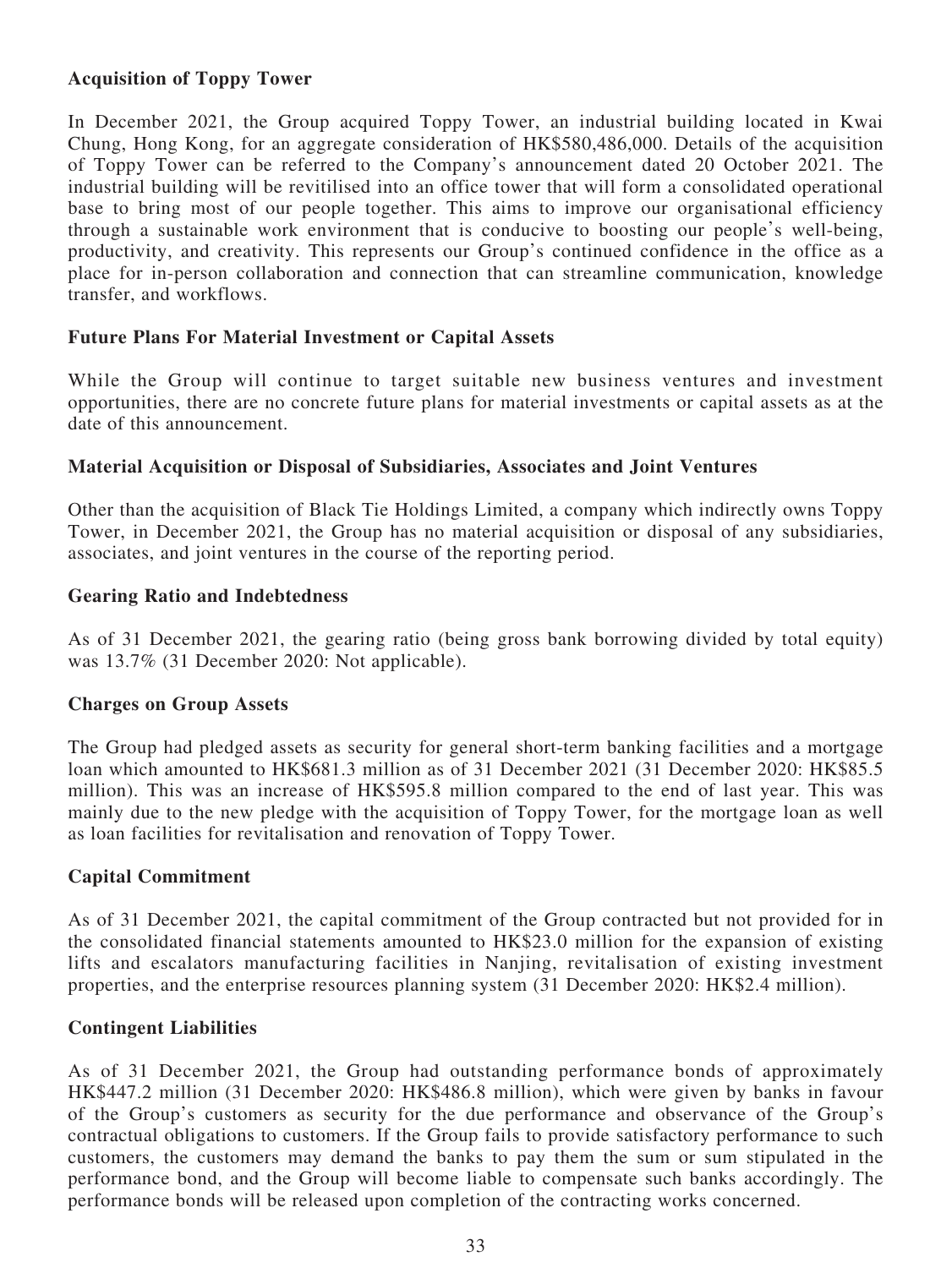## **FINANCIAL HIGHLIGHTS**

## **Key Financials**

|                                       | 2021          | 2020      |
|---------------------------------------|---------------|-----------|
|                                       | <b>HK\$'M</b> | HK\$'M    |
| Current assets                        | 3,068.4       | 3,148.0   |
| Current liabilities                   | 1,972.1       | 1,791.8   |
| Bank balances and cash                | 801.7         | 1,116.1   |
| Net current assets                    | 1,096.3       | 1,356.2   |
| Total assets less current liabilities | 2,477.1       | 2,077.9   |
| Current ratio (Note i)                | 1.6 times     | 1.8 times |
| Gearing ratio (Note ii)               | $13.7\%$      | N/A       |
| Return on equity (Note iii)           | $15.3\%$      | $16.1\%$  |

Notes:

| (i)   | Current ratio:    | Total current assets/total current liabilities                                                                                                                                                         |
|-------|-------------------|--------------------------------------------------------------------------------------------------------------------------------------------------------------------------------------------------------|
| (ii)  | Gearing ratio:    | Total interest-bearing bank borrowing/total equity as shown in the consolidated statement<br>of financial position $x$ 100%                                                                            |
| (iii) | Return on equity: | Net profit for the year attributable to the owners of the Company/average of opening<br>and closing balances on total equity as shown in the consolidated statement of financial<br>position $x 100\%$ |

### **Human Resources**

As of 31 December 2021, the Group had 2,559 employees in Hong Kong, Macau, Mainland China, and the United Kingdom.

The Group is firmly committed to continuously developing its workforce and maintaining an environment in which employees take pride in their work. We build an inclusive workplace and provide opportunities whereby staff can reach their full potential. Fundamental to our approach to achieving the Group's goals and attaining customer satisfaction is to attract and retain the best talent by offering a compelling employee value proposition that combines competitive pay and benefits with opportunities for learning and career growth. As an equal opportunity employer, the Group nurtures a culture that supports well-being and diversity, encourages collaboration and innovation, and values a shared commitment to our vision and mission.

Our remuneration policy aims to motivate employees to deliver strong sustainable business performance in line with the strategy. Remunerations of directors and senior management, recommended by the Remuneration Committee of the Board and approved by the Board, are subject to periodic reviews. Overall, remuneration of the workforce is linked to performance to share the fruit of success with employees, and ultimately to drive the achievement of business goals and shareholders' value. To assure this, the Group has in place a comprehensive system of goals setting and performance appraisal.

The Group prides itself on high ethical standards in serving customers and working with partners. Employees are to adhere to the Group's Code of Conduct, which is maintained to inform all employees.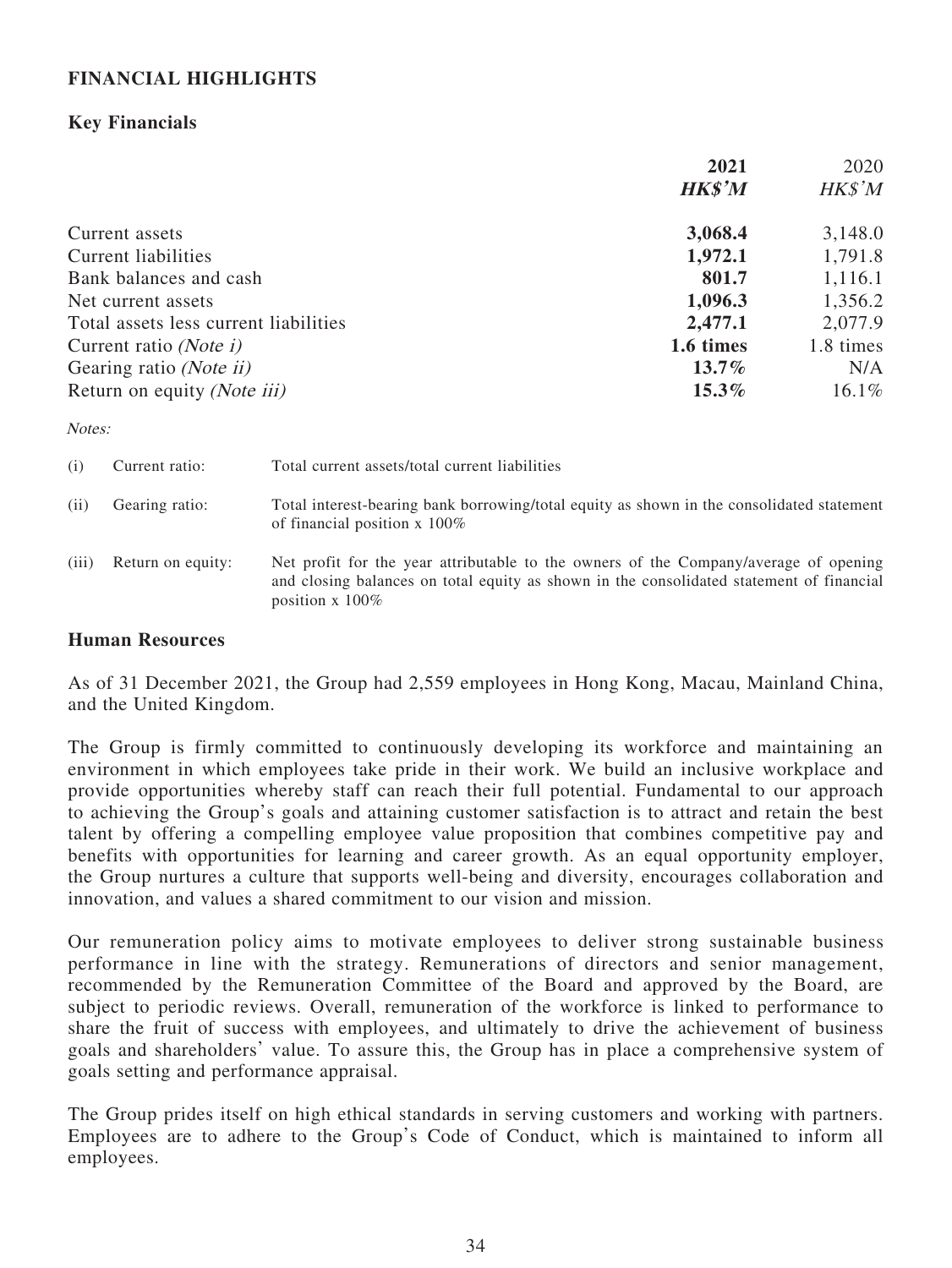Recognised for promoting work-life balance through a range of HR policies and practices, the Group won the "Top Workplace Companies Award – Gold" award and the "Best Family-friendly Employment Policy Award – Grand" award in 2021.

The Group will continue to invest in providing multi-disciplinary, project management, digitalisation, customer service, ethical and other relevant training to add value to the customers and encourage continuous professional and capability development.

## **OUTLOOK**

The Group's liquidity remains strong and healthy with a low gearing ratio and strong recurring cash flows to provide the Group with the financial flexibility to take on additional projects and invest in the longer-term future of the business. Whilst the local economy recovered visibly during the reporting period, the pace of recovery was hampered towards the end of FY2021 by the fifth wave of COVID-19. Notwithstanding this, the outlook remains positive for the Group, which has been able to focus on our well-established foundation and innovative culture to sustain the operation through the uncertainties.

Significant investments in infrastructure are expected to drive the recovery of the economy and growth in Hong Kong. The government remains committed to urban development, with a steady increase of spending on public capital works projects totalling at least HK\$100 billion in each of the coming years. Together with private sector development, the construction output in Hong Kong will reach about HK\$300 billion per annum, including public and private housing, commercial development, a strong pipeline of infrastructure projects on the reclaimed land in Tung Chung, new towns in Hung Shui Kiu and Kwu Tung North, developments atop Siu Ho Wan MTR Depot in Lantau and around the Kam Sheung Road MTR station, and infrastructure development in the Hong Kong-Shenzhen Innovation and Technology Park in the Lok Ma Chau Loop.

In addition, there are increasing infrastructure and associated development projects along new railway lines that will enhance connectivity in Tung Chung East and West, Tuen Mun, Kwu Tung, Northern Link, and Northern Metropolis. Other key projects include developing Lantau into an "Aerotropolis" connecting the Guangdong-Hong Kong-Macao Greater Bay Area, and district cooling systems at Hung Shui Kiu, Tung Chung, and Kwu Tung new development area.

The Group is well-positioned to capitalise on these growth opportunities and add value to our customers by leveraging our innovation, digital technology, and passion to deliver results more effectively, efficiently and sustainably.

The popular adoption of the IoT, big data and data analytics by many industries to enhance their business performance, is driving the growth of the data centres, for which Hong Kong is an ideal location enjoying a low risk of natural calamities, reliable electricity supply and close proximity to Mainland China. Already a leader in this growing sector of data centres, the Group is reinforcing our competitive advantage for future growth by adding new capabilities and expanding market availability to serve different customers.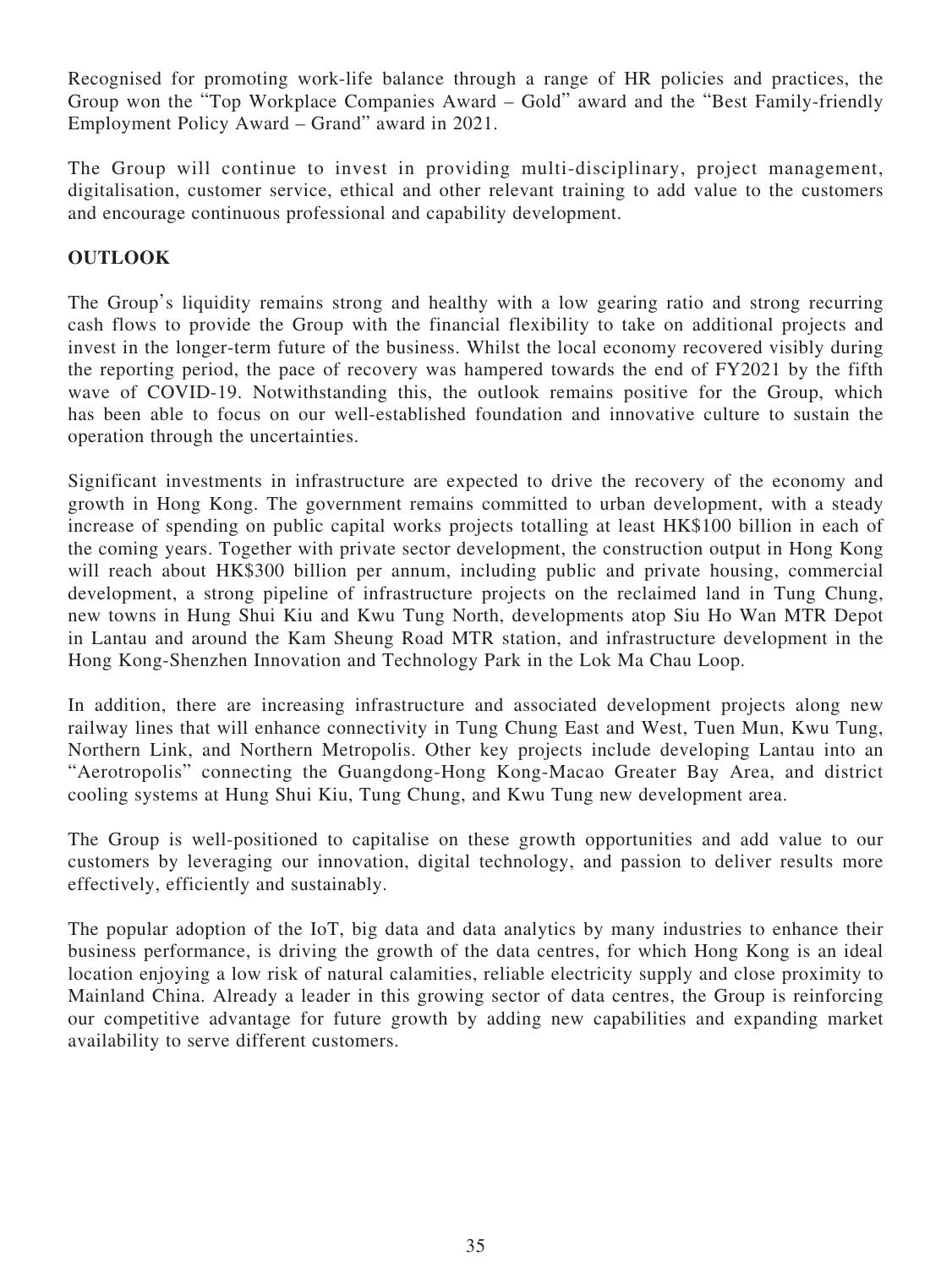Macau is to become a global leisure and tourism hub in the Greater Bay Area blueprint. This transformation presents a significant opportunity to all business segments of the Group. The recent amendments in the gaming laws, supported by the gaming industry, is expected to facilitate increased construction investment in Macau's resort, retail and entertainment facilities.

The coming years will see Hong Kong's continued development to become a smart and sustainable city with the next generation territory-wide connectivity to enable big data analytics, artificial intelligence, and IoT in urban applications. These business opportunities will allow the Group, supported by proprietary know-how developed by our Research and Development (R&D) team, to bring a myriad of benefits, such as more energy-efficient buildings, digitised solutions for enhancing operational efficiency, and improved delivery of healthcare and other services, through our customers for the betterment of Hong Kong.

Looking ahead, we anticipate that the post-pandemic norm will be an opportunity for our customers and the community to look for fresh thinking and new solutions for more sustainable operations and ways of living. The Group will stand ready to move forward with our customers and the community by leveraging our three pillars of "New Technology", "New Business Model" and "New Market", to help strengthen operations and maintenance (O&M), set new standards of excellence, achieve continuous improvement and adopt new technologies across all of our business segments, including hospital facilities, lifts and escalators, smart car park systems and Digital Twin technologies in water and wastewater plants.

With our widely recognised customer-centric approach, proven track record in deploying intelligent automation systems, and our state-of-the-art 'Predictive Maintenance and Remote Monitoring System', the Group is well positioned to be the O&M services provider of choice in established as well as new industries.

The Group's continuous R&D investment not only in IoT, AI, Big Data Analytics and Digital Twin, but also in the construction technologies of BIM, MiC and MiMEP and robotic solutions will help to better design, construct and operate important assets. Our investment will ultimately benefit our customers and the community by reducing cost, uplifting productivity, and improving safety, quality, and sustainability.

The Group will continue to focus on our fundamentals to overcome any challenges and uncertainties ahead, such as COVID-19. We will ensure the best practice that suits our business, proactively identifying and mitigating risks, for example, by carefully managing human resource availability and material cost fluctuations. We will also prudently manage foreign exchange exposure to hedge or minimise such risks.

We will seek, where appropriate, synergistic business partners to expand our footprint, open up new business opportunities and build new revenue streams. This is evidenced by the fruit of the Group's partnership with TEI and the establishment of our business operations in the United Kingdom.

Supported by our strong financial position and a strong pipeline of business opportunities emerging locally and internationally across the Greater Bay Area, Oceania and Europe, the Group will continue to create shareholders' value and business growth while contributing through our customers and stakeholders to the communities we operate in.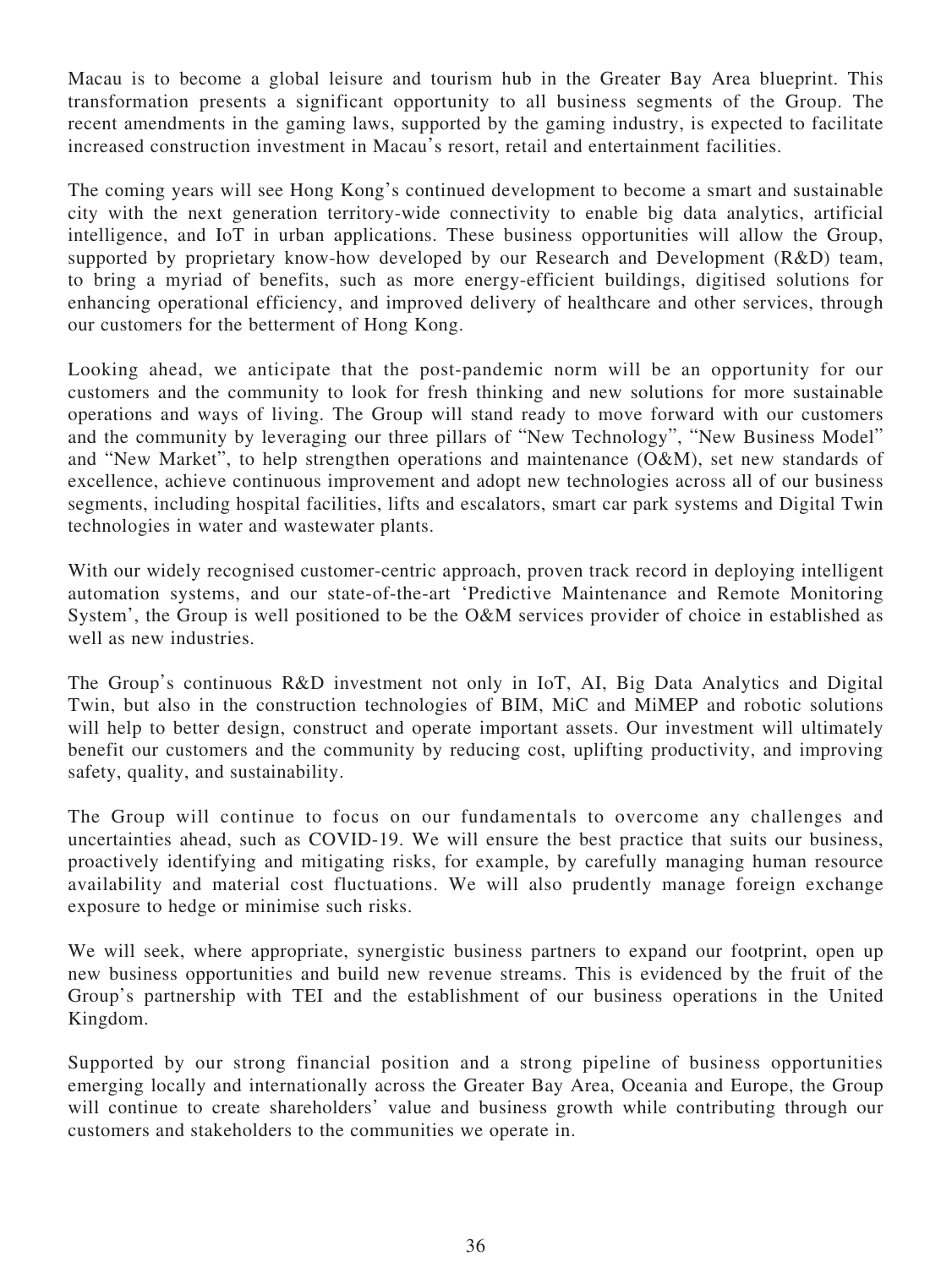### **SECOND INTERIM DIVIDEND**

The Board has resolved to pay a second interim dividend of HK7.25 cents per share (the "Share") of the Company for the year ended 31 December 2021 (the "Second Interim Dividend") to the shareholders of the Company (the "Shareholders") whose names appear on the register of members of the Company (the "Register of Members") as at the close of business on Tuesday, 19 April 2022. The Second Interim Dividend is expected to be paid to the Shareholders on or about Friday, 29 April 2022. Together with the first interim dividend of HK4.02 cents per Share paid on 29 September 2021, the total distribution of dividend by the Company for the year ended 31 December 2021 will thus be HK11.27 cents per Share, representing a dividend payout ratio of 50.2%.

### **CLOSURE OF REGISTER OF MEMBERS**

For the purpose of ascertaining Shareholders' entitlement to the Second Interim Dividend, the Register of Members will be closed from Thursday, 14 April 2022 to Tuesday, 19 April 2022, both days inclusive, during which period no transfer of Shares will be registered. The Shares will be traded ex-dividend as from Tuesday, 12 April 2022. In order to be entitled to the Second Interim Dividend, Shareholders must lodge all transfer documents accompanied by the relevant share certificates with the branch share registrar and transfer office of the Company in Hong Kong, Tricor Investor Services Limited at Level 54, Hopewell Centre, 183 Queen's Road East, Hong Kong, for registration by no later than 4:30 p.m. on Wednesday, 13 April 2022.

For the purpose of ascertaining Shareholders' entitlement to attend and vote at the forthcoming annual general meeting of the Company (the "Annual General Meeting"), which will be held on Thursday, 16 June 2022, the Register of Members will be closed from Monday, 13 June 2022 to Thursday, 16 June 2022, both days inclusive, during which period no transfer of Shares will be registered. In order to be eligible to attend and vote at the Annual General Meeting, Shareholders must lodge all transfer documents accompanied by the relevant share certificates with the aforesaid branch share registrar and transfer office of the Company in Hong Kong, at the abovementioned address, for registration by no later than 4:30 p.m. on Friday, 10 June 2022.

## **COMPLIANCE WITH THE CORPORATE GOVERNANCE CODE**

The Company has adopted the principles and code provisions of the Corporate Governance Code (the "CG Code") contained in Appendix 14 to the Listing Rules as the basis of the Company's corporate governance practices, and the CG Code has been applicable to the Company with effect from 12 July 2019, the listing date of the Company. During the year ended 31 December 2021, the Company has complied with all applicable code provisions set out in the CG Code.

## **REVIEW OF AUDITED ANNUAL RESULTS**

The Audit Committee of the Company was established by the Board for the purposes of, among other things, reviewing and providing supervision over the Group's financial reporting process and internal controls. It currently comprises two independent non-executive directors and one non-executive director of the Company. The Audit Committee has reviewed the Group's audited consolidated financial statements for the year ended 31 December 2021.